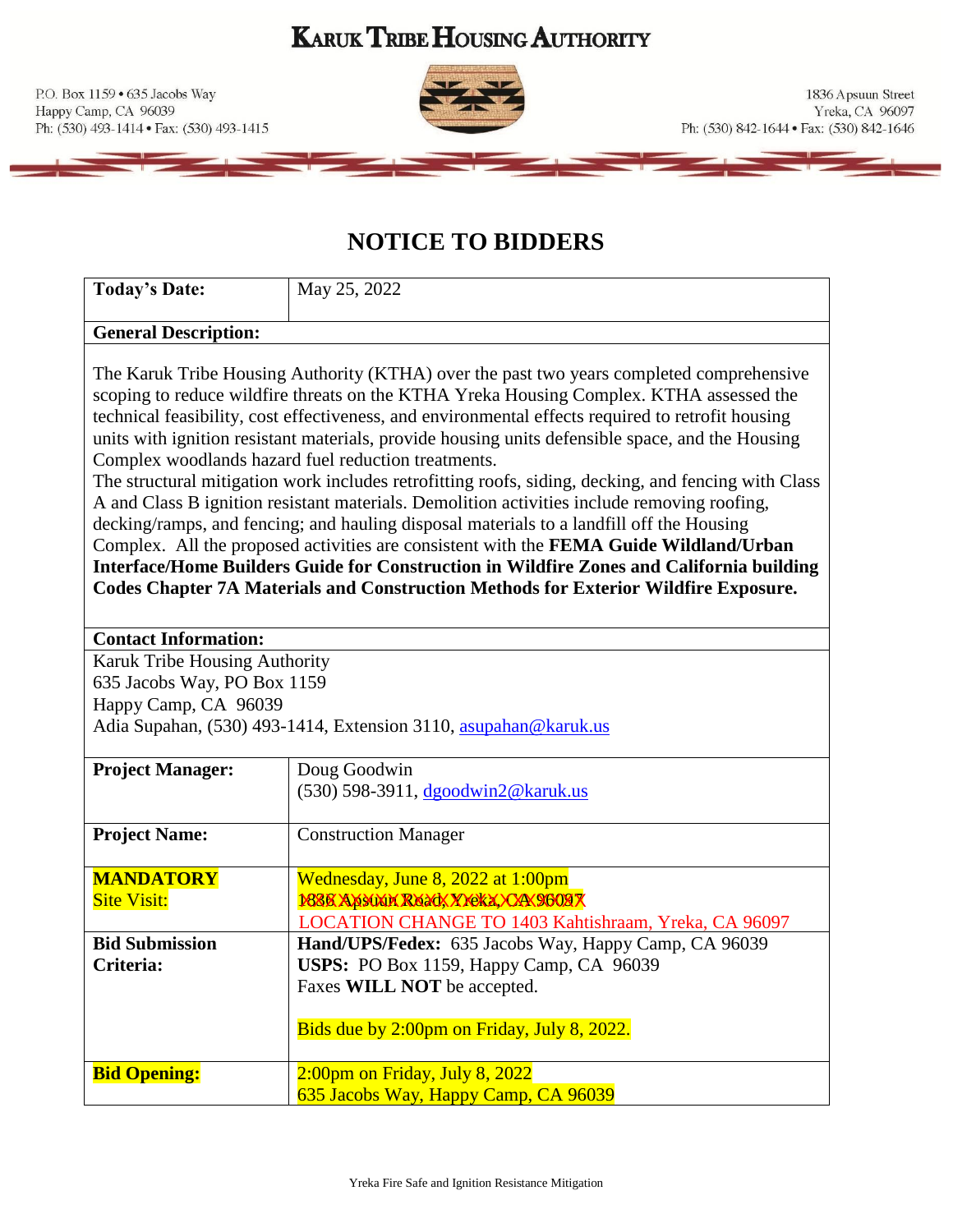# **KARUK TRIBE HOUSING AUTHORITY**

P.O. Box 1159 · 635 Jacobs Way Happy Camp, CA 96039 Ph: (530) 493-1414 · Fax: (530) 493-1415



1836 Apsuun Street Yreka, CA 96097 Ph: (530) 842-1644 • Fax: (530) 842-1646

**Yreka Fire Safe and Ignition Resistance Mitigation Multiple Units in KTHA Complex Yreka, CA**

> **for the Karuk Tribe Housing Authority Siskiyou County, California**

> > **Issued: May 25, 2022**

**Karuk Tribe Housing Authority 635 Jacobs Way PO Box 1159 Happy Camp, California 96039 Telephone: (530) 493-1414**

**Sara Spence Executive Director Telephone: (530) 493-1414 Fax: (530) 493-1416**

**Project Manager Doug Goodwin Construction Manager Telephone: (530) 598-3911 dgoodwin2@karuk.us**

> **Prepared by Adia Supahan Executive Assistant**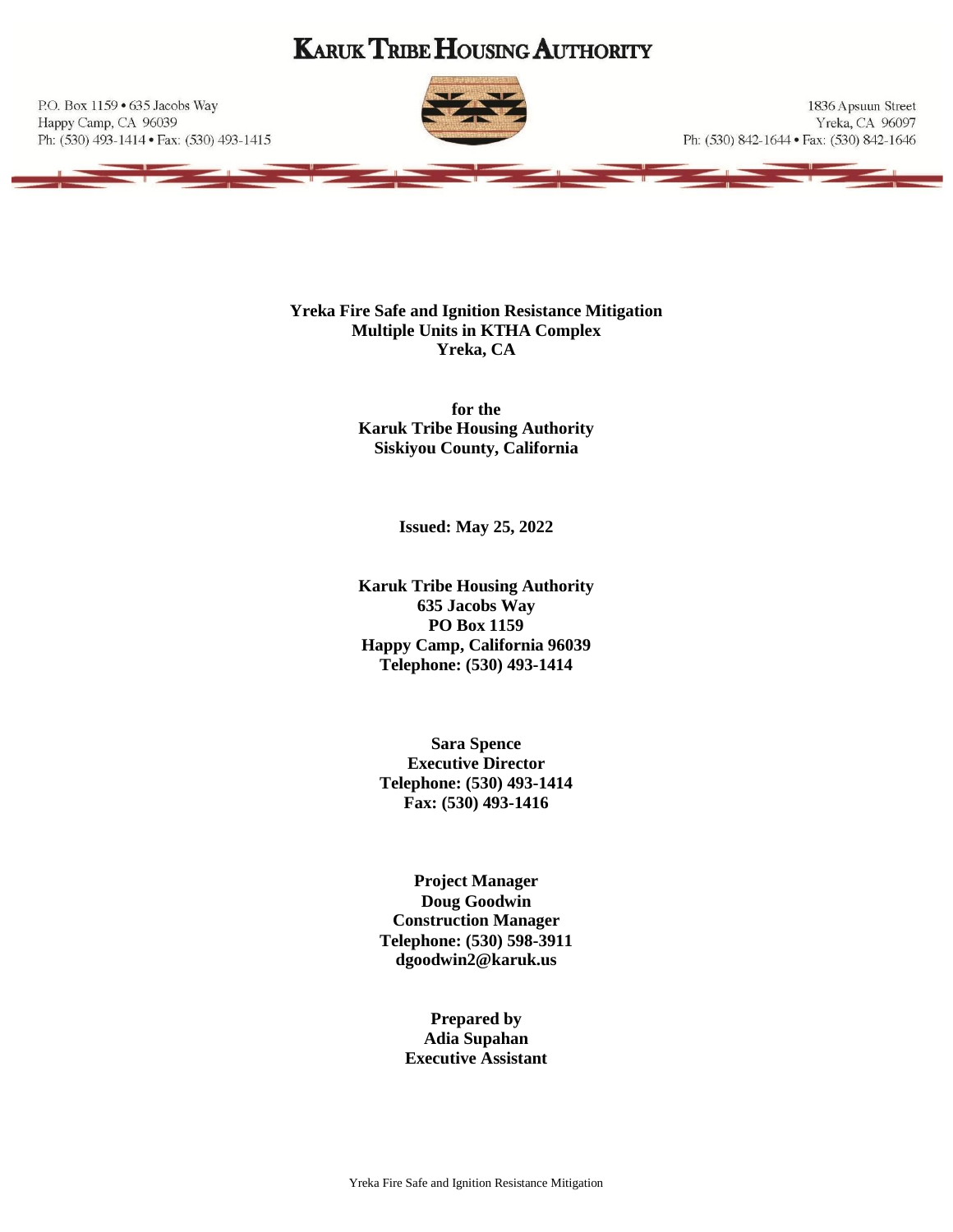### **TABLE OF CONTENTS**

#### **Bid Information and Sample Documents**

- A. Advertisement for Bids
- B. Information for Bidders
- C. Bid/Bid Schedule
- D. Bid Bond
- E. Contractor Questionnaire
- F. Non-Collusive Affidavit
- G. Statement of Qualifications for Alaska Native or Indian Owned Enterprises
- H. Tribal Employment Rights Office Compliance Plan
- I. Notice of Award
- J. Agreement
- K. Payment Bond
- L. Performance Bond
- M. Notice to Proceed

### **Contract Specifications**

- N. General Conditions
- O. Karuk Tribal Employment Rights Ordinance
- P. Special Provisions
- Q. Technical Specifications
- R. Drawings
- S. Modifications and Additions

### **Site Visit**

A site visit is required prior to submitting a bid on Wednesday, June 8, 2022 at 1pm.

### **Questions:**

Contact Doug Goodwin (530) 598-3911, [dgoodwin2@karuk.us,](mailto:dgoodwin2@karuk.us) with questions.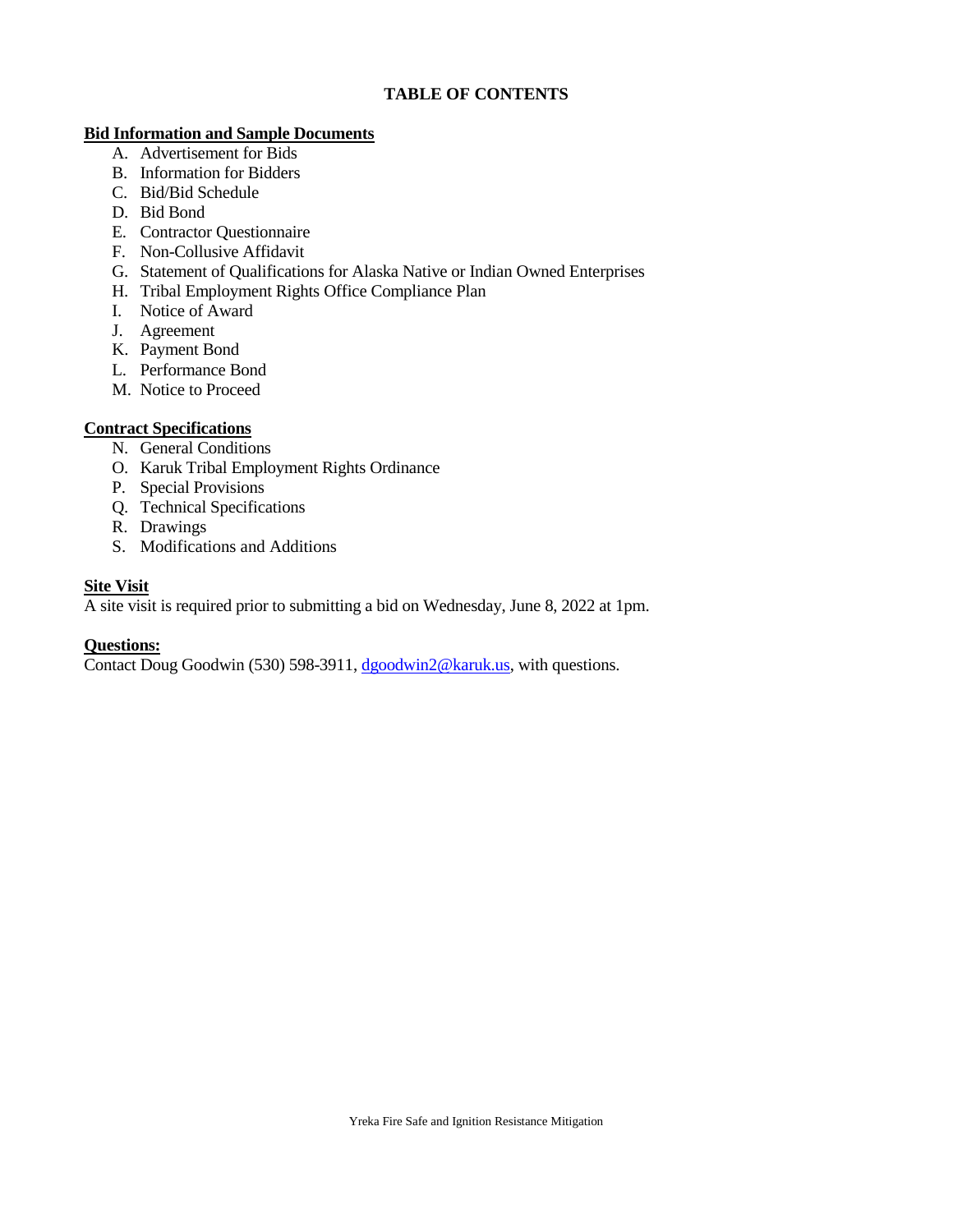#### **ADVERTISEMENT FOR BIDS**

The Karuk Tribe Housing Authority (KTHA) requests sealed bids for all materials, labor, equipment, permits, and fees necessary for structural mitigation to retrofit roofs, siding, decking, and fencing with Class A and Class B ignition resistant materials. Demolition activities include removing roofing, decking/ramps, and fencing; and hauling disposal materials to a landfill off the Housing Complex. Work site consists of multiple units located in the KTHA Housing complex in Yreka, California (Siskiyou County) as described in the related contract documents and specifications. Bids may be delivered by hand, FedEx, or UPS to the Happy Camp office of the KTHA located at 635 Jacobs Way or received via US Mail at PO Box 1159 both in Happy Camp, California until **2pm, Friday, July 8, 2022** at which time the sealed bids will be publicly opened and read aloud in the Conference Room of the KTHA Office located at 635 Jacobs Way, Happy Camp, CA 96039.

Site Visit Date: Wednesday, June 8, 2022 at 1pm.

Preference in the award of this contract shall be given to qualified Indian-owned economic enterprises that are at least 51% Indian owned and controlled in accordance with KTHA's procurement policy. Any contractor claiming Indian preference shall complete and submit, with his bid, the form entitled "Statement of Qualifications, Alaska Native or Indian Owned Enterprise" which is included in the bidding package.

#### **For more information contact:**

Karuk Tribe Housing Authority 635 Jacobs Way Happy Camp, California 96039 Telephone: (530) 493-1414 Email: [asupahan@karuk.us](mailto:asupahan@karuk.us) Website: <http://www.ktha.us/>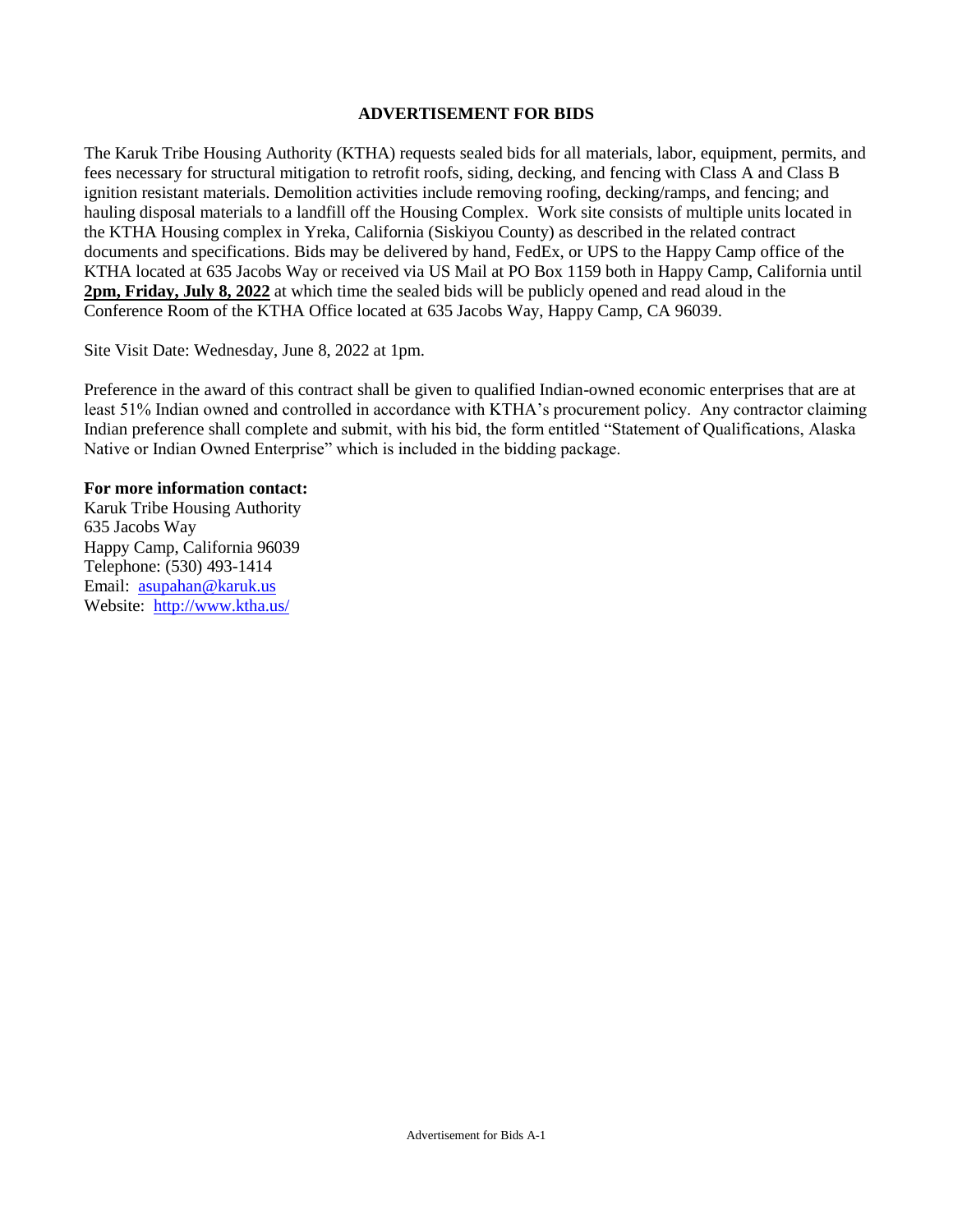### **INFORMATION FOR BIDDERS**

### **BID SUBMITTALS AND CONDITIONS**

Bids may be delivered by hand, Fedex, or UPS to the Happy Camp office of the Karuk Tribe Housing Authority (KTHA, herein called the "Owner") located at 635 Jacobs Way or received via US Mail at PO Box 1159 both in Happy Camp, California until **2pm, Friday, July 8, 2022** at which time the sealed bids will be publicly opened and read aloud int eh Conference Room of the KTHA Office located at 635 Jacobs Way, Happy Camp, CA 96039.

The following documents constitute a complete bid and are required to be submitted to form a responsive bid:

- 1. Form of Bid (C-1 through C-3)
- 2. Bid Bond (D1)
- 3. Contractor's Questionnaire (E-1)
- 4. Non-Collusive Affidavit (F-1)
- 5. Statement of Qualifications for Indian Preference (G-1 through G-5)
- 6. Tribal Employment Rights Office Compliance Plan (H-1 through H-3)

Each bid must be submitted in a sealed envelope, addressed to Adia Supahan, Executive Assistant, Karuk Tribe Housing Authority and either delivered by hand, FedEx, or UPS to 635 Jacobs Way or by US mail to PO Box 1159, both in Happy Camp, California 96039. The sealed envelope containing the bid must be plainly marked on the outside as bid for the **Yreka Fire Safe and Ignition Resistance Mitigation** and the envelope should also bear on the outside the name of the bidder, his address, and his license number.

If forwarded by mail, the bid must be received by the date and time of bid deadline. Any bids received after the time and date of opening resulting from untimely delay due to the mail system or other methods of conveyance will not be considered.

Bids received prior to the time of opening will be securely kept, unopened. The official who is to open the bids will decide when the specified time has arrived, and no bid received thereafter will be considered. No responsibility will attach to office personnel for the premature opening of a bid not properly addressed and identified. Telegraphic bids or modifications will not be considered.

Any bids may be withdrawn prior to the above scheduled time for the opening of bids or authorized postponement thereof.

All bids must be made on the required bid form. All blank spaces for bid prices must be filled in, in ink or typewritten, and the bid form must be fully completed and executed when submitted. A conditional or qualified bid will not be accepted. Each signature page must bear an original signature, whether within or separate from this document.

Bidders shall have a current California Contractors License appropriate for the nature of work to be performed. Bona fide bidders (Licensed and Bonded in accordance with current California State Contractor's Law) shall have either a General B Contractor's License or Specialty Contractor's License.

### **Karuk Tribal Wage Rates shall apply: See Section O**

After bids have been submitted, the bidder shall not assert that there was a misunderstanding concerning the quantities of work or of the nature of the work to be done. No bidder may withdraw a bid within ten (10) days after the actual date of the opening thereof. Should there be reasons why the contract cannot be awarded within the specified period; the time may be extended by mutual agreement between the Owner and the bidder.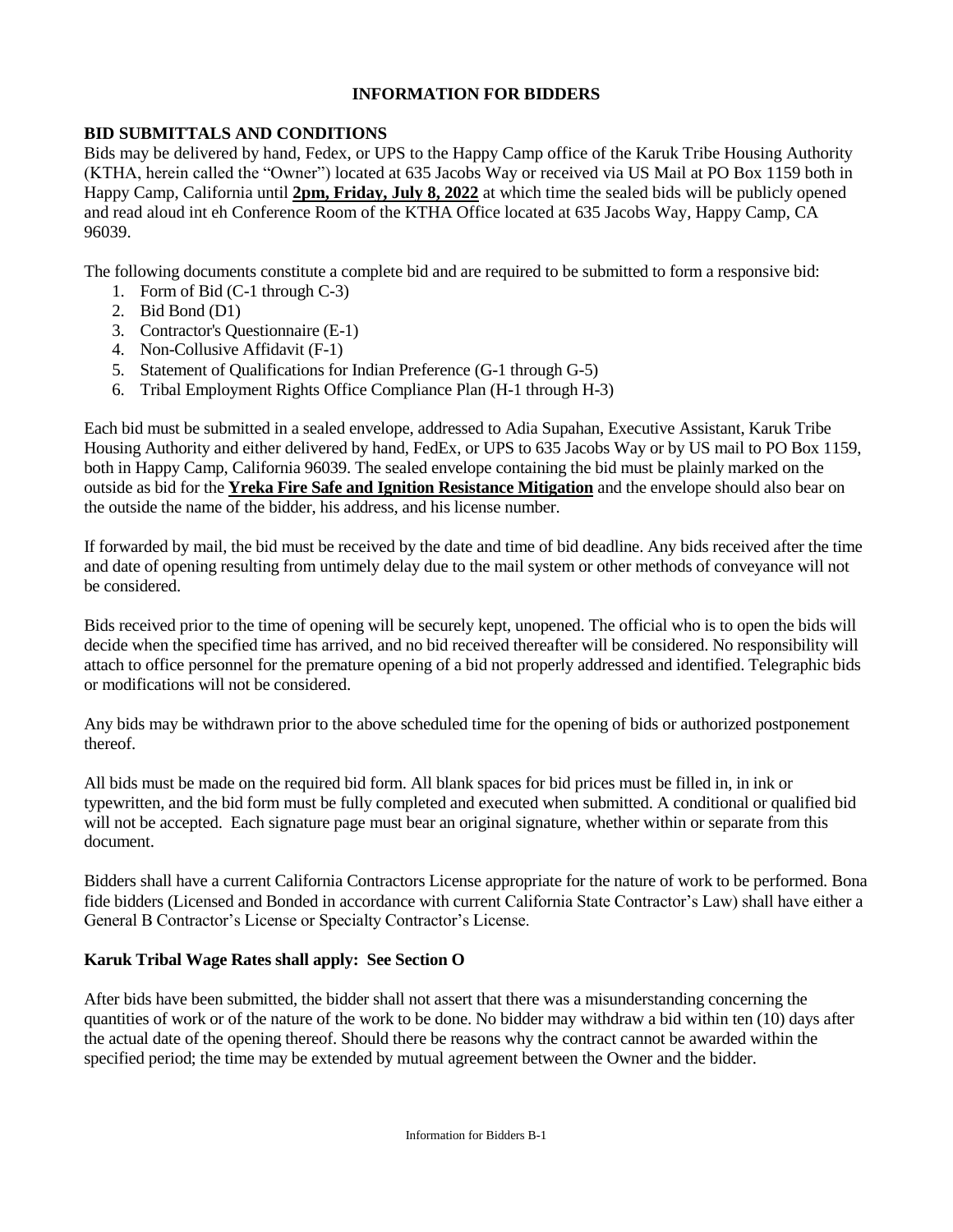#### **BID REVIEW AND AWARD**

The Owner may waive any informalities or minor defects or reject any and all bids.

Award will be made to the lowest responsive, responsible bidder with due consideration for Indian Preference.

#### **BIDDING INFORMATION**

The Owner shall provide to bidders prior to bidding:

- 1. A package containing the bid and contract documents necessary to construct the project.
- 2. All information which is pertinent to, and delineates and describes the land owned and rights of way acquired or to be acquired.
- 3. A pre-bid site visit is mandatory. Bids will be accepted only from parties who have attended the pre bid site visit.

The contract documents contain the provisions required for the construction of the project. Information obtained from an officer, agent, or employee of the owner or any other person shall not affect the risks or obligations assumed by the contractor or relieve him from fulfilling any of the conditions of the contract.

Bidders must satisfy themselves as to the accuracy of the estimated quantities in the Bid Schedule (if any) by examining the site and reviewing the drawings and specifications including addenda (if applicable). The failure or omission to do this shall in no way relieve any bidders from any obligation in respect to his bid.

Requests for clarification must be in writing, addressed to the Owner, and received at least three working days prior to the bid opening date. Owner provided clarifications and supplemental instructions will be issued as addenda to the specifications and provided to all Plan Holders no later than two working days prior to the bid opening date.

#### **QUESTIONNAIRE AND FINANCIAL STATEMENT FORM**

Bidders must fill out, sign and submit this form as part of the proposal. Bidders must also, if required, present additional satisfactory evidence that they are fully prepared with the necessary experience, capital, machinery and materials to furnish the articles called for and to conduct the work as required by the drawings and specifications.

### **NON-COLLUSIVE AFFIDAVIT**

Each person submitting a bid for any portion of the work contemplated by the bidding documents shall execute an affidavit, in the form provided by the Owner, to the effect that he has not colluded with any other person, firm or corporation in regard to any bid submitted. Such affidavit shall be attached to the bid.

#### **INDIAN PREFERENCE**

This Contract shall be executed in accordance with the Indian Preference Act 1934, 25 CFR Part 5 Preference in Employment and the Karuk Tribe Title 5 TERO Ordinance and the KTHA Procurement Policy. All bidders requesting Indian preference shall submit their request for Indian preference to the Karuk Housing Authority office at least one week before the bid submittal date for approval.

### **TRIBAL EMPLOYMENT RIGHTS ORDINANCE (TERO)**

All bidders acknowledge that a 2% TERO fee will be imposed on the gross value of any contract initiated within the interior/exterior boundaries of the Karuk Ancestral Territory, provided that the total contract or annual gross revenues meet or exceed \$2,500. Contact Dion Wood at (530) 493-1600, extension 2030, for questions regarding TERO.

#### **TRIBAL SALES TAX (Trust Land)**

Information for Bidders B-2 All bidders acknowledge that Karuk Tribal Sales Tax is 6% and will be paid for all materials purchased in conjunction with this contract and delivered to Karuk Tribal Trust Land. Contractor shall apply for and receive a California Seller's Permit (AKA: California State Board of Equalization Resale Number) prior to the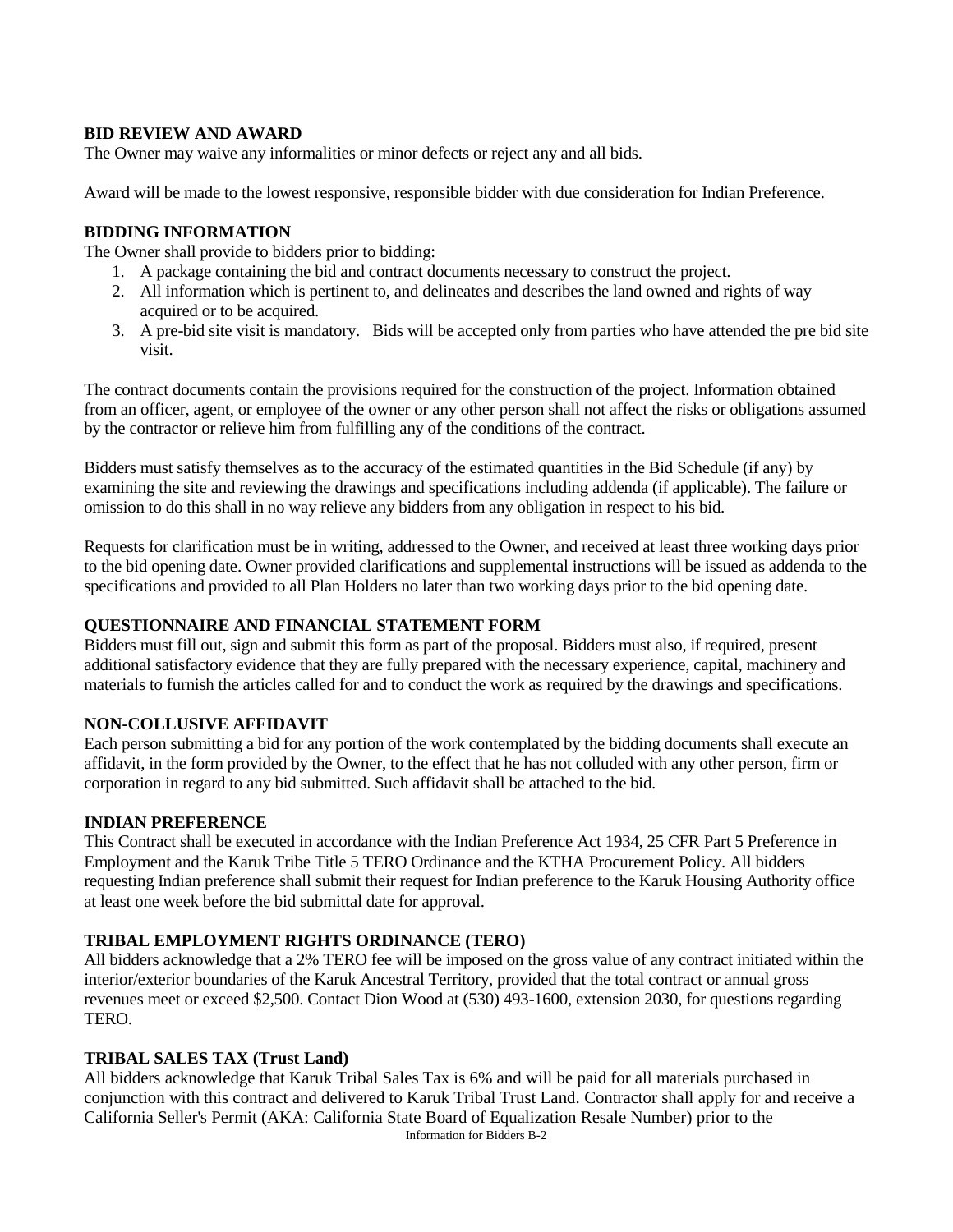commencement of work under this contract. The requirement for the Seller's Permit is to allow the Contractor to obtain materials and fixtures from the supplier without paying tax. The Contractor may then resell the materials and fixtures to the Owner on Karuk Tribal Lands before installation. Nothing herein shall allow the Contractor to charge more than the actual price/value of the materials and fixtures provided. Title to the materials and fixtures transfers to the Owner (Karuk Tribe Housing Authority) on the Karuk Tribal Lands and prior to the installation of the materials by Contractor.

### **CULTURAL MONITORING (Trust Land)**

Bidders shall include in the bid an allowance of **\$4,500** for employing a Cultural Monitor. This allowance will cover all necessary costs of employment such as insurances, taxes, etc. The Owner shall select and refer the monitor to the successful bidder after award. Cultural Monitors will be employees of KTHA, and will be billed to the allowance. Contractor must provide at least 72 hours' notice prior to digging in previously undisturbed soil for a monitor to be properly dispatched to the site.

### **BONDING REQUIREMENTS**

Bid, Performance, and Payment bonds will be required for this project.

Bid bonds totaling 5% of the total bid and payable to the Owner shall accompany any bid. A cashier's check may be used in lieu of a bid bond. As soon as the bid prices have been compared, the Owner will return the bonds of all except the three lowest responsible bidders. When the Agreement is executed, the bonds of the two remaining unsuccessful bidders will be returned. The bid bond of the successful bidder will be retained until the Payment and Performance bonds have been executed and approved, after which it will be returned.

Performance and Payment bonds, each totaling 100% of the Contract price, with a corporate surety approved by the Owner, shall be provided to the Owner when the Agreement is executed.

Attorneys-in-fact who sign Bid, Payment, and Performance bonds must file with each bond a certified and effective dated copy of their power of attorney.

There may be circumstances under which the bonding requirements of 2 CFR 200.325 are inconsistent with other responsibilities and obligations of the recipient. In such circumstances, acceptable methods to provide performance and payment assurance may include:

(i) Deposit with the recipient of a cash escrow of not less than 20 percent of the total contract price, subject to reduction during the warranty period, commensurate with potential risk;

(ii) Letter of credit for 25 percent of the total contract price, unconditionally payable upon demand of the recipient, subject to reduction during any warranty period commensurate with potential risk; or

(iii) Letter of credit for 10 percent of the total contract price, unconditionally payable upon demand of the recipient, subject to reduction during any warranty period commensurate with potential risk, and compliance with the procedures for monitoring of disbursements by the contractor.

### **NOTICE OF AWARD**

The Owner may make such investigations, as they deem necessary to determine the ability of the bidder to perform the work. Bidders shall be prepared to furnish such information and data for this purpose at the Owner's request. The Owner reserves the right to reject any bid if the evidence submitted by, or investigation of, such bidder fails to satisfy the Owner that such bidder is properly qualified to carry out the obligations of the Agreement and to complete the work contemplated therein.

The successful bidder will be required to execute an Agreement and obtain the Performance and Payment bond, if required, within ten calendar days from the date when the Notice of Award is delivered to the bidder. In case of failure of the bidder to execute the Agreement, the Owner may at their option consider the bidder in default, in which case any bid bond accompanying the proposal shall become the property of the Owner.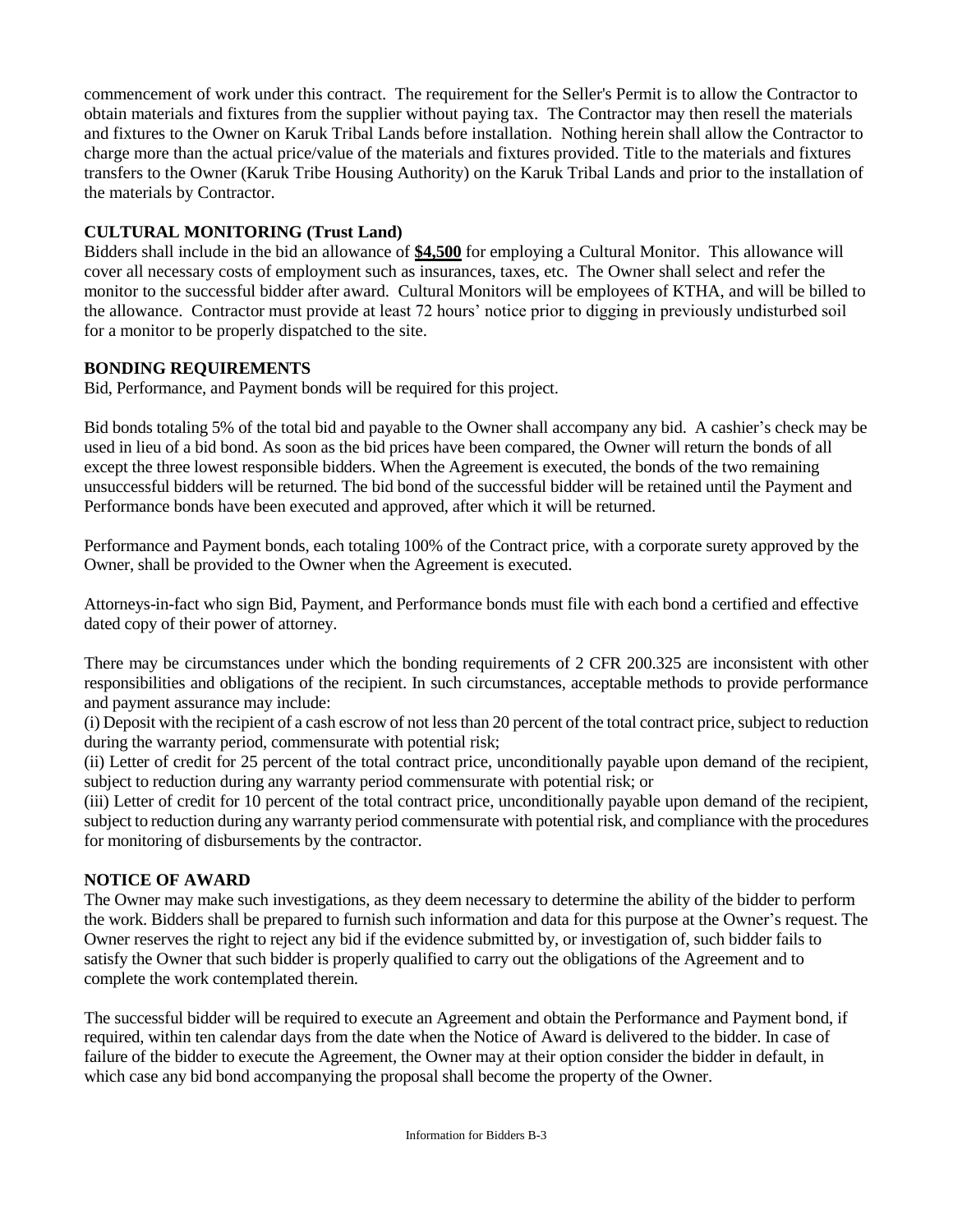The Owner, within ten days of receipt of the Agreement and any required Performance and Payment bonds signed by the party to whom the Agreement was awarded, shall sign the Agreement and return to such party an executed duplicate of the Agreement. Should the Owner not execute the Agreement within such period, the bidder may by written notice withdraw his signed Agreement. Such notice of withdrawal shall be effective upon receipt of the notice by the Owner.

#### **NOTICE TO PROCEED**

The Owner will issue the Notice to Proceed within ten days after the Agreement is fully executed. Should there be reasons why the Notice to Proceed cannot be issued within such period; the time may be extended by mutual agreement between the Owner and Contractor. If the Notice to Proceed has not been issued within the ten day period or within the period mutually agreed upon, the Contractor may terminate the Agreement without further liability on the part of either party.

#### **OTHER REQUIREMENTS**

All applicable laws, ordinances, and the rules and regulations of all authorities having jurisdiction over construction of the project shall apply to the contract throughout.

The successful bidder shall abide by the requirements under Executive Order 11246, as amended, including specifically the provisions of the equal opportunity clause set forth in the General Conditions.

The successful bidder shall supply the names and addresses of major material suppliers and subcontractors to the Owner within ten days of receipt of Notice to Proceed.

The successful bidder shall supply submittals information in accordance with the submittals section of the contract documents.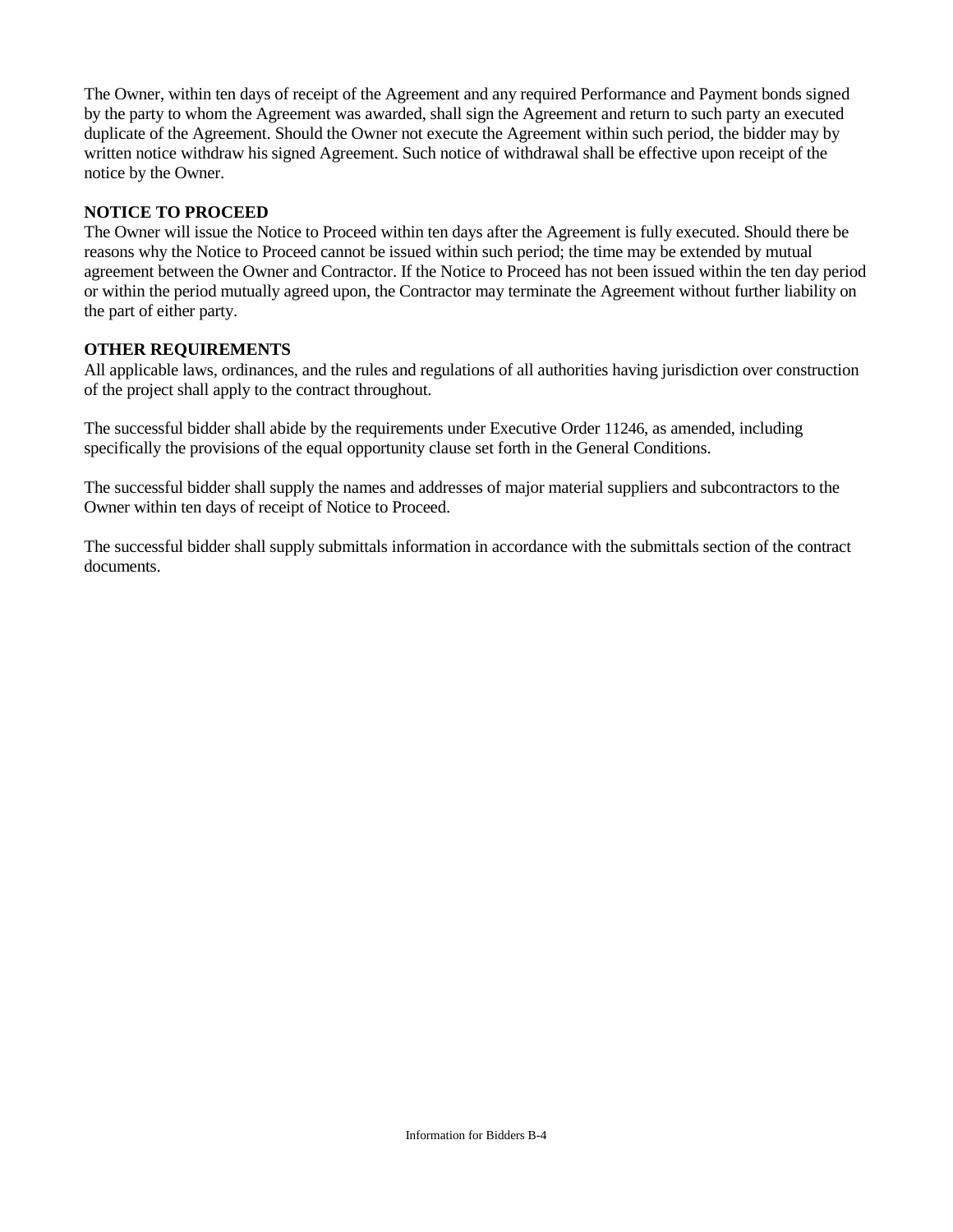### **FEDERAL REQUIREMENTS**

- 1. The work to be performed under this Contract is on a project subject to section 7(b) of the Indian Self-Determination and Education Assistance Act (25 U.S.C. 450e (b) which requires that to the greatest extent feasible: (a) preference and opportunities for training and employment shall be given to Indians; and (b) preferences in the award of contracts and subcontracts shall be given to Indian organizations and Indian-owned Economic Enterprises. The parties to this Contract shall comply with the provisions of section 7(b) of this Act. In connection with this Contract, the Contractor shall, to the greatest extent feasible, give preference in the award of any subcontracts to Indian organizations and Indian-owned Economic Enterprises, and preferences and opportunities for training and employment to Indians. The Contractor shall include this section 7(b) clause in every subcontract in connection with the Contract, and shall, at the direction of the Owner, take appropriate action pursuant to the subcontract upon a finding by the Owner or the U.S. Department of Housing and Urban Development (HUD) that the subcontractor has violated this section 7(b) clause of this Act. Furthermore, to the greatest extent feasible preference in the award of contracts and subcontracts shall be given to low income locals in accordance with section 3 of the Housing and Urban Development Act of 1968 but not in derogation of compliance with section 7(b). The section 3 requirements however apply only to projects or activities that exceed \$200,000.
- 2. Compliance with Executive Order 11246 of September 24, 1965 entitled "Equal Employment Opportunity," as amended by Executive Order 11375 of October 13, 1967 and as supplemented in Department of Labor regulations (41 CFR Chapter 60) (All construction contracts awarded in excess of \$10,000).
- 3. Compliance with the Copeland "Anti-Kickback" Act 18 U.S.C. 874) as supplemented in Department of Labor regulations (29 CFR Part 3) (All contracts and sub grants for construction or repair).
- 4. Compliance with the Davis-Bacon Act (40 U.S.C. 276a to a-7) as supplemented by Department of Labor regulations (29 CFR Part 5) (Construction contracts in excess of \$2,000 when required by Federal grant program legislation).
- 5. Compliance with Sections 103 and 107 of the contract Work Hours and Safety Standards Act (40 U.S.C. 327-330) as supplemented by Department of Labor regulations (29 CFR Part 5) (Construction contracts in excess of \$2,000, and in excess of \$2,500 for other contracts which involve the employment of mechanics or laborers).
- 6. Access to and retention of records for a period of three (3) years relating to this Project as required by 24 CFR 85.36(j)(10) and (11). Cooperation and provision of all necessary information and documentation as may be required for reporting relating to this project.
- 7. Affirmative steps to assure that minority firms, women's business enterprises, and labor surplus area firms are used when possible (24 CFR 85.36(e); E.O. 11625).
- 8. No award or subcontract at any tier to any party which is debarred or suspended or is otherwise excluded from or ineligible for participation in Federal assistance programs under Executive Orders 12549, "Debarment and Suspension".
- 9. Compliance with the provisions of the Hatch Act (5 U.S.C. 1501-1508) and the Intergovernmental Personnel Act of 1970 as amended by Title VI of Civil Service Reform Act (Pub. L. 95-454 Section 4728) prohibiting use of federally appropriated funds for influencing or attempting to influence the award of any federal monies and to make such reports and disclosures as are required there under. The signing of the contract in which this Attachment is referenced is a certification of agreed compliance.
- 10. Prohibition against personal or financial interest in or benefit from this contract obtained by certain affiliates, associates, board members, or employees of Owner or its grantees, either from themselves of their families or business associates, during their tenure or for one year thereafter.
- 11. Compliance with the Lead-Based Paint Poisoning Prevention Act (42 U.S.C. 4821, et seq.) and implementing regulations at 24 CFR Part 570.608, as well as compliance with the requirements regarding asbestos of 40 CFR Part 61 and 40 CFR Part 763, as well as 29 CFR Parts 1910.1001 and 1926.58.
- 12. Except as Indian Preference requirements and the provisions of the Native American Housing Assistance and Self-Determination Act (NAHASDA), 25 U.S.C. 1401, et seq. may supersede, compliance with prohibitions against discrimination as provided by Title VI of the Civil Rights Act of 1976 (Pub. L. 88-352) and related HUD regulations, Age Discrimination Act of 1975 and the implementing regulations at 24 CFR Part 146, Section 504 of the Rehabilitation Act of 1973, as amended, 24 CFR Part 8, title VIII of the Civil Rights Act of 1968; 25 U.S.C. 1301- 1303.
- 13. In part because of agreements regarding the monies utilized to fund this contract and federal requirements, the Owner and HUD have reserved certain rights to licenses and copyrights regarding work developed or purchases made relating to said funds.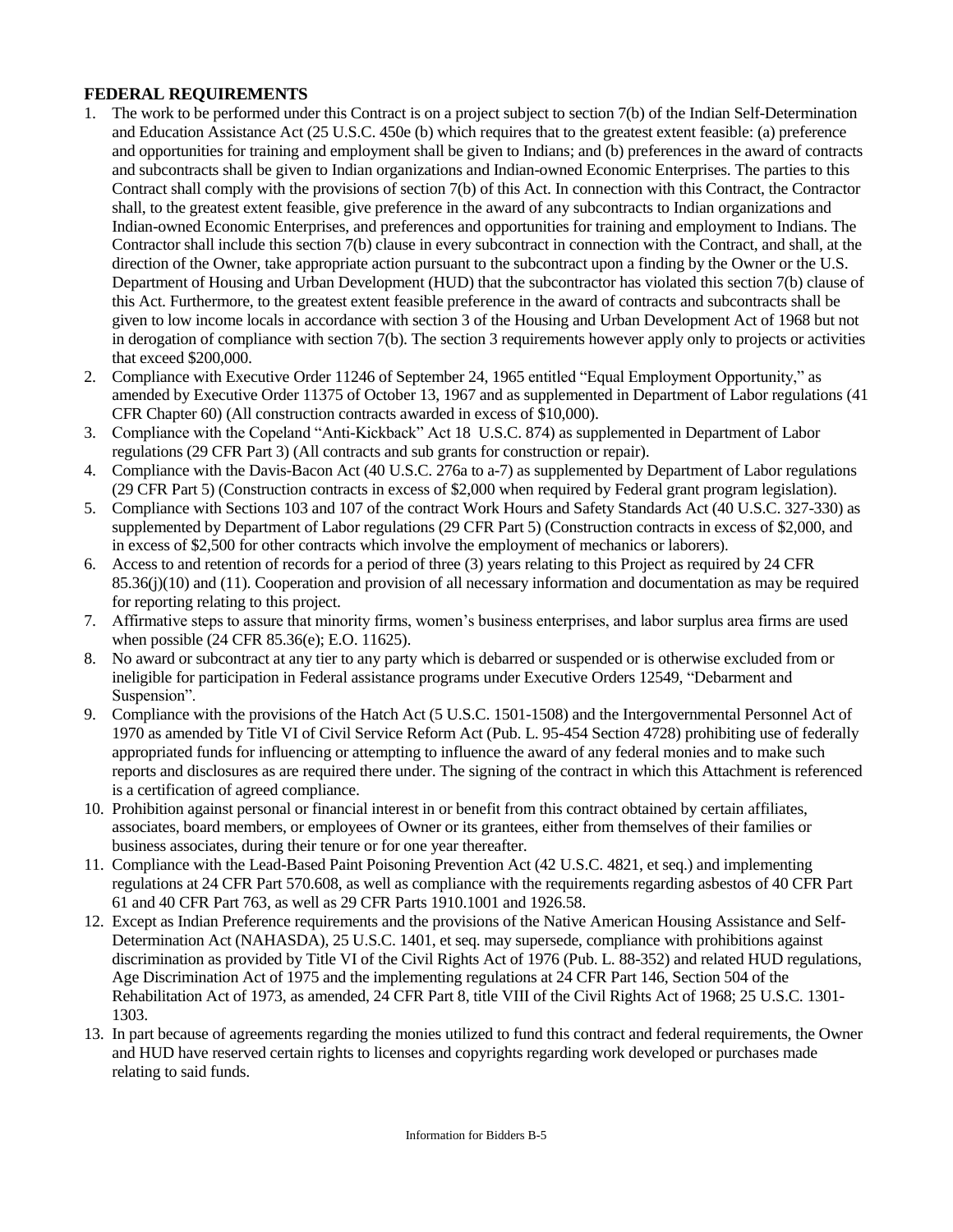| Proposal of                                                                          |       |
|--------------------------------------------------------------------------------------|-------|
| (hereinafter called "Bidder"), organized and existing under the laws of the State of | doing |

business as  $\overline{\phantom{a}}$ 

(a corporation, a partnership, an individual, etc.)

to the Karuk Tribe Housing Authority (hereinafter called "**Owner**").

In compliance with your Advertisement for Bids, bidder hereby proposes to perform all structural mitigation to retrofit roofs, siding, decking, and fencing with Class A and Class B ignition resistant materials. Demolition activities include removing roofing, decking/ramps, and fencing; and hauling disposal materials to a landfill off the Housing Complex as specified in the scope of work in strict accordance with the Contract Documents and Specifications within the time set forth therein, and at the prices stated in the Bid Schedule.

By submission of this bid, each bidder certifies, and in the case of a joint bid each party thereto certifies as to his organization, that this bid has been arrived at independently, without consultation, communication, or agreement as to any matter relating to this bid with any other bidder or with any competitor.

Bidder hereby agrees to commence work under this Contract within 10 calendar days of the issuance of a Notice to Proceed and to fully complete the Project within **400** consecutive calendar days. Bidder further agrees to pay as liquidated damages, the sum of \$250.00 for each consecutive calendar day thereafter as provided in Section 25 of the General Provisions (Time for Completion and Liquidated Damages).

Bidder agrees to perform all the work described in the Contract documents for the unit prices or lump sum stated in the Bid Schedule.

Bidder acknowledges receipt of the following Addendum(s): FEMA Homebuilders Guide to Construction in Wildfire Zones [https://www.fema.gov/sites/default/files/2020-08/fema\\_p\\_737\\_0.pdf](https://www.fema.gov/sites/default/files/2020-08/fema_p_737_0.pdf)

#### **BID**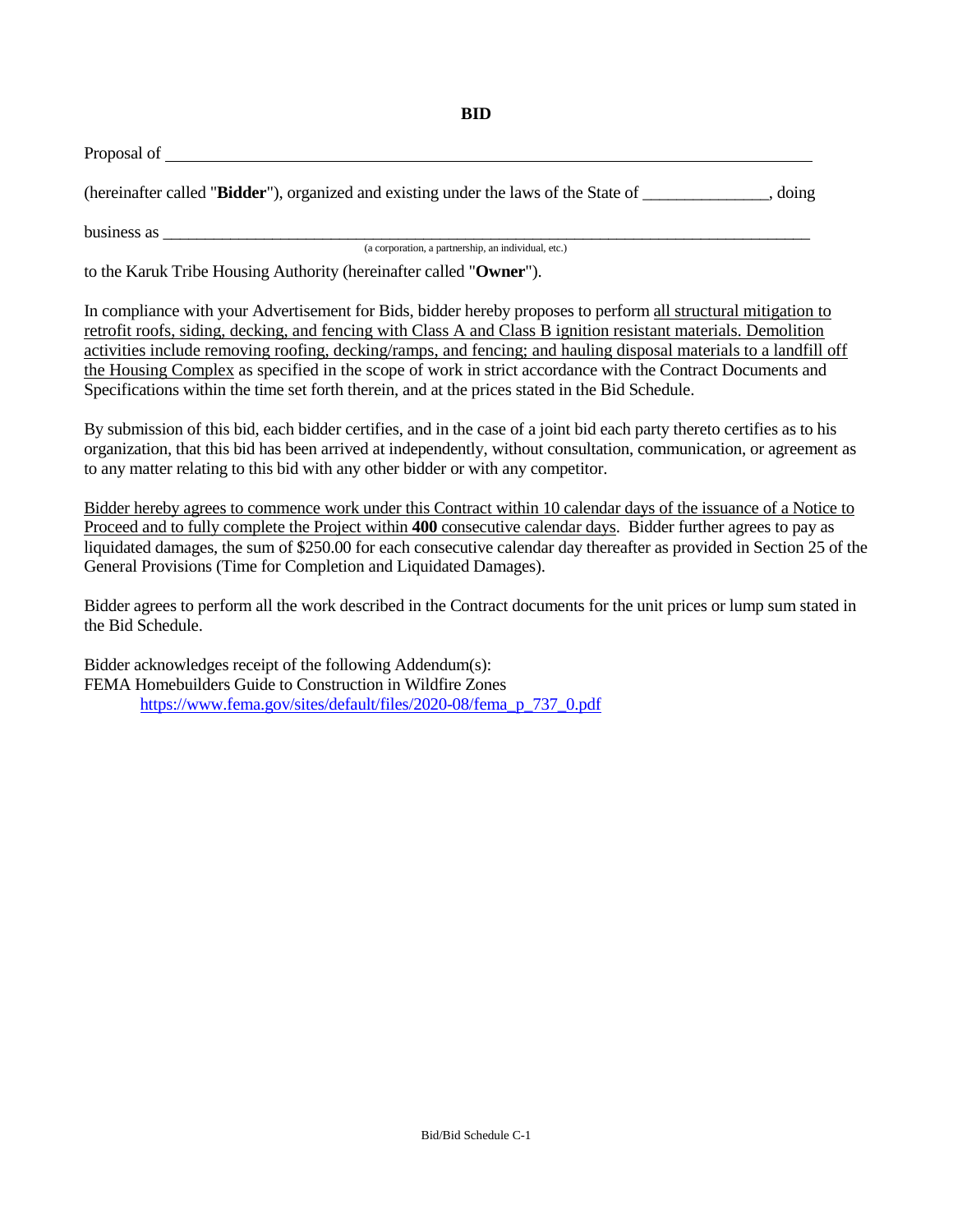#### **BID SCHEDULE**

#### **PROJECT DESCRIPTION**

This is a construction contract for mitigation to retrofit roofs, siding, decking, and fencing at multiple units in KTHA Housing Complex located in Yreka, California as specified in the scope of work and specifications. The Owner intends to contract with one bidder in a lump-sum contract for the complete scope of work OR with multiple bidders as separate bids per Activity as shown in these bid documents. Bidders must submit pricing for each component of work shown in the bid schedule, and the total of items must equal the total bid.

| No.            | <b>Description</b>                           | Quantity              | Cost    |
|----------------|----------------------------------------------|-----------------------|---------|
| $\mathbf{1}$   | Mobilization and bonds                       | Lump Sum              |         |
| $\overline{2}$ | Demolition and Off Haul                      | Lump Sum              |         |
| $\overline{3}$ | Activity 1 (Roofing): Materials              | Lump Sum              |         |
| $\overline{4}$ | Activity 1 (Roofing): Labor                  | Lump Sum              |         |
| 5              | Activity 1 (Roofing): Allowances             | Lump Sum              |         |
| 6              | Activity 2 (Siding and Painting): Materials  | Lump Sum              |         |
| $\tau$         | Activity 2 (Siding and Painting): Labor      | Lump Sum              |         |
| $8\,$          | Activity 2 (Siding and Painting): Allowances | Lump Sum              |         |
| 9              | Activity 3 (Decking): Materials              | Lump Sum              |         |
| 10             | Activity 3 (Decking): Labor                  | Lump Sum              |         |
| 11             | Activity 3 (Decking): Allowances             | Lump Sum              |         |
| 12             | Activity 4 (Fencing): Materials              | Lump Sum              |         |
| 13             | Activity 4 (Fencing): Labor                  | Lump Sum              |         |
| 14             | <b>Cultural Monitor</b>                      | Allowance             | \$4,500 |
| 15             | Tribal Sales Tax (6% of Materials)           | $6\%$ of<br>Materials |         |
| 16             | Subtotal                                     | Lump Sum              |         |
| 17             | TERO Fee (2% of Subtotal)                    | $2\%$ of<br>Subtotal  |         |
| 18             | <b>Total Bid</b>                             | <b>Lump Sum</b>       |         |

Respectfully Submitted by,

Signature: License Number:

Name/Title: Phone Number:

Firm: Address:

Bid/Bid Schedule C-2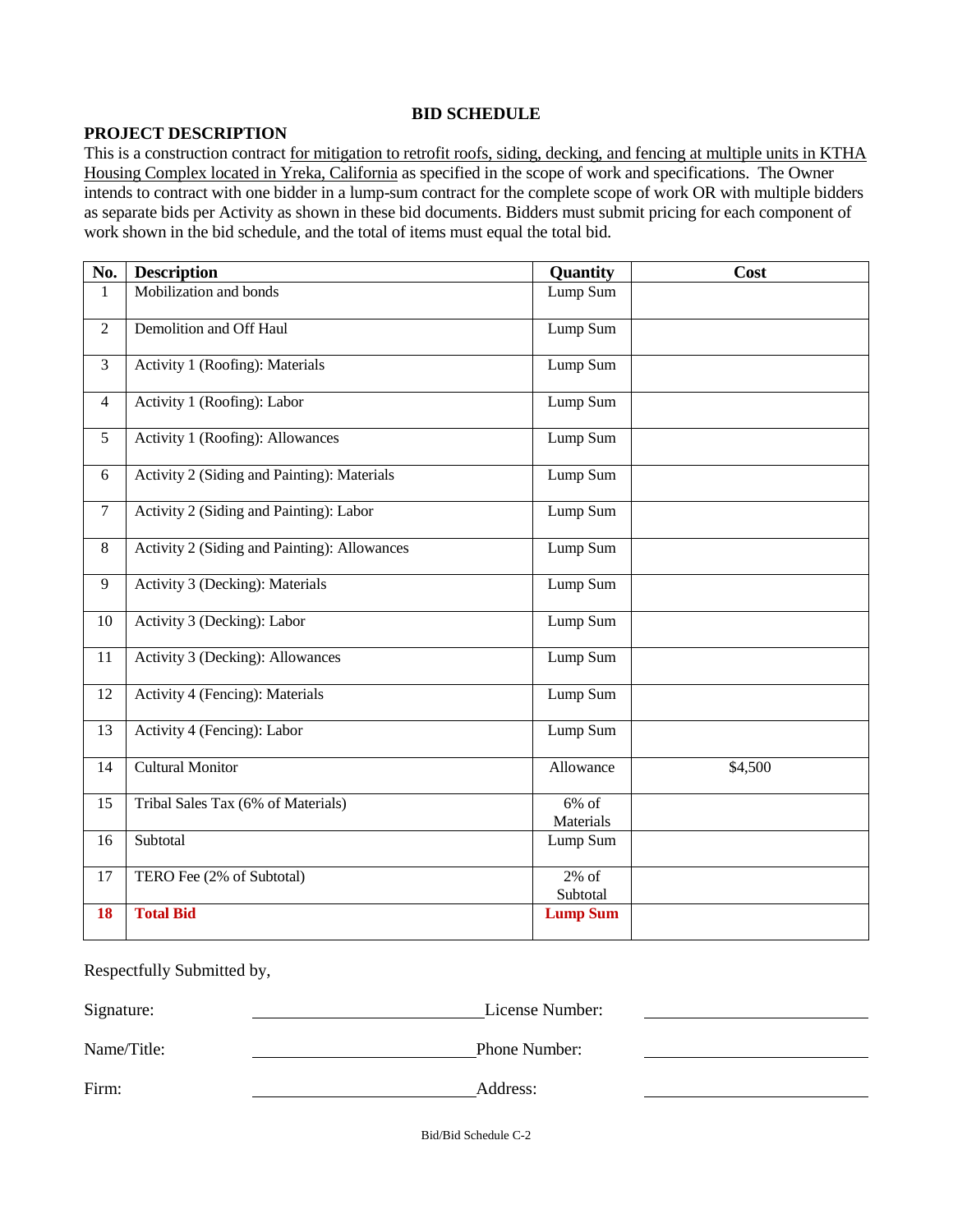# SEAL – (if BID is by a corporation)

Respectfully Submitted:

Signature Address

Title Date

License No. Expiration Date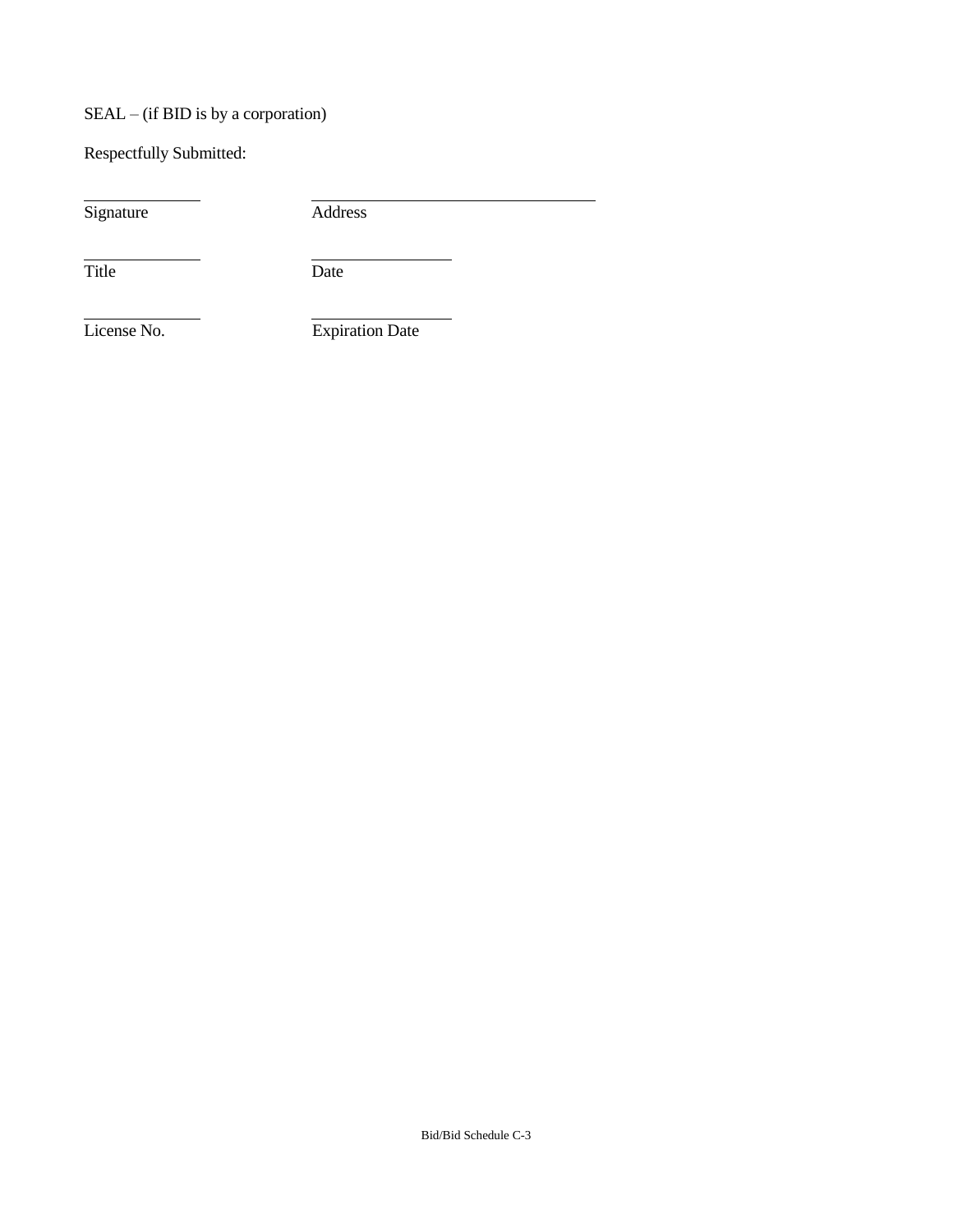#### **BID BOND**

Know all men by these presents, that we, the undersigned, as Principal, and **as Surety, and** as Surety, are hereby held and as Surety, are hereby held and firmly bound unto the Karuk Tribe Housing Authority, as Owner in the penal sum of \$ for payment of which, well and truly to be made, we hereby jointly and severally bind ourselves, successors and assigns.

Signed, this day of  $\frac{1}{20}$ , 20\_\_\_\_\_\_.

The condition of the above obligation is such that whereas the Principal has submitted to the Owner a certain bid, attached hereto and hereby made a part hereof, to enter into a Contract in writing, for mitigation to retrofit roofs, siding, decking, and fencing at multiple units in KTHA Housing Complex located in Yreka, California as specified in the scope of work, plans, and specifications.

Now, therefore,

a) If said bid shall be rejected, or

b) If said bid shall be accepted and the Principal shall execute and deliver a Contract in the form attached hereto (properly completed in accordance with said bid) and shall furnish a bond for his faithful performance of said Contract, and for the payment of all persons performing labor or furnishing materials in connection therewith, and shall in all other respects perform the agreement created by the acceptance of said bid, then this obligation, shall be void, otherwise the same shall remain in force and effect; it being expressly understood and agreed that the liability of the Surety for any and all claims hereunder shall, in no event, exceed the penal amount of this obligation as herein stated.

The Surety, for value received, hereby stipulates and agrees that the obligations of said Surety and its bond shall be in no way impaired or affected by any extension of the time within which the Owner may accept such bid; and said Surety does hereby waive notice of any such extension.

In Witness Whereof, the Principal and the Surety have hereunto set their hands and seals, and such of them as are corporations have caused their corporate seals to be hereto affixed and these presents to be signed by their proper officers, the day and year first set forth above.

| Principal |        |        |
|-----------|--------|--------|
| By:       |        | (Seal) |
|           | Surety |        |
| By:       |        | (Seal) |

**Important:** Surety companies executing bonds must be authorized to transact business in the state where the project is located.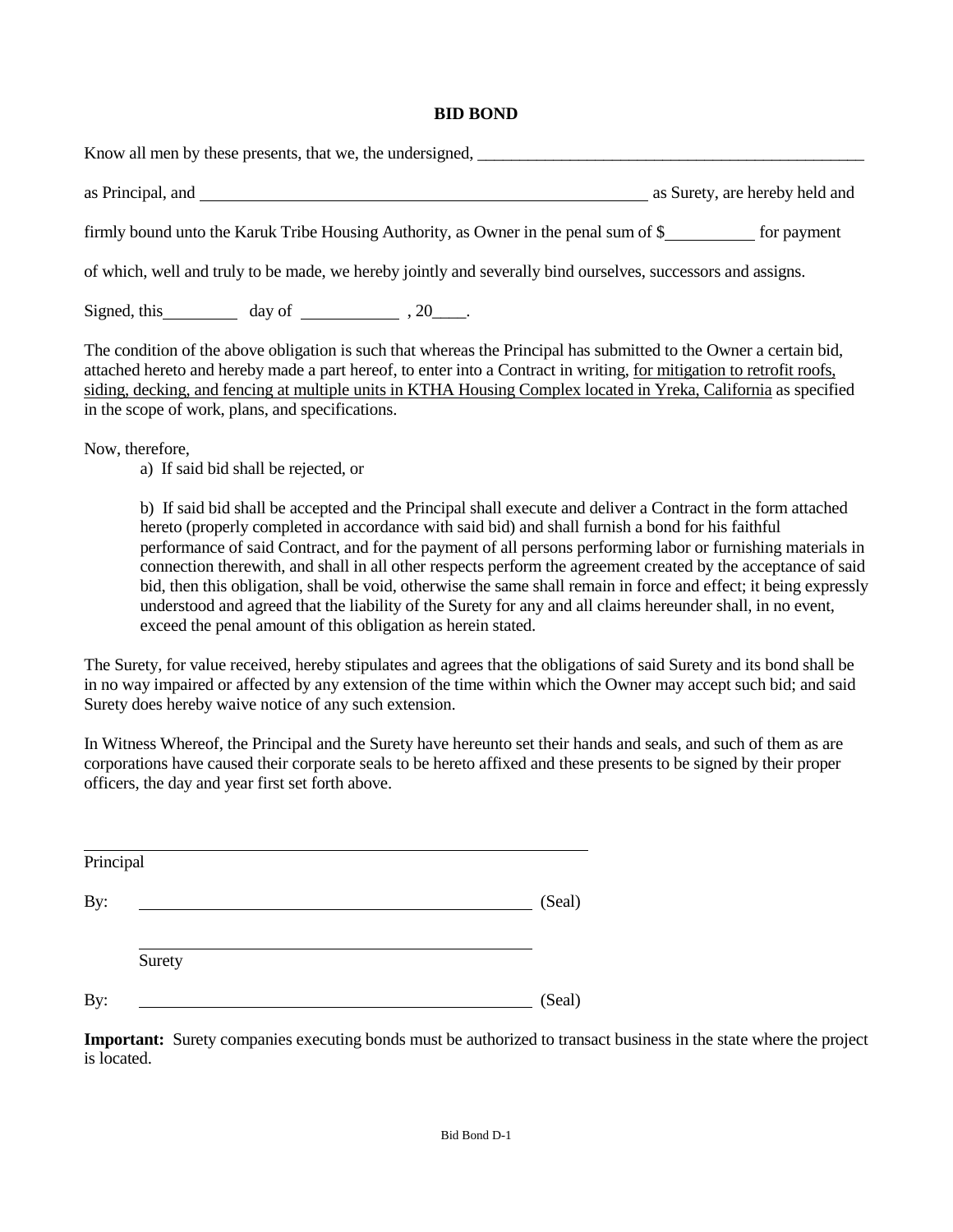# **CONTRACTOR QUESTIONNAIRE**

| Name:                                                                                                                                                                                                                          |                                                                                                                                                                                                                                                 |
|--------------------------------------------------------------------------------------------------------------------------------------------------------------------------------------------------------------------------------|-------------------------------------------------------------------------------------------------------------------------------------------------------------------------------------------------------------------------------------------------|
|                                                                                                                                                                                                                                |                                                                                                                                                                                                                                                 |
|                                                                                                                                                                                                                                |                                                                                                                                                                                                                                                 |
|                                                                                                                                                                                                                                |                                                                                                                                                                                                                                                 |
| State License Number:                                                                                                                                                                                                          |                                                                                                                                                                                                                                                 |
| Bank References: New York Contract the Contract of the Contract of the Contract of the Contract of the Contract of the Contract of the Contract of the Contract of the Contract of the Contract of the Contract of the Contrac |                                                                                                                                                                                                                                                 |
|                                                                                                                                                                                                                                |                                                                                                                                                                                                                                                 |
| ,我们也不会有什么。""我们的人,我们也不会有什么?""我们的人,我们也不会有什么?""我们的人,我们也不会有什么?""我们的人,我们也不会有什么?""我们的人                                                                                                                                               |                                                                                                                                                                                                                                                 |
| List three most recent construction jobs by name and address:                                                                                                                                                                  |                                                                                                                                                                                                                                                 |
| 1)<br><u> Alexandria de la contrada de la contrada de la contrada de la contrada de la contrada de la contrada de la c</u>                                                                                                     |                                                                                                                                                                                                                                                 |
| 2)                                                                                                                                                                                                                             | <u> Andreas Andreas Andreas Andreas Andreas Andreas Andreas Andreas Andreas Andreas Andreas Andreas Andreas Andr</u>                                                                                                                            |
| 3)                                                                                                                                                                                                                             |                                                                                                                                                                                                                                                 |
|                                                                                                                                                                                                                                | <u> Alexandro de la contrada de la contrada de la contrada de la contrada de la contrada de la contrada de la co</u><br>How many employees?                                                                                                     |
|                                                                                                                                                                                                                                |                                                                                                                                                                                                                                                 |
|                                                                                                                                                                                                                                |                                                                                                                                                                                                                                                 |
| Are you eligible to perform federal government work?                                                                                                                                                                           |                                                                                                                                                                                                                                                 |
| Name and address of insurance carrier:                                                                                                                                                                                         |                                                                                                                                                                                                                                                 |
|                                                                                                                                                                                                                                |                                                                                                                                                                                                                                                 |
|                                                                                                                                                                                                                                |                                                                                                                                                                                                                                                 |
| the governing board of the Owner?<br>N <sub>o</sub><br>Yes                                                                                                                                                                     | <b>Conflict of Interest:</b> Are you or any member of your family related to any employee of the Owner or member of<br>If yes, please explain relationship:<br>,我们也不会有什么。""我们的人,我们也不会有什么?""我们的人,我们也不会有什么?""我们的人,我们也不会有什么?""我们的人,我们也不会有什么?""我们的人 |
|                                                                                                                                                                                                                                |                                                                                                                                                                                                                                                 |
| Signature of License Holder                                                                                                                                                                                                    |                                                                                                                                                                                                                                                 |
|                                                                                                                                                                                                                                |                                                                                                                                                                                                                                                 |
| Signature of Company Representative (if different)                                                                                                                                                                             |                                                                                                                                                                                                                                                 |

Contractor Questionnaire E-1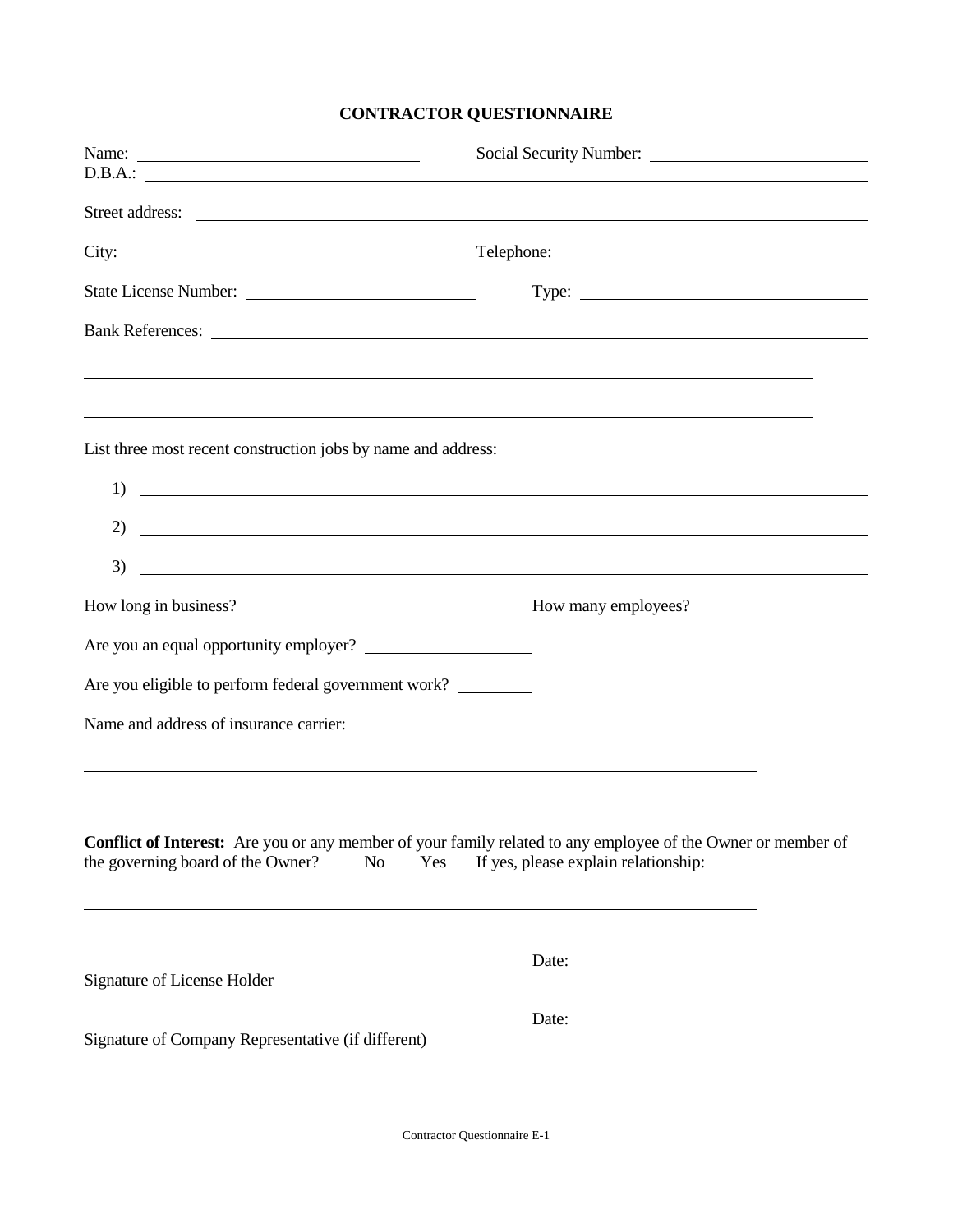### **NON-COLLUSIVE AFFIDAVIT AFFIDAVIT**

|                                                                                    |                                                                                                                                                                                                                                                                                                                                                                                                                       |                                                            | being first duly sworn, deposes and says:                                                               |  |
|------------------------------------------------------------------------------------|-----------------------------------------------------------------------------------------------------------------------------------------------------------------------------------------------------------------------------------------------------------------------------------------------------------------------------------------------------------------------------------------------------------------------|------------------------------------------------------------|---------------------------------------------------------------------------------------------------------|--|
|                                                                                    |                                                                                                                                                                                                                                                                                                                                                                                                                       |                                                            |                                                                                                         |  |
| a)                                                                                 |                                                                                                                                                                                                                                                                                                                                                                                                                       | Such proposal or bid is genuine and not collusive or sham; |                                                                                                         |  |
| b)                                                                                 |                                                                                                                                                                                                                                                                                                                                                                                                                       | person, to put in a sham bid or to refrain from bidding;   | Said bidder has not colluded, conspired, connived or agreed, directly or indirectly, with any bidder or |  |
| $\mathbf{c}$                                                                       | Said bidder has not, in any manner, directly or indirectly, sought by agreement or collusion, or<br>communication or conference, with any person, to fix the bid price of affiant or of any other bidder, or to fix<br>any overhead, profit or cost element of said bid price, or of that of any other bidder, or to secure any<br>advantage against the Owner or any person interested in the proposed contract; and |                                                            |                                                                                                         |  |
| d)                                                                                 |                                                                                                                                                                                                                                                                                                                                                                                                                       | All statements in said proposal for bid are true.          |                                                                                                         |  |
|                                                                                    | Project Name:                                                                                                                                                                                                                                                                                                                                                                                                         | <b>Yreka Fire Safe and Ignition Resistance Mitigation</b>  |                                                                                                         |  |
| Multiple units located in the KTHA Complex in Yreka, California 96097<br>Location: |                                                                                                                                                                                                                                                                                                                                                                                                                       |                                                            |                                                                                                         |  |
| (Signature)                                                                        |                                                                                                                                                                                                                                                                                                                                                                                                                       |                                                            |                                                                                                         |  |
|                                                                                    | (Name and Title)                                                                                                                                                                                                                                                                                                                                                                                                      |                                                            |                                                                                                         |  |

(Date)

(Signature Must be Notarized)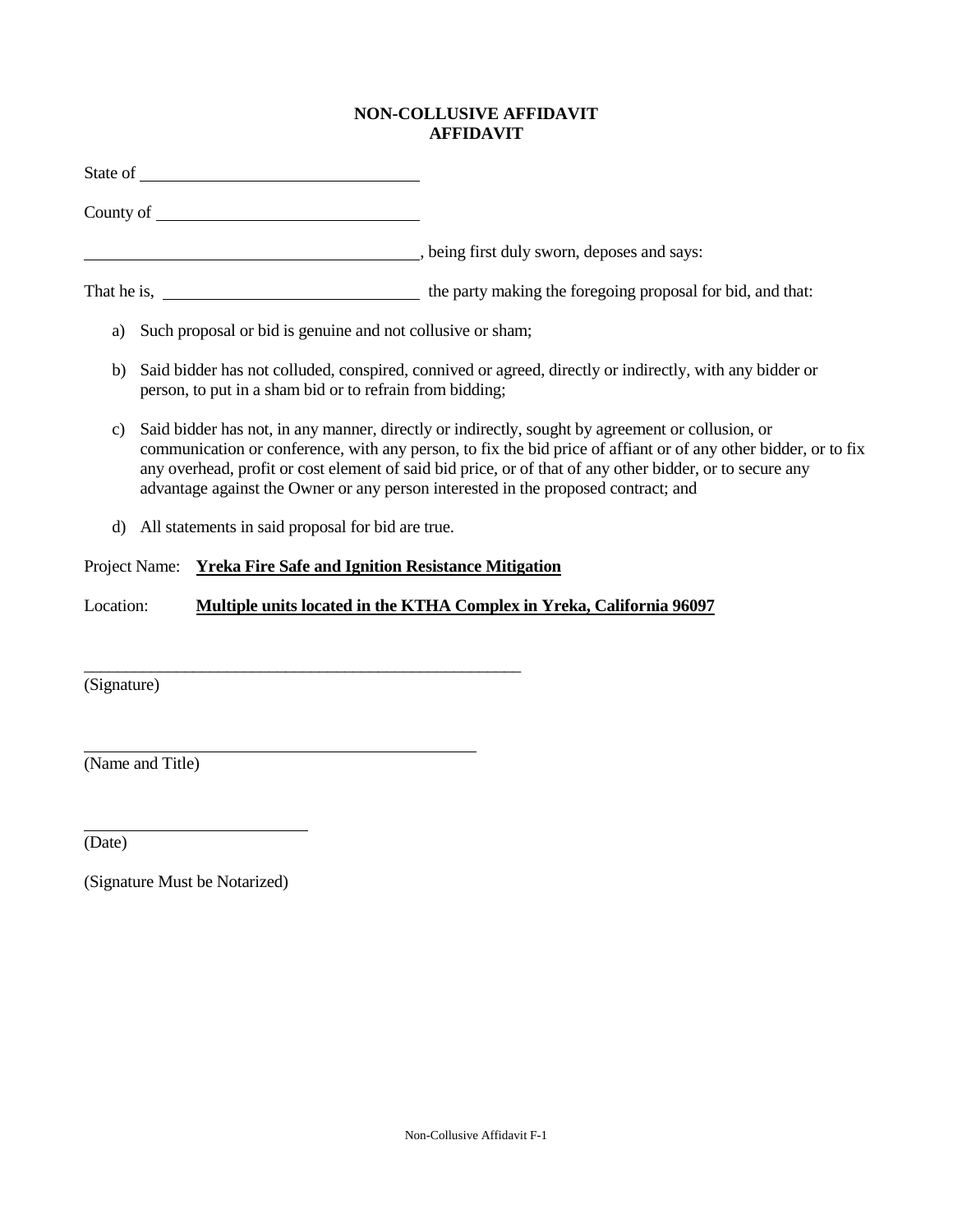#### **STATEMENT OF QUALIFICATIONS ALASKA NATIVE OR INDIAN OWNED ENTERPRISES**

The undersigned certifies under oath the truth and correctness of all answers to questions made hereinafter:

1) Applicant wishes to qualify as an "Economic Enterprise" as defined in Section 3(e) of the Indian Financing Act of 1974 (P.L. 93-262); that is: "an Indian-Owned... commercial, industrial or business activity established or organized for the purpose of profit: Provided, that such Indian ownership shall constitute not less than 51 percent of the enterprise".

OR

- 2) A "Tribal Organization" as defined in Section 4(c) of the Indian Self-Determination and Education Assistance Act (P.L. 93-638); that is: "the recognized governing body of any Indian Tribe; any legally established organization of Indians which is controlled, sanctioned or chartered by such governing body or which is democratically elected by the adult members of the Indian community to be served by such organization and which includes the maximum participation of Indians in all phases of its activities: Provided, that in any case where a contract is let or grant made to an organization to perform services benefiting more than one Indian Tribe, the approval of each such Indian Tribe shall be a prerequisite to the letting or making of such contract or grant..."
- 1. Name of Enterprise or Organization:

|    | Address:                                                                                            |
|----|-----------------------------------------------------------------------------------------------------|
|    | Telephone No:                                                                                       |
| 2. | Check One:<br>Corporation<br>Joint Venture<br>Partnership<br>Sole Proprietorship<br>Other (Specify) |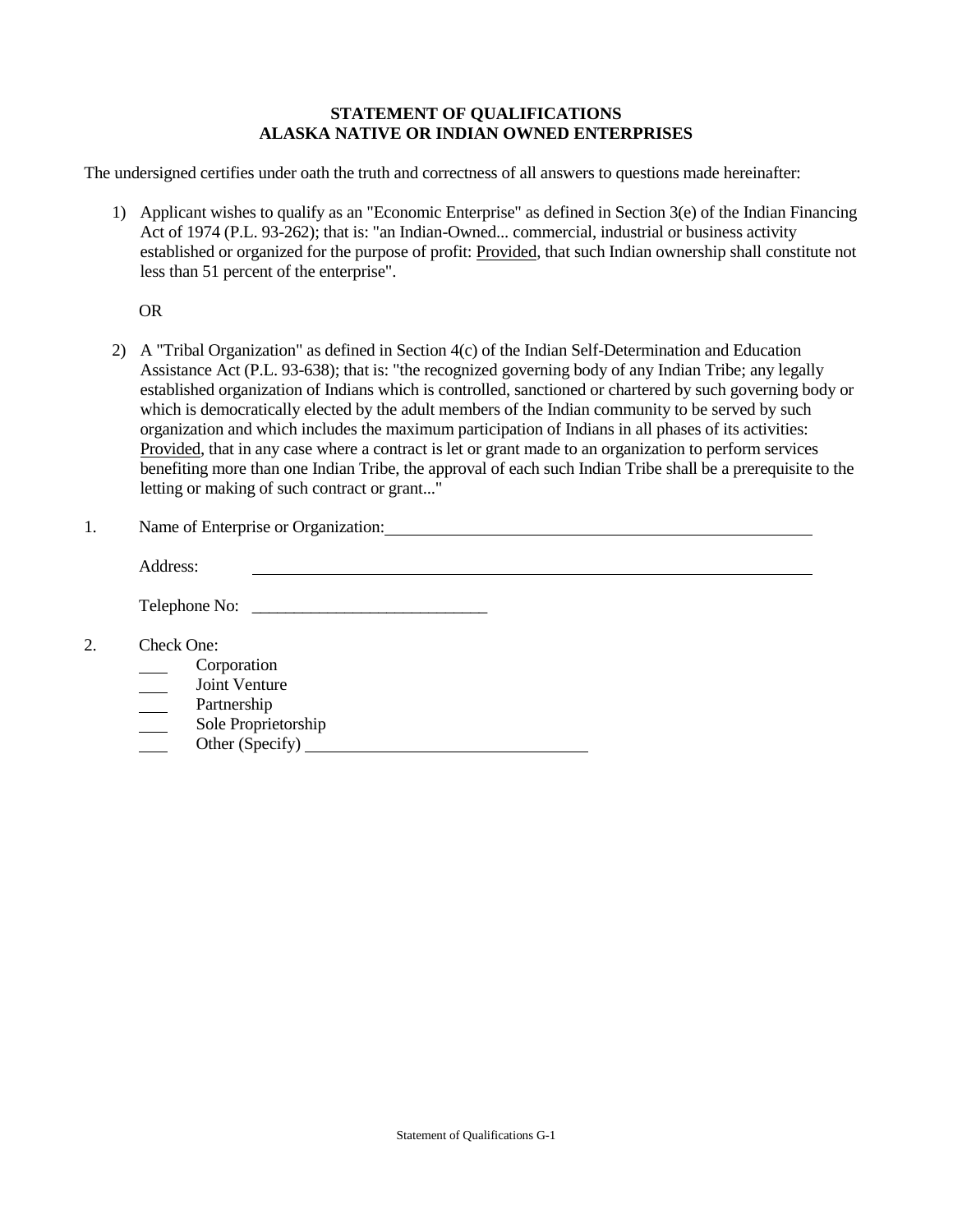- 3. If a Corporation, answer the following:
	- a. Date of incorporation:
	- b. State of Incorporation:
	- c. Give the names and addresses of the officers of this corporation and establish whether they are Indian (I) or Non- Indian (NI).

| Name and<br><b>Social Security</b><br><b>Number</b> | Indian $(I)$<br><b>Non Indian</b><br>(NI) | <b>Title</b>          | <b>Address</b> | % of Stock<br>Ownership |
|-----------------------------------------------------|-------------------------------------------|-----------------------|----------------|-------------------------|
|                                                     |                                           | President             |                |                         |
|                                                     |                                           | Vice President        |                |                         |
|                                                     |                                           | Secretary or<br>Clerk |                |                         |
|                                                     |                                           | Treasurer             |                |                         |

d. Complete the following information on any stockholder who is not listed in C above, owning 51% or more of the stock. Establish whether they are Indian (I) or Non-Indian (NI).

| Name and<br><b>Social Security Number</b> | Indian (I)<br>Non Indian (NI) | <b>Address</b> | % of Stock<br>Ownership |
|-------------------------------------------|-------------------------------|----------------|-------------------------|
|                                           |                               |                |                         |
|                                           |                               |                |                         |
|                                           |                               |                |                         |
|                                           |                               |                |                         |

If a Sole Proprietorship or Partnership, answer the following:

- a. Date of Organization:
- b. Give the following information on the individual or partners and establish whether they are Indian (I) or Non-Indian (NI).

| Name and                      | Indian $(I)$    |                | % of Stock |
|-------------------------------|-----------------|----------------|------------|
| <b>Social Security Number</b> | Non Indian (NI) | <b>Address</b> | Ownership  |
|                               |                 |                |            |
|                               |                 |                |            |
|                               |                 |                |            |
|                               |                 |                |            |
|                               |                 |                |            |
|                               |                 |                |            |
|                               |                 |                |            |
|                               |                 |                |            |

Statement of Qualifications G-2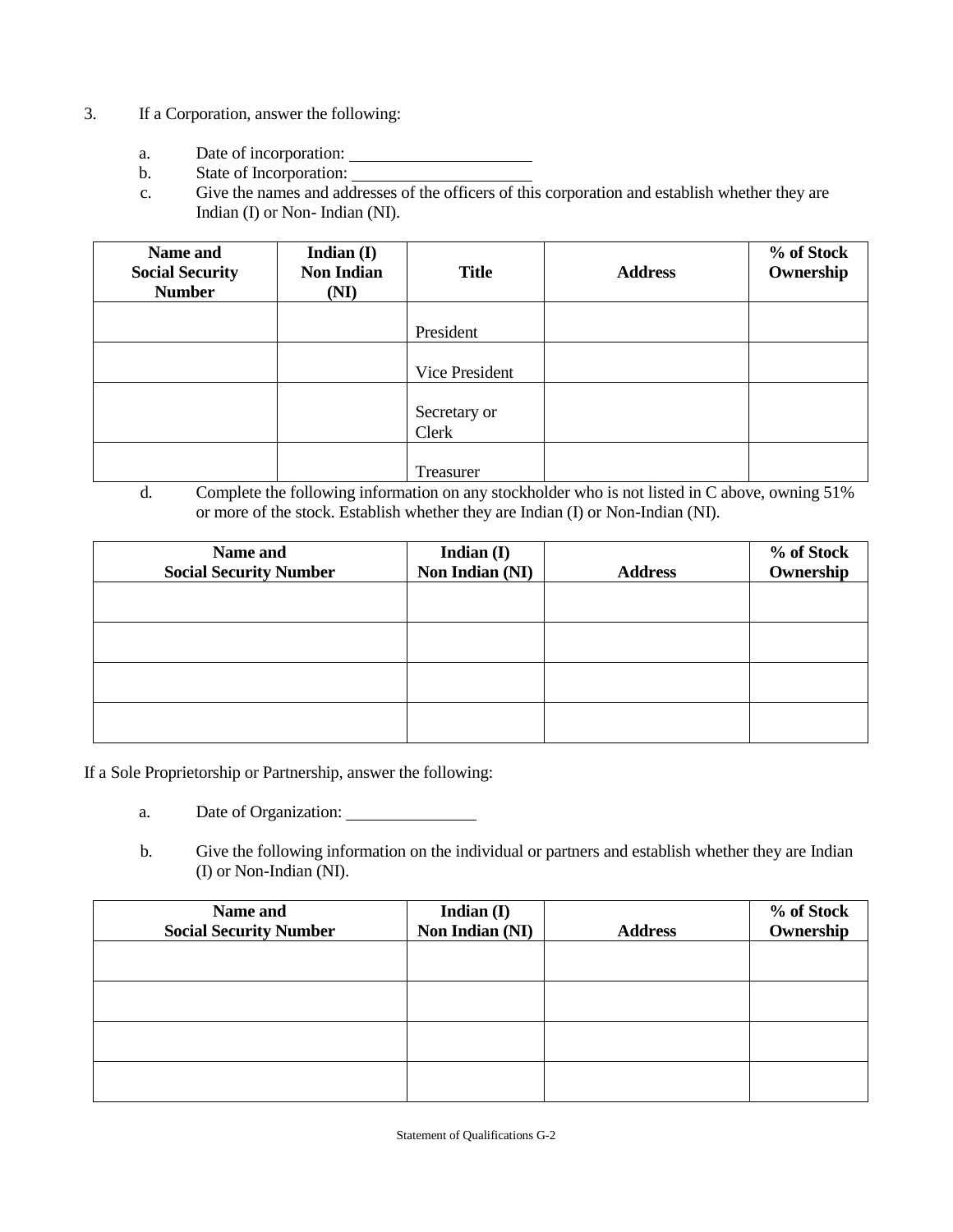If a joint Venture, answer the following:

- a. Date of Joint Venture Agreement:
- b. Attach the information for each member of the joint venture prepared in the appropriate format given above.
- 4. Give the name, address, and telephone number of the principal spokesperson of your organization:

5. Will any officer or partner listed in Q4 be engaged in outside employment?  $Y$ es  $\qquad \qquad$  No If Yes, complete the following:

| <b>Name and Title</b> | Hours per week Outside of the Enterprise |
|-----------------------|------------------------------------------|
|                       |                                          |
|                       |                                          |

6. Does this enterprise have any subsidiaries or affiliates or is it a subsidiary or affiliate of another concern?

 $\Gamma$  Yes  $\Gamma$  No If yes, complete the following:

| <b>Name and Address of</b><br>Subsidiary/Affiliate/Concerns | <b>Description of Relationship</b> |
|-------------------------------------------------------------|------------------------------------|
|                                                             |                                    |
|                                                             |                                    |
|                                                             |                                    |

7. Does this enterprise or any person listed in Q4 above have or intend to enter into any type of agreement with any other concern or person which relates to or affects the on-going administration, management or operations of this enterprise? These include but are not limited to management, and joint venture agreements and any arrangement or contract involving the provision of such compensated services as administrative assistance, data processing, management consulting of all types, marketing, purchasing, production and other type of compensated assistance.

No No No

If yes, attach a copy of any written agreement or an explanation of any oral or intended agreement.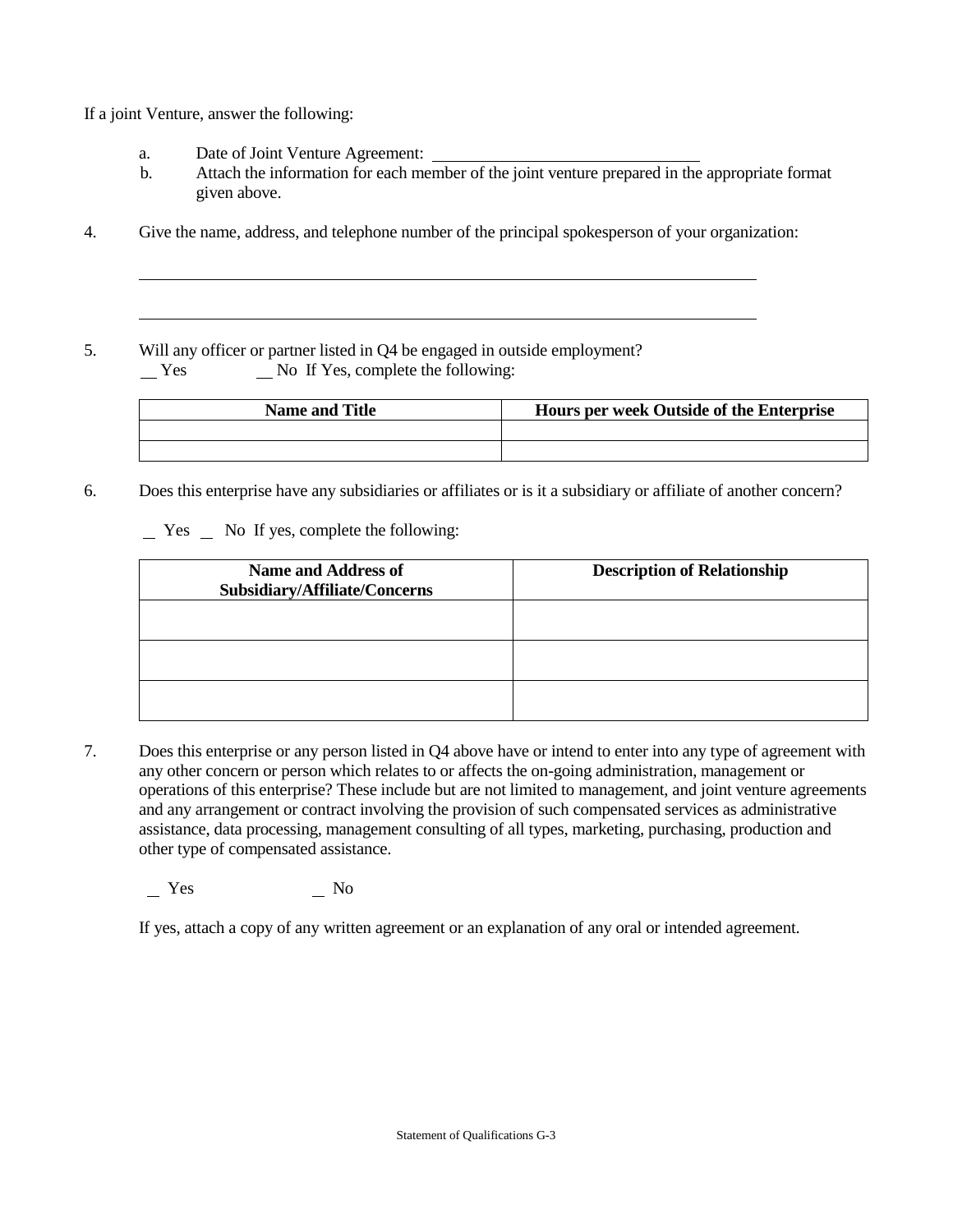8. a. Indicate the core crew employees in your work force, their job titles, and whether they are Indian or Non-Indian. Core crew is defined as an individual who is a current bona-fide individual who is regularly employed by the contractor in a supervisory or other key position when work is available.

| <b>Name</b> | Indian (I)<br>Non Indian (NI) | <b>Position Title</b> | <b>Hire Date</b> |
|-------------|-------------------------------|-----------------------|------------------|
|             |                               |                       |                  |
|             |                               |                       |                  |
|             |                               |                       |                  |
|             |                               |                       |                  |

- b. Over the past three years, what has been the average number of employees?
- 9. Attach evidence showing membership in a Tribe or other evidence of enrollment in a federally recognized Tribe or qualification as a California Indian according to federal law.
- 10. Attach a certified copy of the charter, articles of incorporation, by-laws, partnership agreement, joint venture agreement and/or other pertinent organizational documentation.
- NOTE: Omission of any information may be cause for this statement not receiving timely and complete consideration.

The persons signing below certify that all information in the statement, including exhibits and attachments, is true and correct.

Print or type name below all signatures.

If applicant is Sole Proprietor, sign below:

.

Name Date

If applicant is in a Partnership or Joint Venture, all Partners must sign below:

Name Date

Name Date

If applicant is a corporation, affix corporate seal:

Name Date

Statement of Qualifications G-4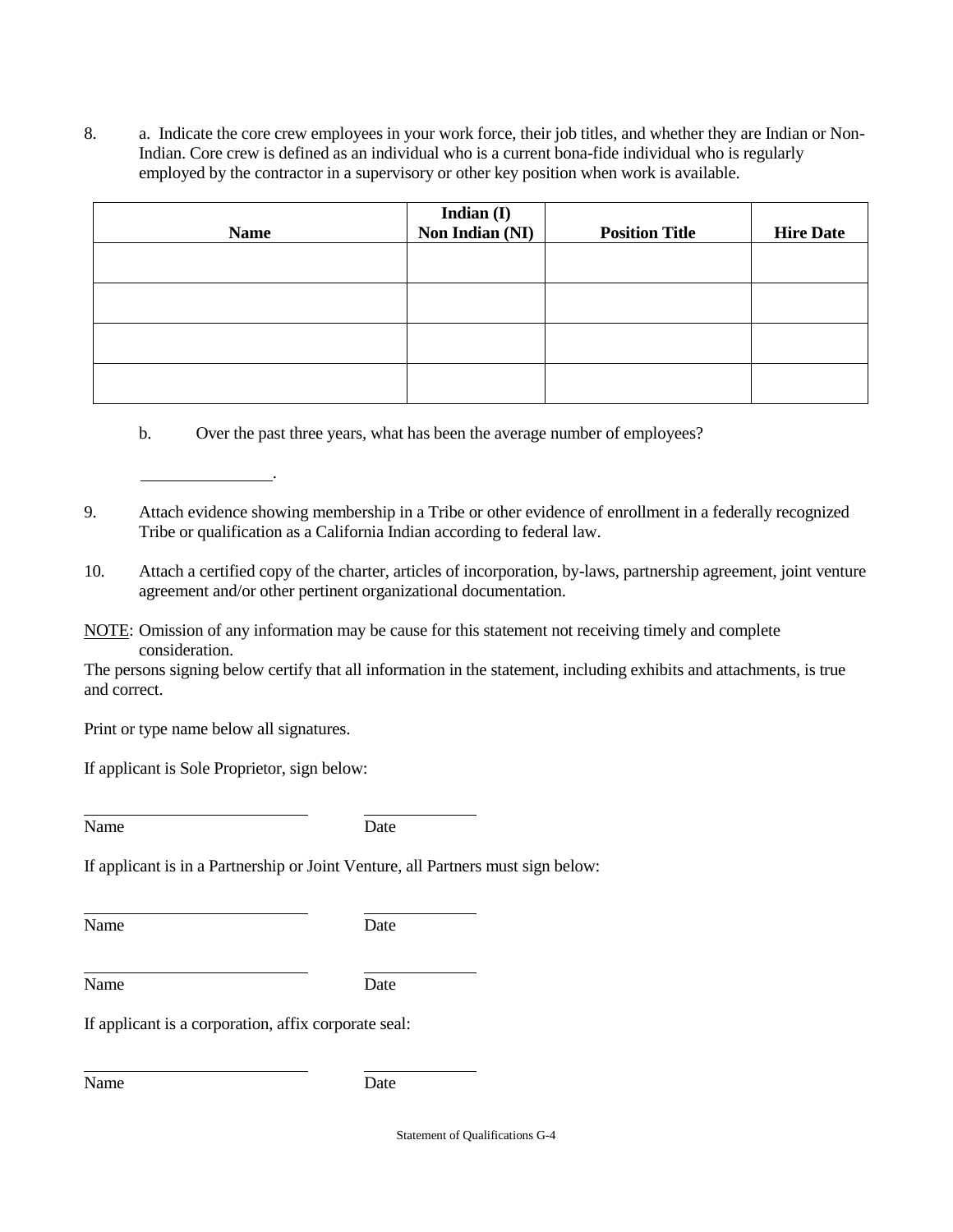By:

President's Signature

Attested by:

Corporate Secretary's Signature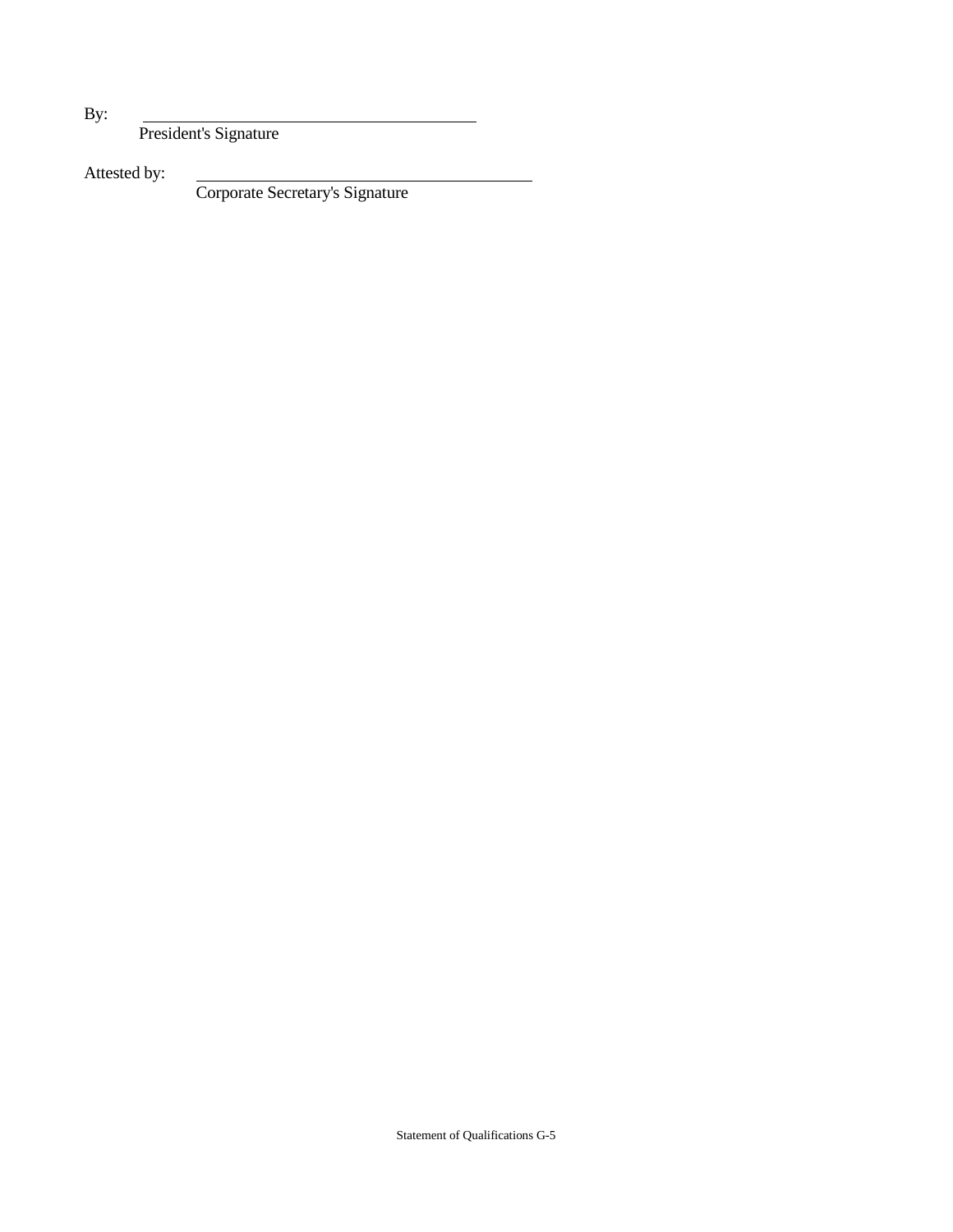#### **TRIBAL EMPLOYMENT RIGHTS OFFICE COMPLIANCE PLAN FOR BIDDERS**

|                                                                                    | Bidder/Employer Name: Lawrence and Manual Communication of the Manual Communication of the Manual Communication of the Manual Communication of the Manual Communication of the Manual Communication of the Manual Communicatio |
|------------------------------------------------------------------------------------|--------------------------------------------------------------------------------------------------------------------------------------------------------------------------------------------------------------------------------|
|                                                                                    | Mailing Address: National Address: National Address: National Address: National Address: National Address: National Address: National Address: National Address: National Address: National Address: National Address: Nationa |
|                                                                                    |                                                                                                                                                                                                                                |
|                                                                                    | Contact Person: <u>Number:</u> Phone Number: 2004                                                                                                                                                                              |
|                                                                                    |                                                                                                                                                                                                                                |
|                                                                                    |                                                                                                                                                                                                                                |
| <b>ACTIVITY WITHIN THE ANCESTRAL TERRITORY OF THE KARUK TRIBE.</b>                 | THIS IS AN AGREEMENT BETWEEN THE KARUK TRIBE'S TRIBAL EMPLOYMENT RIGHTS<br><b>HEREINAFTER KNOWN AS "EMPLOYER" CONDUCTING COMMERCE AND EMPLOYMENT</b>                                                                           |
| • Employer shall provide the completed compliance plan with the submission of bid. |                                                                                                                                                                                                                                |

- Upon notification of the award, Employer shall contact the TERO Office within ten (10) days prior to any work to be performed.
- Employer shall contact the TERO Office and Contract/Project Manager immediately, in writing, advising of any contract or sub-contractor changes to obtain approval prior to working on the job site.
- Employer understands and agrees to comply with the requirements and procedures in the selection of contractors, sub-contractors, employees and recruitment of viable Indian applicants in accordance with the Karuk Tribe's Employment Rights Ordinance and the Karuk Tribe's Workforce Protection Act (WPA).

By signing below the Employer certifies the position information is true and correct and there have been no omissions in the completion of the labor force projections. Falsification of the information provided will result in sanctions, penalties, fines and/or debarment with the Karuk Tribe.

Employer Signature Date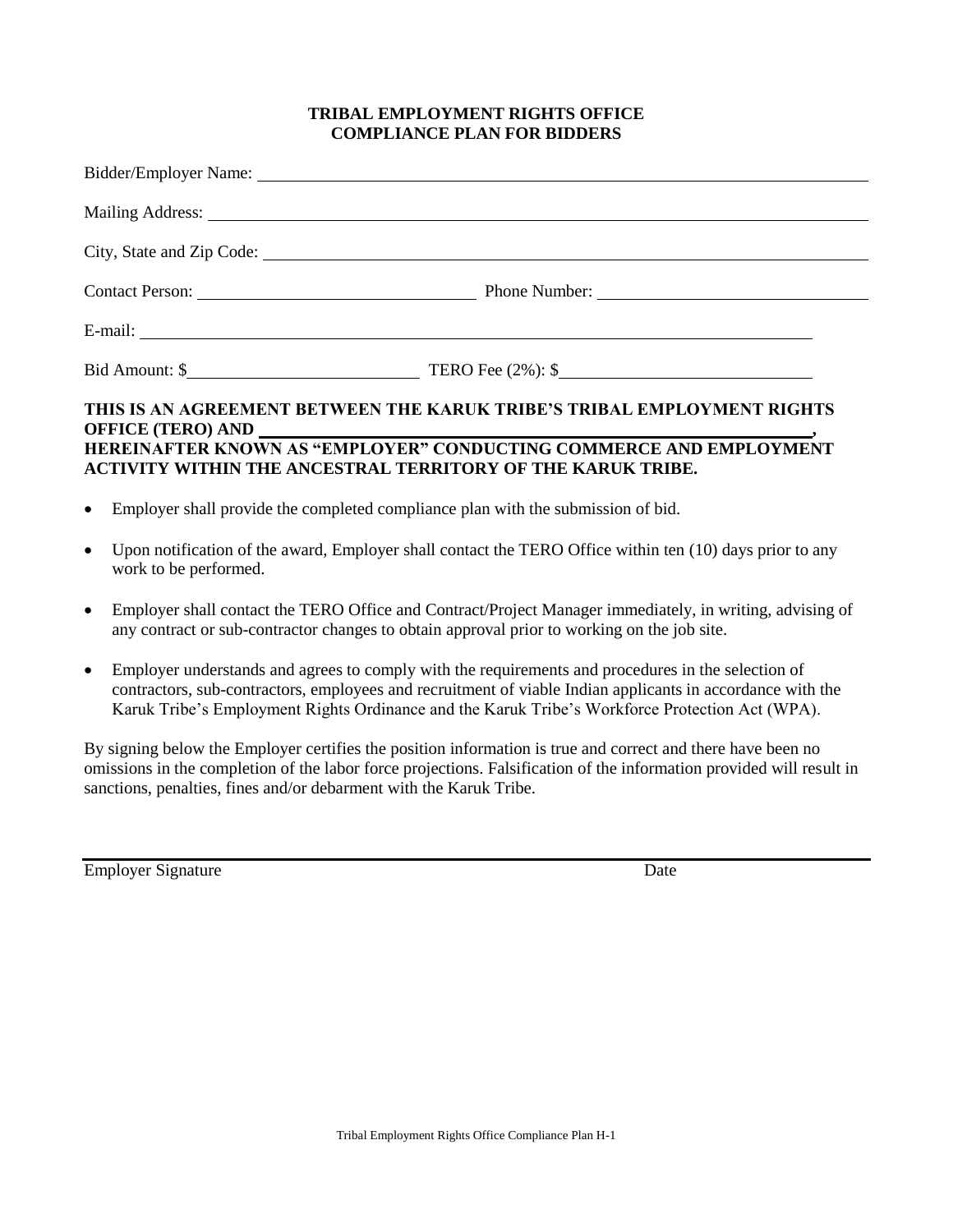### **PRE-AWARD LABOR FORCE PROJECTION**

**Core Crew:** Is defined as a member of a business, Contractor or Subcontractor's crew who is a regular employee and is in a supervisory or other key position such that the employer would face a serious financial loss if that position were filled by a person who had not previously worked for that employer. **All other positions** will be filled by the TERO office unless sufficient justification can be made that they are not replaceable for the work that is to be done or unless TERO does not have an individual to refer.

| List Core Crew (Full Name): | Job Title/ Years w/Company/Justification: |
|-----------------------------|-------------------------------------------|
|                             |                                           |
|                             |                                           |
|                             |                                           |
|                             |                                           |
|                             |                                           |
|                             |                                           |
|                             |                                           |
|                             |                                           |
|                             |                                           |

#### **List Native American Contractors/Sub-contractors to be hired for this Project:**

| Contractor/Sub-contractor<br>Contact Person, Phone # and E-mail: | Work to be Performed: |
|------------------------------------------------------------------|-----------------------|
|                                                                  |                       |
|                                                                  |                       |
|                                                                  |                       |
|                                                                  |                       |
|                                                                  |                       |
|                                                                  |                       |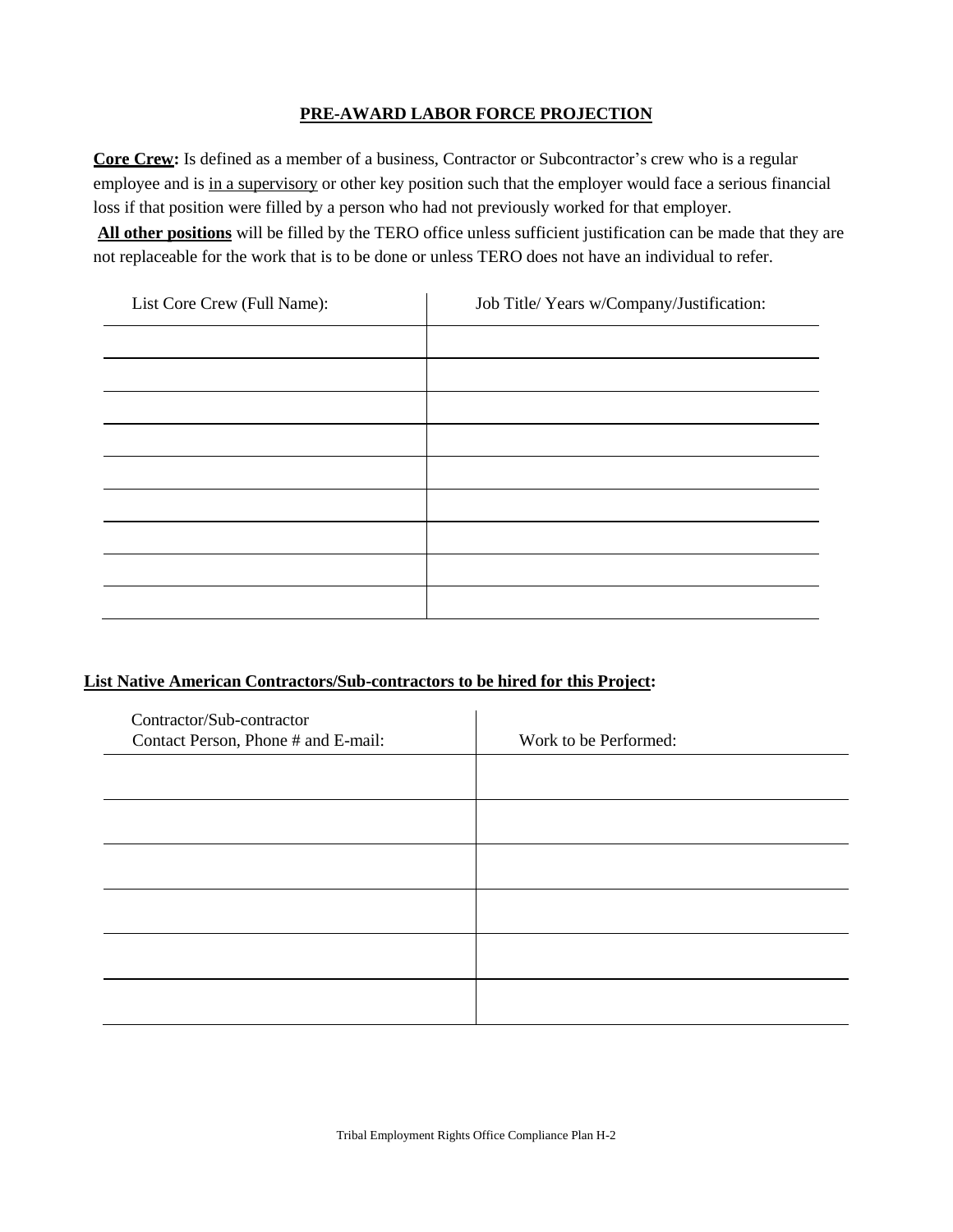# **List Non-Native Contractor/Sub-contractors to be hired for this Project:**

| Contractor/Sub-contractor<br>Contact Person, Phone # and E-mail: | Work to be Performed: |
|------------------------------------------------------------------|-----------------------|
|                                                                  |                       |
|                                                                  |                       |
|                                                                  |                       |
|                                                                  |                       |
|                                                                  |                       |
|                                                                  |                       |

**Open Positions:** Employer agrees to hire 100% of all its open positions/Sub-contractors for this project through the TERO Skills Bank. If Employer is unable to hire 100% then company representatives will need to meet with the TERO Director. Failure to comply with this hiring requirement will result in sanctions and/or penalties.

| Job Title/Sub-contractor Needed:                                                 | Skills Required: |  |
|----------------------------------------------------------------------------------|------------------|--|
|                                                                                  |                  |  |
|                                                                                  |                  |  |
|                                                                                  |                  |  |
|                                                                                  |                  |  |
|                                                                                  |                  |  |
|                                                                                  |                  |  |
|                                                                                  |                  |  |
|                                                                                  |                  |  |
| Number of positions to be filled for this project: _____________________________ |                  |  |
|                                                                                  |                  |  |
|                                                                                  |                  |  |
| For Internal Use Only:                                                           |                  |  |
|                                                                                  |                  |  |
|                                                                                  |                  |  |
| Comments:                                                                        |                  |  |

Tribal Employment Rights Office Compliance Plan H-3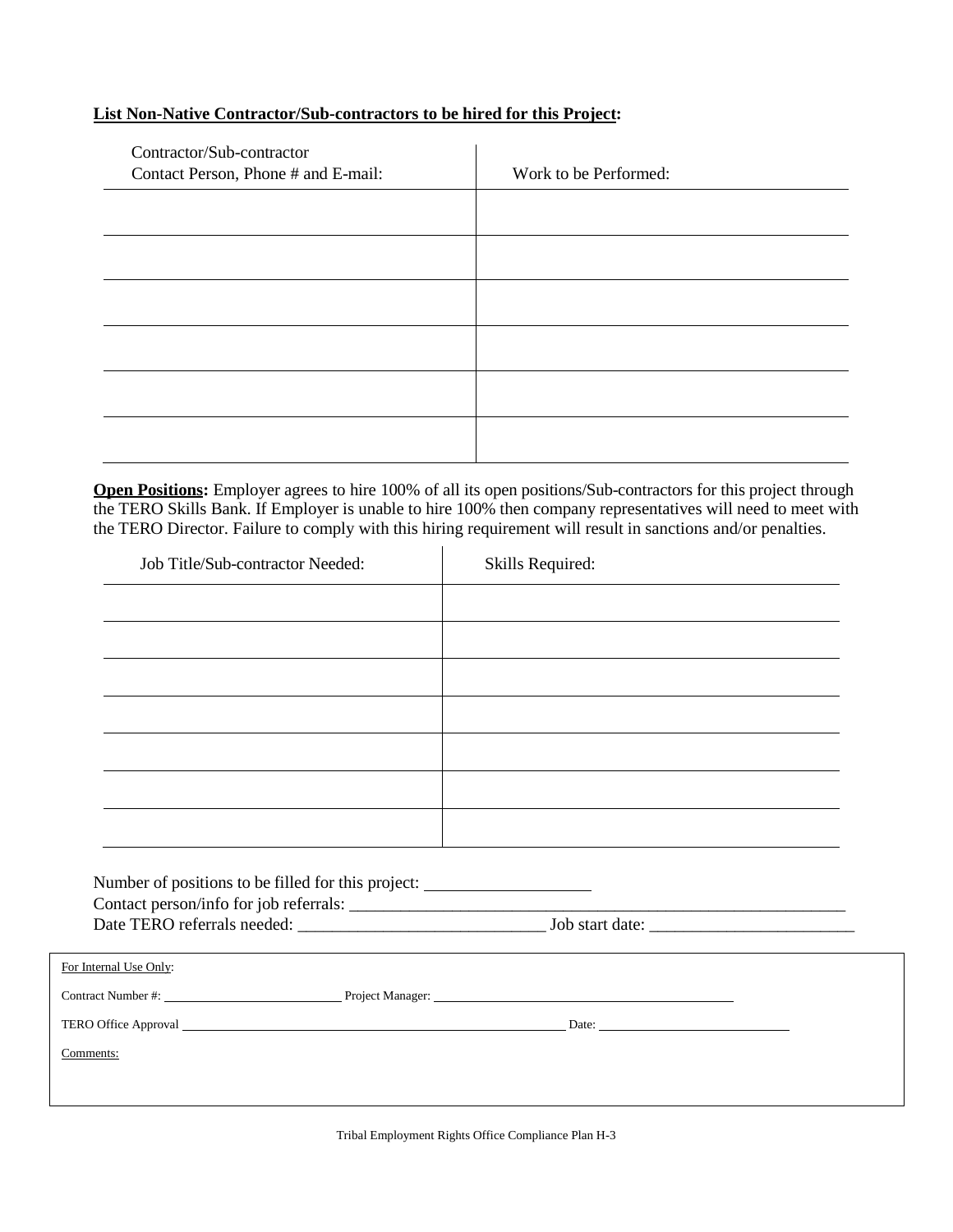### **NOTICE OF AWARD**

To:

**PROJECT DESCRIPTION**

This is a construction contract for mitigation to retrofit roofs, siding, decking, and fencing at multiple units in KTHA Housing Complex located in Yreka, California as specified in the scope of work, plans and specifications.

The Owner has considered the bid submitted by you for the above described work in response to its Advertisement for bids dated May 25, 2022, and the contract documents package.

You are hereby notified that your bid has been accepted in the amount of \$

You are required to execute the Agreement and furnish Contractor's Performance and Payment bonds to the Owner within ten calendar days from the date of this Notice to you. In addition, you are required to furnish certificates of insurance before the Notice to Proceed will be issued.

You are required to submit a plan for the maximum utilization of Indian and Alaska Native workers. Notice to Proceed will not be issued until the Owner has received and approved this plan and submitted the plan to the TERO Director. Reference General Conditions Clause 48 for preference plan requirements. If you need more information on Indian Employment, contact Dion Wood at (530) 493-1600 extension 2030.

If you fail to execute and furnish the Agreement and any required bonds within ten days from the date of this Notice, the Owner will be entitled to consider all your rights arising out of the Owner's acceptance of your bid as abandoned and as a forfeiture of your bid bond. The Owner will be entitled to such other rights as may be granted by law.

You are required to return an acknowledged copy of this Notice of Award to the Owner.

this the  $\qquad \qquad \text{day of} \qquad \qquad \text{0}$ 

(Owner)

By <u>International By Title</u>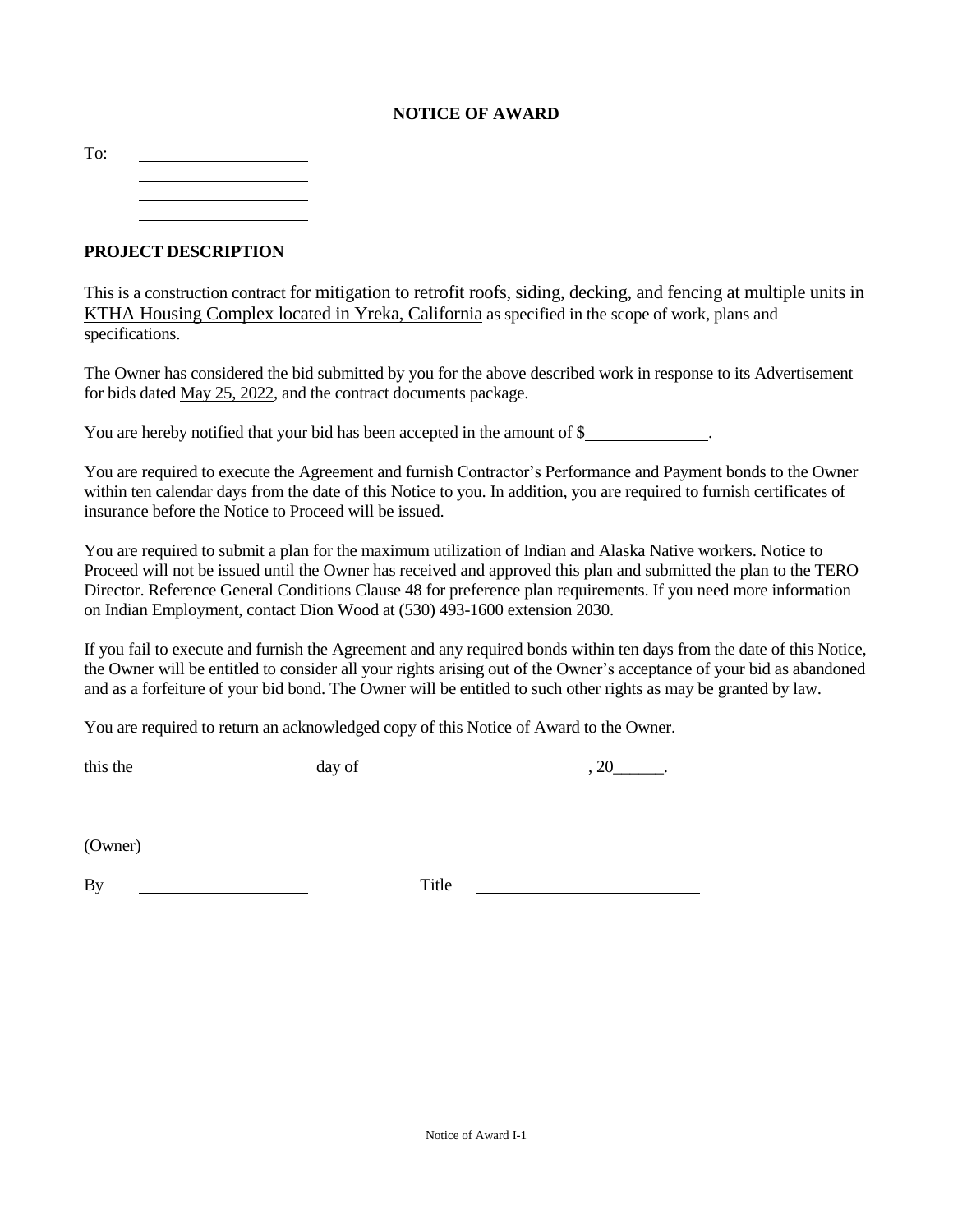# **ACCEPTANCE OF NOTICE**

Receipt of the Notice of Award for mitigation to retrofit roofs, siding, decking, and fencing at multiple units in KTHA Housing Complex located in Yreka, California as specified in the scope of work is hereby acknowledged:

| <b>By</b><br>(Company Name)                         |                                                                                                 |  |
|-----------------------------------------------------|-------------------------------------------------------------------------------------------------|--|
| this the<br><u> 1989 - Johann Barbara, martxa a</u> |                                                                                                 |  |
| <b>By</b>                                           | the contract of the contract of the contract of the contract of the contract of the contract of |  |
| Title                                               |                                                                                                 |  |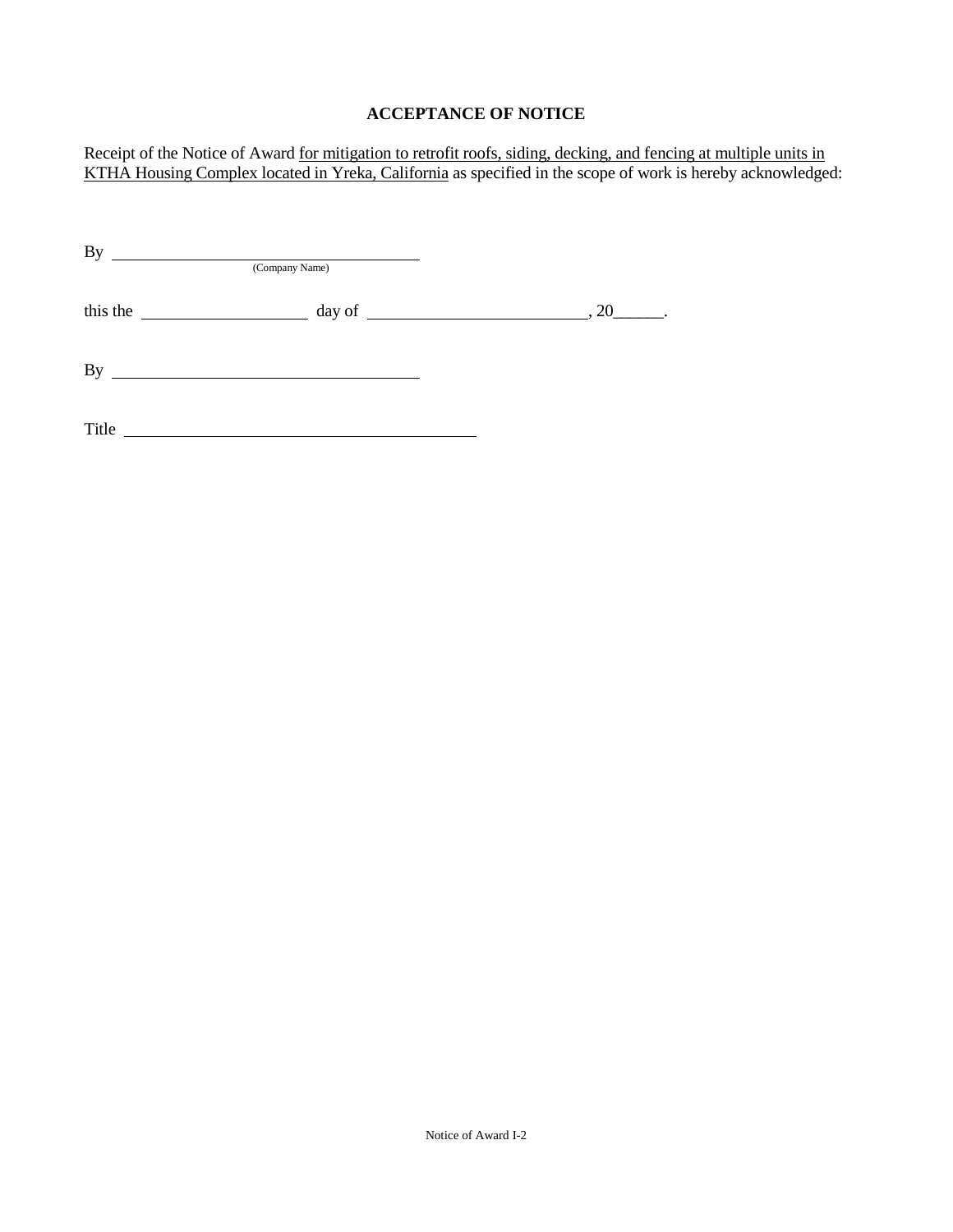#### **AGREEMENT**

This Agreement, made this day of , 20\_\_\_\_, by and between the Karuk Tribe Housing Authority, hereinafter called "Owner"

and hereinafter called "Contractor"

Witnesseth: That for and in consideration of the payments and agreements hereinafter mentioned:

- 1. The Contractor will commence and complete mitigation to retrofit roofs, siding, decking, and fencing at multiple units in KTHA Housing Complex located in Yreka, California as specified in the contract documents and specifications.
- 2. The Contractor will furnish all of the material, supplies, tools, equipment, labor and other services necessary for the construction and completion of the project described herein.
- 3. The Contractor hereby agrees to commence work under this Contract within 10 calendar days of the issuance of a Notice to Proceed and to fully complete the Project within **400** consecutive calendar days unless the period for completion is extended otherwise by the Contract Documents.
- 4. The Contractor agrees to perform all of the work described in the Contract documents and comply with the terms therein for the lump sum of \$
- 5. The term "Contract documents" means and includes the following:

Advertisement for Bids Information for Bidders Bid and Bid Schedule Bid Bond Contractor Questionnaire Non-Collusive Affidavit Statement of Qualifications, Alaska Native or Indian Owned Enterprise Tribal Employment Rights Office Compliance Plan Notice of Award Agreement Performance Bond Payment Bond Notice to Proceed Change Order(s) General Conditions Karuk Tribal Employment Rights Ordinance Special Provisions Technical Specifications Drawings Modifications/Additions

Addenda: FEMA Homebuilders Guide to Construction in Wildfire Zones. [https://www.fema.gov/sites/default/files/2020-08/fema\\_p\\_737\\_0.pdf](https://www.fema.gov/sites/default/files/2020-08/fema_p_737_0.pdf)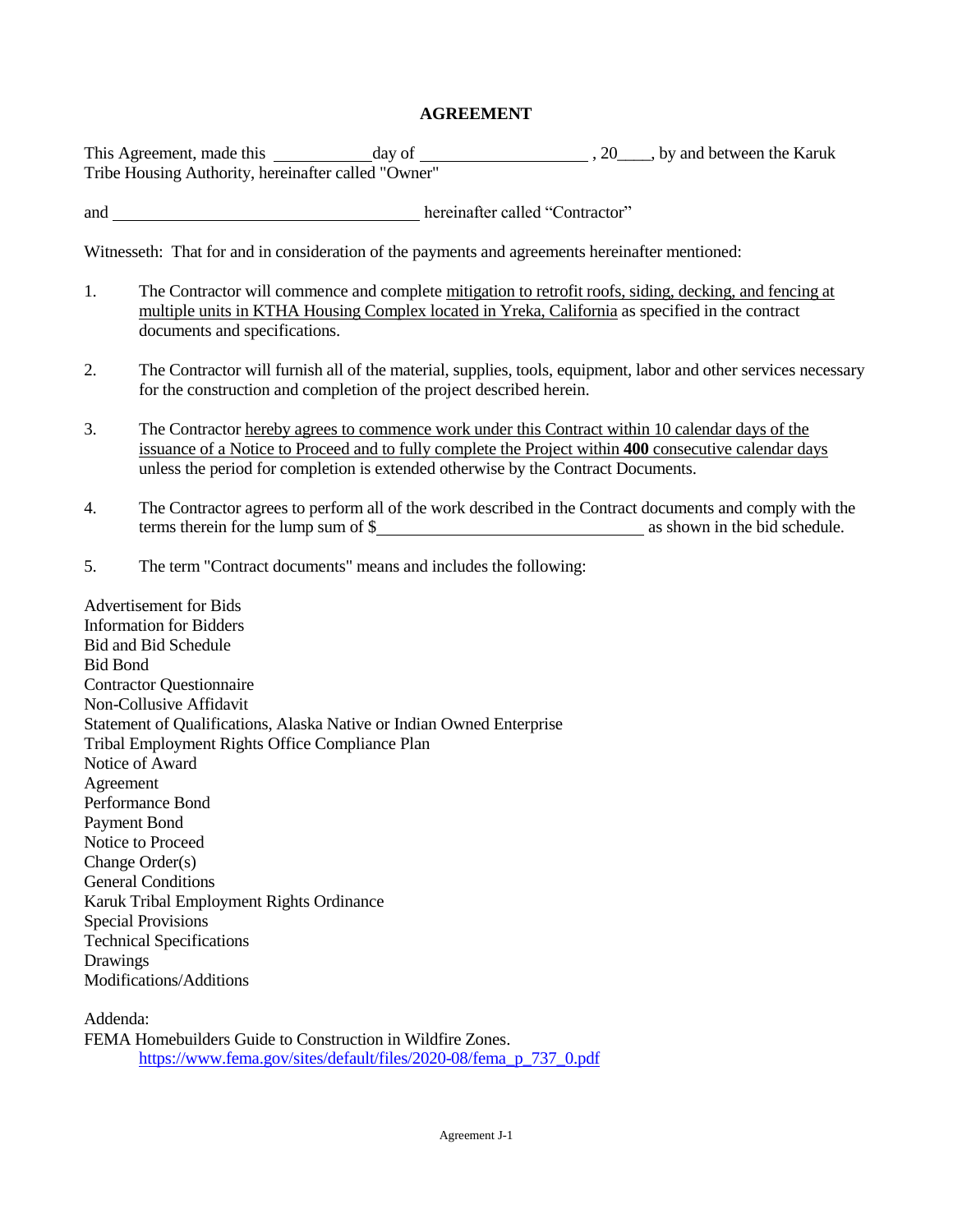- 6. The Owner will pay to the Contractor in the manner and at such times as set forth in the General Provisions such amounts as required by the Contract documents.
- 7. This Agreement shall be binding upon all parties hereto and their respective heirs, executors, administrators, successors, and assigns.

In Witness Whereof, the parties hereto have executed, or caused to be executed by their duly authorized officials, this Agreement in  $\frac{2}{\sqrt{2}}$  (number) copies, each of which shall be deemed an original on the date first above written.

| <b>OWNER: Karuk Tribe Housing Authority</b> | CONTRACTOR: |
|---------------------------------------------|-------------|
| BY:                                         |             |
| Name: Sara Spence                           |             |
| Title: Executive Director                   | Title:      |
| (SEAL)                                      | (SEAL)      |
|                                             |             |
|                                             |             |

| Name:<br><u> 1989 - Johann Harry Harry Harry Harry Harry Harry Harry Harry Harry Harry Harry Harry Harry Harry Harry Harry</u> |        |
|--------------------------------------------------------------------------------------------------------------------------------|--------|
|                                                                                                                                | Title: |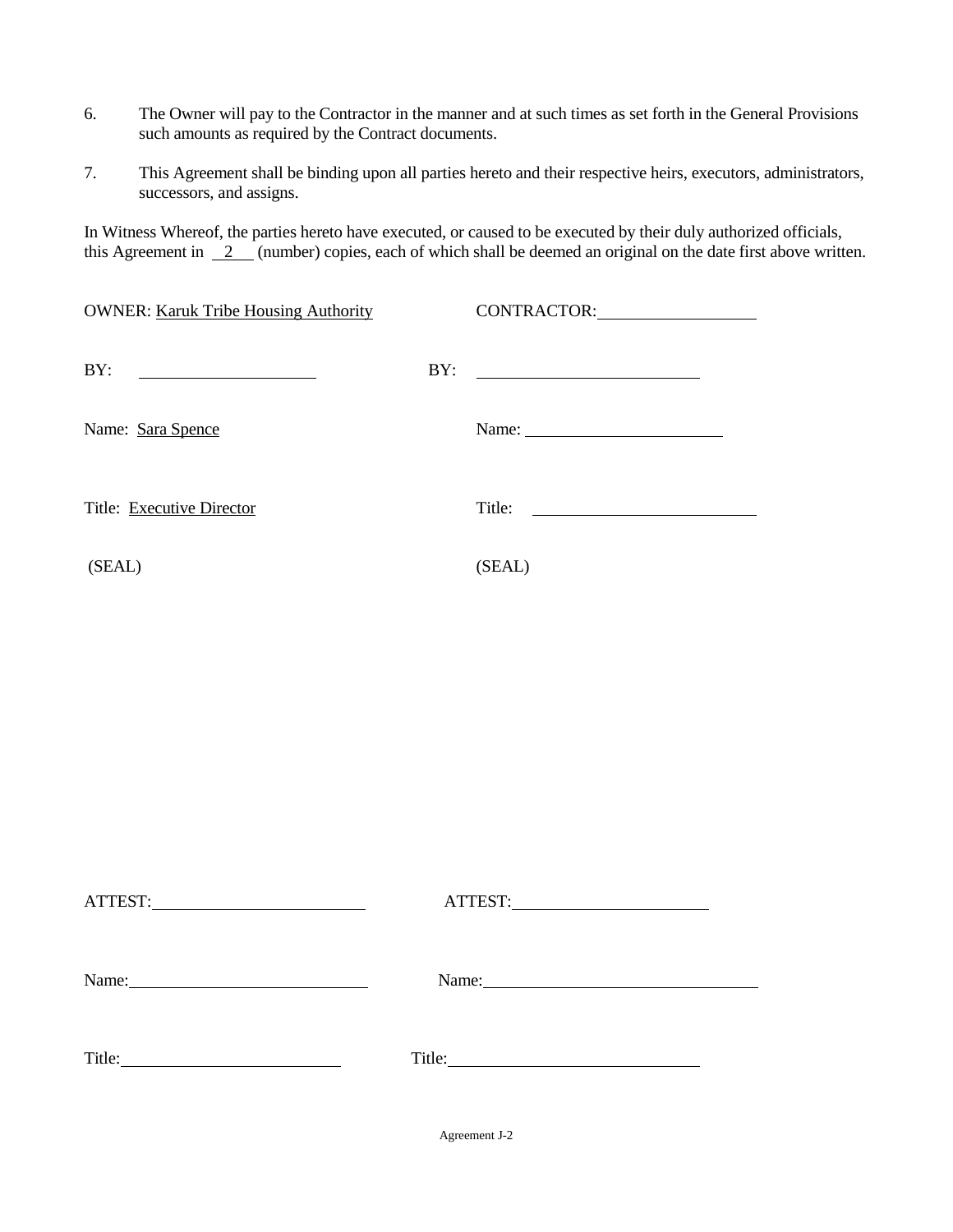#### **PAYMENT BOND**

Know all Men by These Presents that:

|     | (Name and Address of Contractor)        |                                |
|-----|-----------------------------------------|--------------------------------|
| and |                                         | hereinafter called Principal,  |
|     | (Corporation Partnership or Individual) |                                |
| and |                                         | hereinafter called Surety, are |
|     | (Name and Address of Surety)            |                                |

held and firmly bound unto the Karuk Tribe Housing Authority, 635 Jacobs Way, Happy Camp, California 96039, hereinafter called Owner, in the penal sum of \$\_\_\_\_\_\_\_\_\_\_\_\_\_\_\_\_, in lawful money of the United States, for the payment of which sum will and truly to be made, we bind ourselves, successors, and assigns, jointly and severally, firmly by these presents.

The condition of this obligation is such that whereas, the Principal entered into a certain Contract with the Owner, dated the day of  $20$ , a copy of which is hereto attached and made a part hereof for mitigation to retrofit roofs, siding, decking, and fencing at multiple units in KTHA Housing Complex located in Yreka, California as specified in the scope of work, plans, and specifications.

Now therefore, if the Principal shall promptly make payment to all persons, firms, subcontractors, and corporations furnishing materials for or performing labor in the prosecution of the work provided for in such contract, and any authorized extension or modification thereof, including all amounts due for materials, lubricants, oil, gasoline, coal and coke, repairs on machinery, equipment and tools, consumed or used in connection with the construction of such work, and all insurance premiums on said work, and for all labor, performed in such work whether by subcontractor or otherwise, then this obligation shall be void; otherwise to remain in full force and effect.

Provided further, that the said Surety for value received hereby stipulates and agrees that no change, extension of time, alteration or addition to the terms of the contract or to the work to be performed there under or the Technical Specifications accompanying the same shall in any wise affect its obligation on this bond, and it does hereby waive notice of any such change, extension of time, alteration or addition to the terms of the contract or to the work or to the Technical Specifications.

Provided further, that no final settlement between the Owner and the Principal shall abridge the right of any beneficiary hereunder, whose claim may be unsatisfied.

In Witness Whereof, this instrument is executed in (number) counterparts, one of which shall be deemed an

original, this the  $\_\_\_\_\_\$  day of  $\_\_\_\_\_\_\_\_\.\_20\_\_\_\.\_$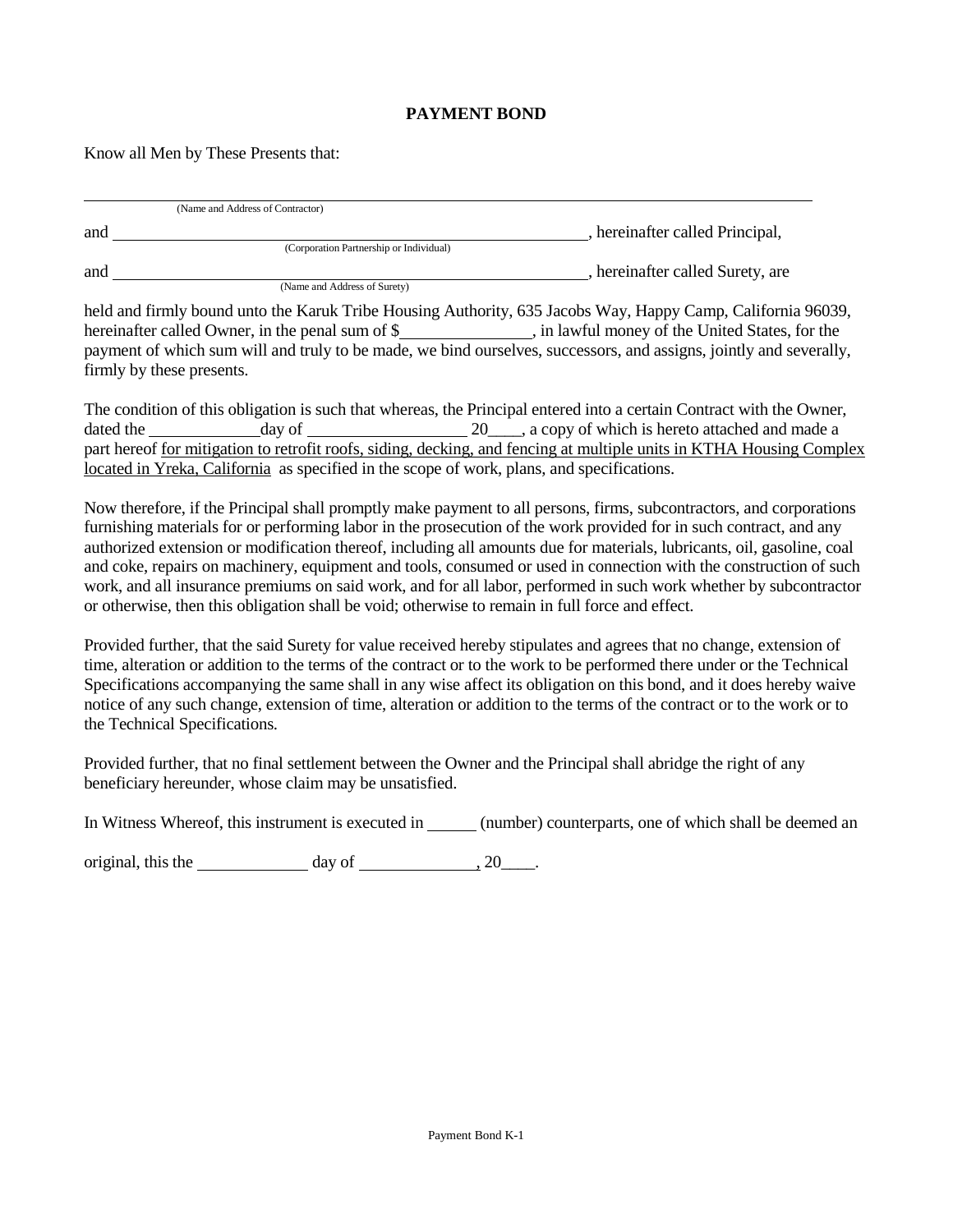### (SEAL) BY:

(Name of Principle)

(Signature for Principal)

(Address)

#### ATTEST:

(Principal Secretary)

#### WITNESS:

(Witness as to Principal)

(Address)

#### (SEAL)BY:

(Attorney-in-Fact)

#### ATTEST:

(Surety Secretary)

#### WITNESS:

(Witness as to Principal)

(Address)

**NOTE:** Date of bond must not be prior to date of Contract. If Principal is Partnership, all partners should execute bond.

**IMPORTANT:** Surety companies executing bonds must be authorized to transact business in the State where the project is located.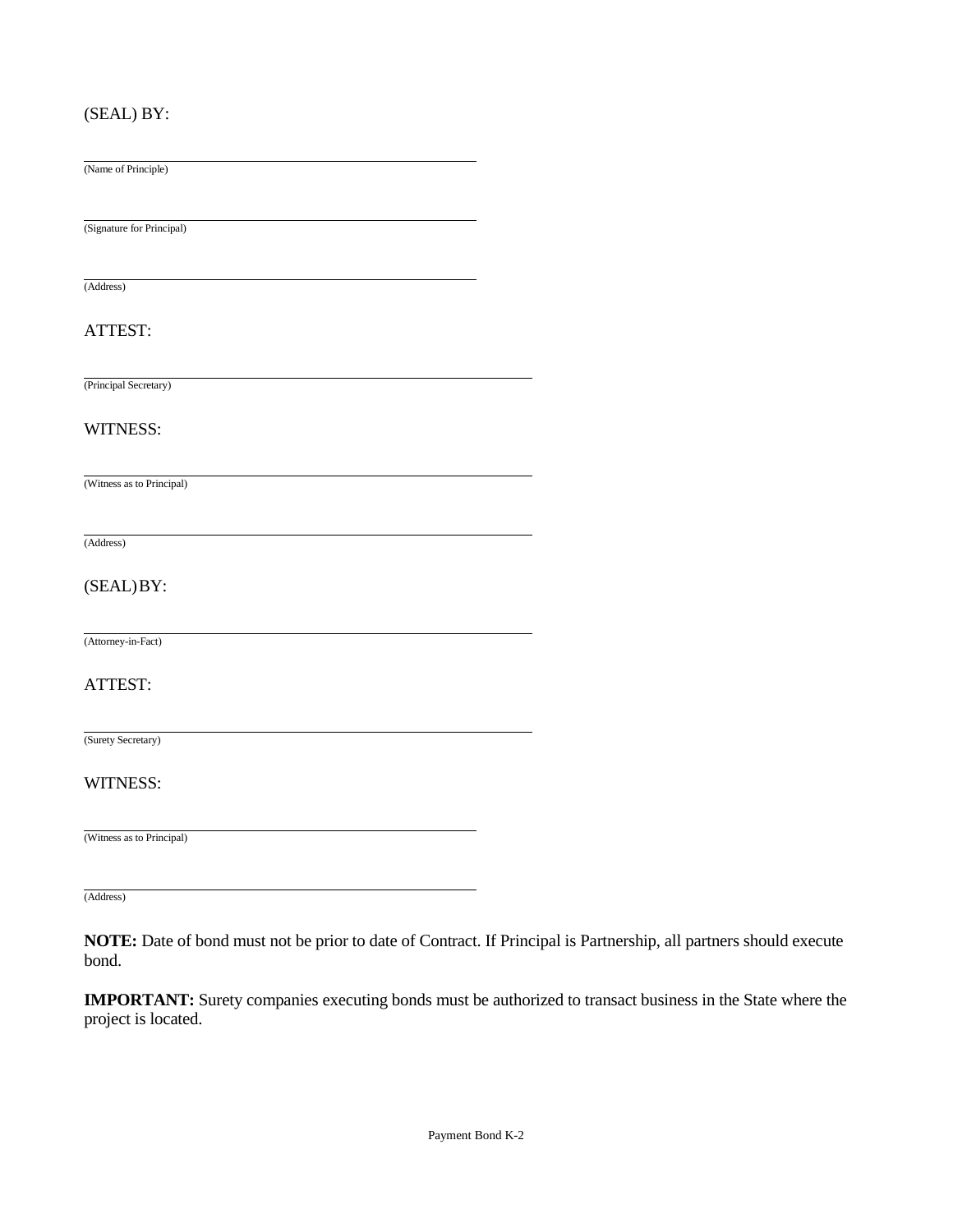#### **PERFORMANCE BOND**

Know all Men by These Presents that:

| (Name and Address of Contractor) |                                                                                                                 |
|----------------------------------|-----------------------------------------------------------------------------------------------------------------|
| and                              | , hereinafter called Principal,                                                                                 |
|                                  | (Corporation Partnership or Individual)                                                                         |
| and                              | , hereinafter called Surety, are                                                                                |
| (Name and Address of Surety)     |                                                                                                                 |
|                                  | are held and firmly bound unto the Karuk Tribe Housing Authority, hereinafter called Owner, in the penal sum of |
|                                  | in lawful money of the United States, for the payment of which sum will and truly to be                         |

made, we bind ourselves, successors, and assigns, jointly and severally, firmly by these presents.

The condition of this obligation is such that whereas, the Principal entered into a certain Contract with the Owner, dated the day of  $\frac{1}{20}$ , a copy of which is hereto attached and made a part hereof for mitigation to retrofit roofs, siding, decking, and fencing at multiple units in KTHA Housing Complex located in Yreka, California as specified in the contract documents and specifications.

Now therefore, if the Principal shall well, truly and faithfully perform its duties, all the undertakings, covenants, terms, conditions, and agreements of said contract during the original term thereof, and any extensions thereof which may be granted by the Owner, with or without notice to the Surety and during the one year guaranty period, and if he shall satisfy all claims and demands incurred under such contract, and shall fully indemnify and save harmless the Owner from all costs and damages which it may suffer by reason of failure to do so, and shall reimburse and repay the Owner all outlay and expense which the OWNER may incur in making good any default, then this obligation shall be void; otherwise to remain in full force and effect.

Provided further, that the said Surety for value received hereby stipulates and agrees that no change, extension of time, alteration or addition to the terms of the contract or to the work to be performed thereunder or the Technical Specifications accompanying the same shall in any wise affect its obligation on this bond, and it does hereby waive notice of any such change, extension of time, alteration or addition to the terms of the contract or to the work or to the Technical Specifications.

Provided further, that no final settlement between the Owner and the Principal shall abridge the right of any beneficiary hereunder, whose claim may be unsatisfied.

In Witness Whereof, this instrument is executed in (number) counterparts, one of which shall be deemed an

original, this the  $\_\_\_\_\_\$  day of  $\_\_\_\_\_\_\_\_\_\.\_20\_\_\_\.\_$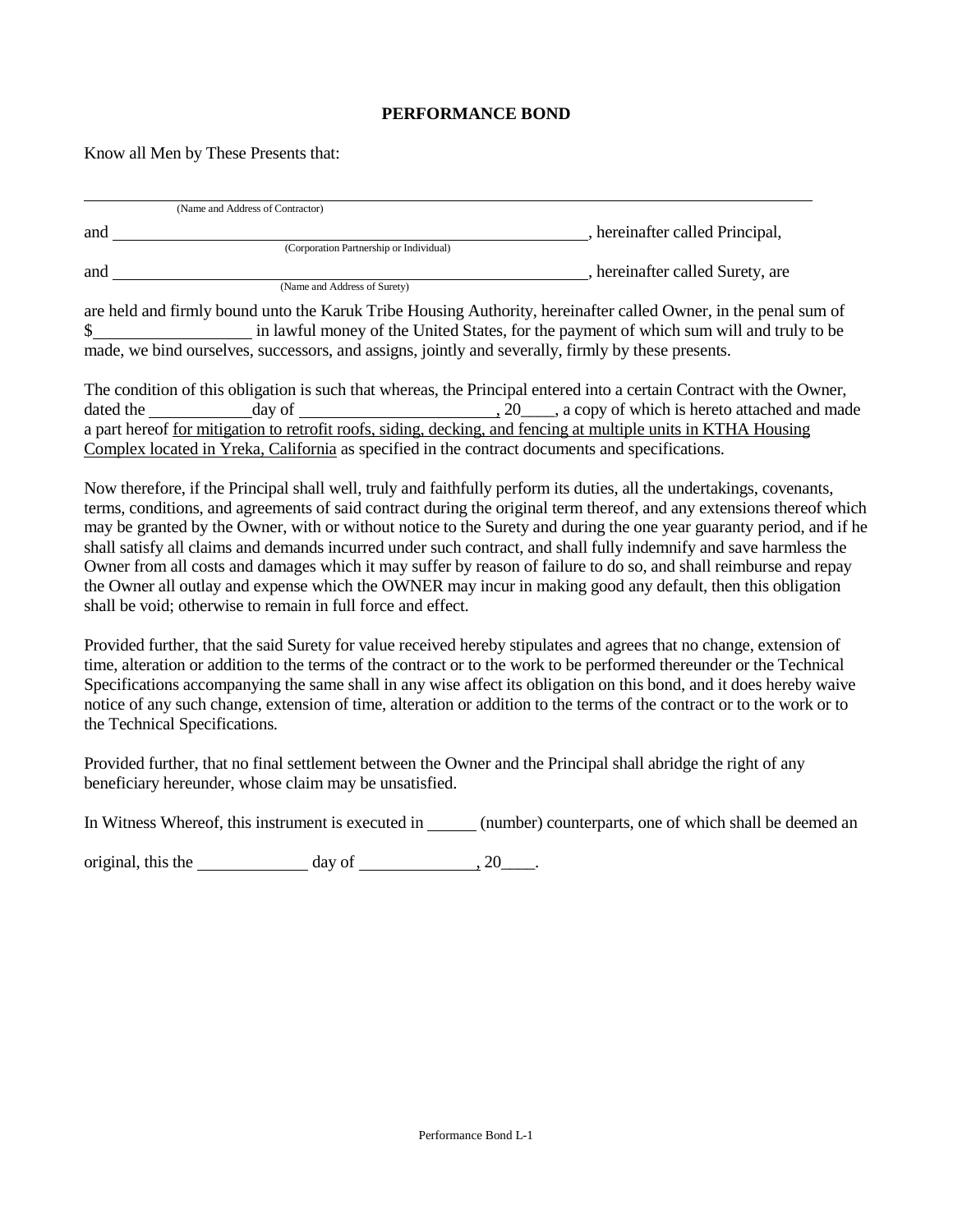### (SEAL) BY:

(Name of Principle)

(Signature for Principal)

(Address)

#### ATTEST:

(Principal Secretary)

#### WITNESS:

(Witness as to Principal)

(Address)

#### (SEAL)BY:

(Attorney-in-Fact)

#### ATTEST:

(Surety Secretary)

#### WITNESS:

(Witness as to Principal)

(Address)

**NOTE:** Date of bond must not be prior to date of Contract. If Principal is Partnership, all partners should execute bond.

**IMPORTANT:** Surety companies executing bonds must be authorized to transact business in the State where the project is located.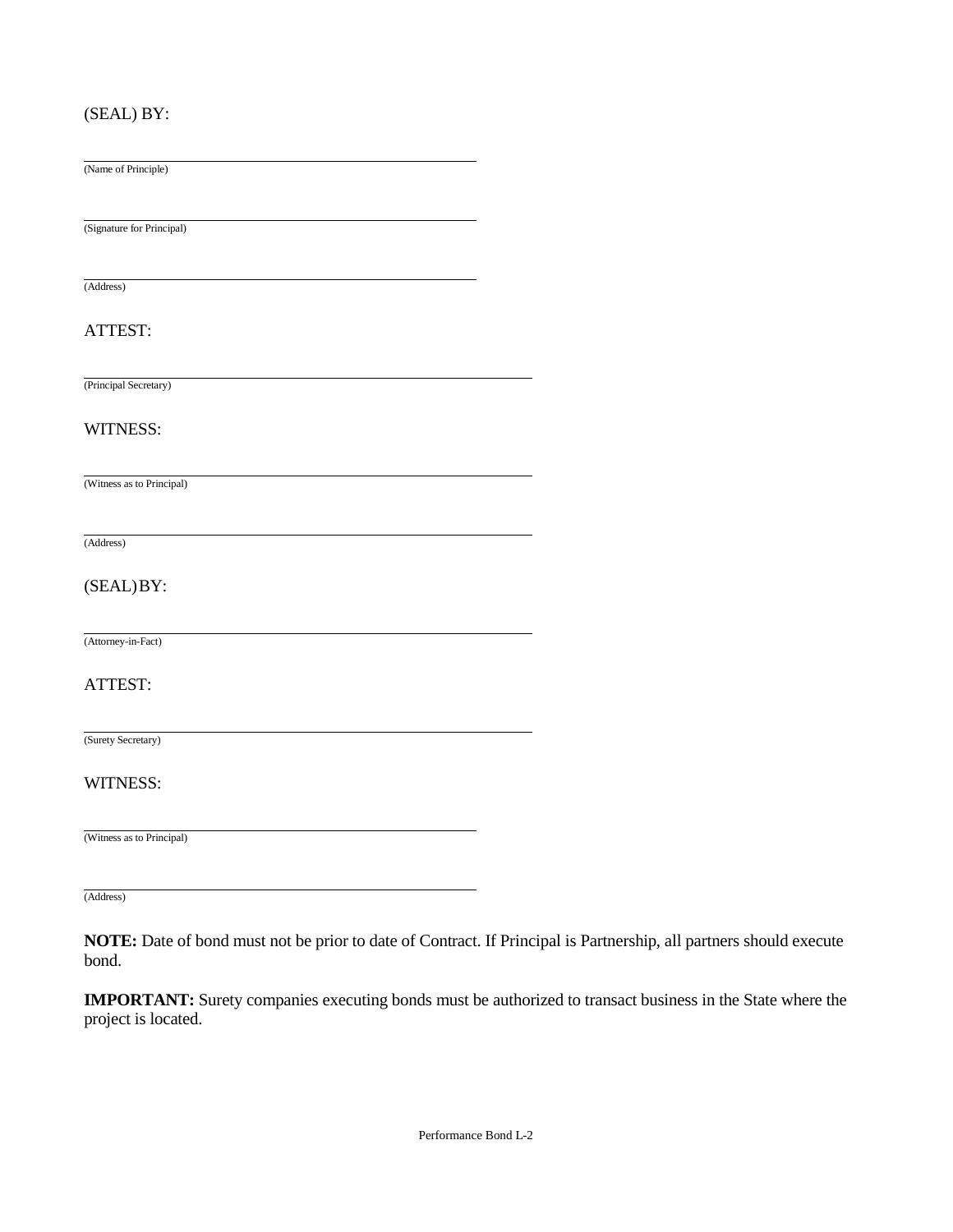### **NOTICE TO PROCEED**

|              | Date: |  |
|--------------|-------|--|
| (Contractor) |       |  |
| (Address)    |       |  |
|              |       |  |
|              |       |  |

#### **Project:**

You are hereby notified to commence work in accordance with the Agreement dated \_\_\_\_\_\_\_\_\_\_\_\_\_\_\_\_, 20\_\_\_, on or before  $\frac{1}{2}$ , 20\_\_\_, and you are to complete the work within 400 consecutive calendar days.

Prior to commencing work, you shall obtain Certificates of Insurance acceptable to the Owner and place them on file with the Owner (reference General Conditions section 16).

Within ten days of this notice, you shall provide a Construction Progress Schedule to the Owner through the Contract Manager for approval (reference Special Provisions section 5).

(Owner)

By: Sara Spence Title: Executive Director, KTHA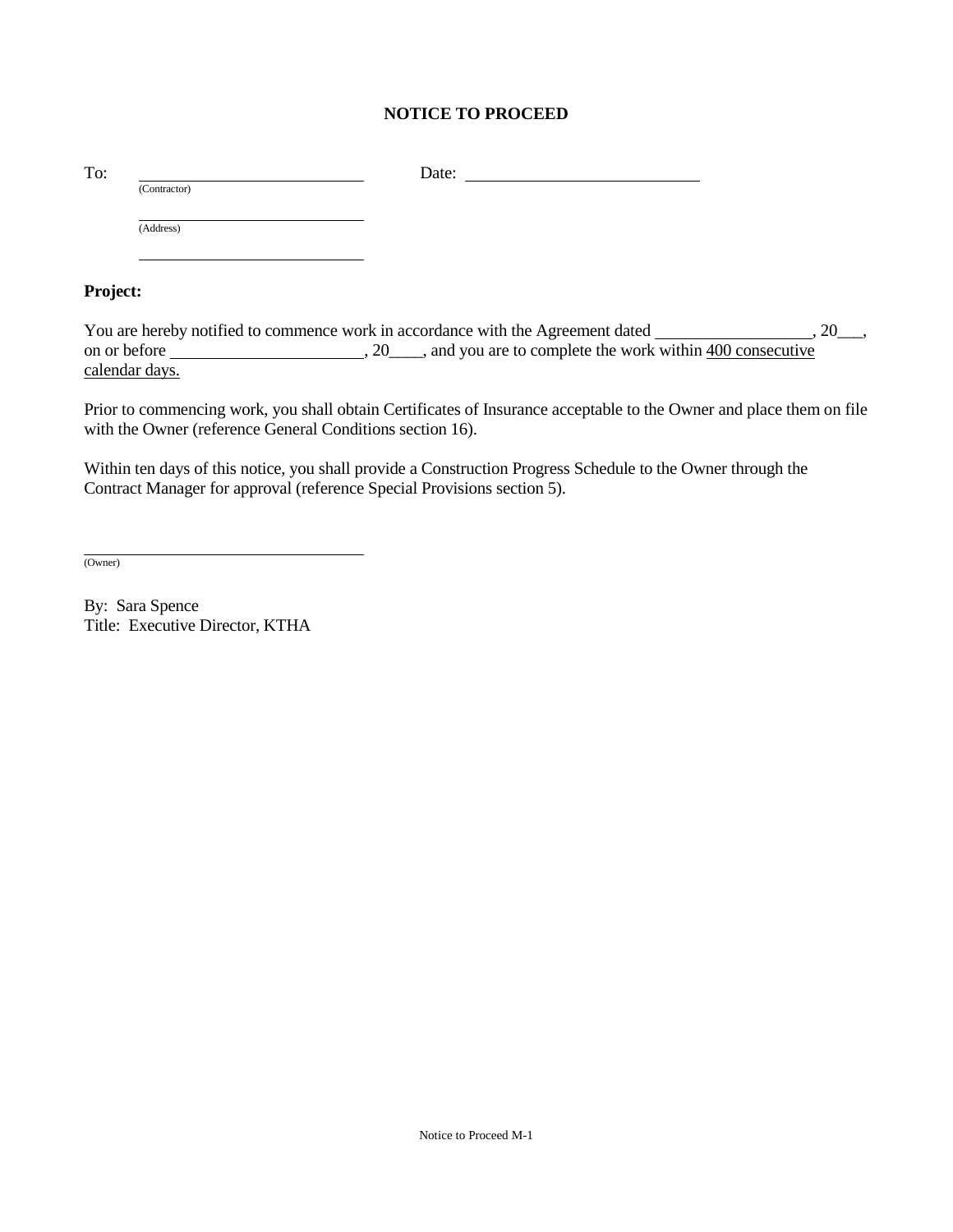### **ACCEPTANCE OF NOTICE**

Receipt of the Notice to Proceed for mitigation to retrofit roofs, siding, decking, and fencing at multiple units in KTHA Housing Complex located in Yreka, California as specified in the contract documents is hereby acknowledged:

, and the contract of  $\overline{\phantom{a}}$ (Contractor)

this the  $\frac{day}{xy}$ , of  $\frac{20}{xy}$ .

By:

Title: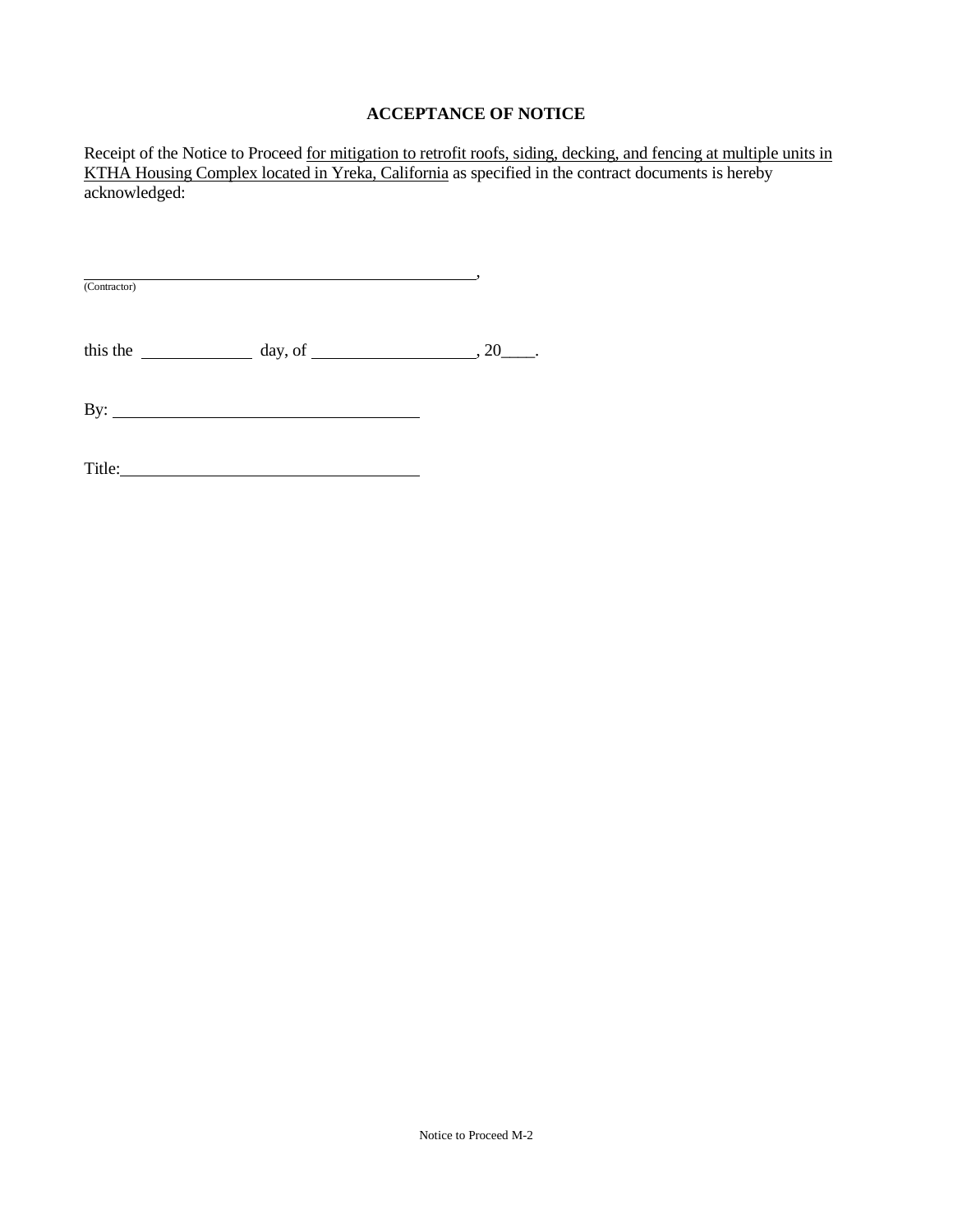#### **GENERAL CONDITIONS**

- 1. Definitions
- 2. Additional Instructions, Detail Drawings
- 3. Reports and Records
- 4. Drawings and Specifications
- 5. Site Investigation & Conditions
- 6. Shop Drawings
- 7. Materials, Services and Facilities
- 8. Substitutions
- 9. Patents
- 10. Surveys, Permits, Regulations
- 11. Laws and Regulations Affecting Work
- 12. Taxes
- 13. Protection of Work, Property, Persons
- 14. Protection of Existing Vegetation, Structures, Equipment, Utilities, and Improvements
- 15. Operations and Storage Areas
- 16. Insurance
- 17. Indemnification
- 18. Contract Security
- 19. Accident Prevention and Safety Program
- 20. Temporary Sanitary Facilities
- 21. Supervision by Contractor
- 22. Subcontracting
- 23. Separate Contracts
- 24. Days of Work, Hours of Work
- 25. Time for Completion and Liquidated Damages
- 26. Progress Schedules & Requirements for Compliance
- 27. Land and Rights-of-Way
- 28. Suspension of Work, Termination and Delay
- 29. Inspection and Testing
- 30. Correction of Work
- 31. Changes in the Work
- 32. Changes in Contract Price
- 33. Differing Site Conditions
- 34. Use and Possession Prior to Completion
- 35. Record Drawings
- 36. Cleanup and Finish Grading
- 37. Measurement and Payment
- 38. Variation in Estimated Quantities
- 39. Final Inspections
- 40. Payments to Contractor
- 41. Assignments
- 42. Guaranty
- 43. Acceptance of Final Payment as Release
- 44. Contract Manager's Role and Authority
- 45. Resolution of Disputes
- 46. Equal Employment Opportunity
- 47. Clean Air and Water
- 48. Indian Preference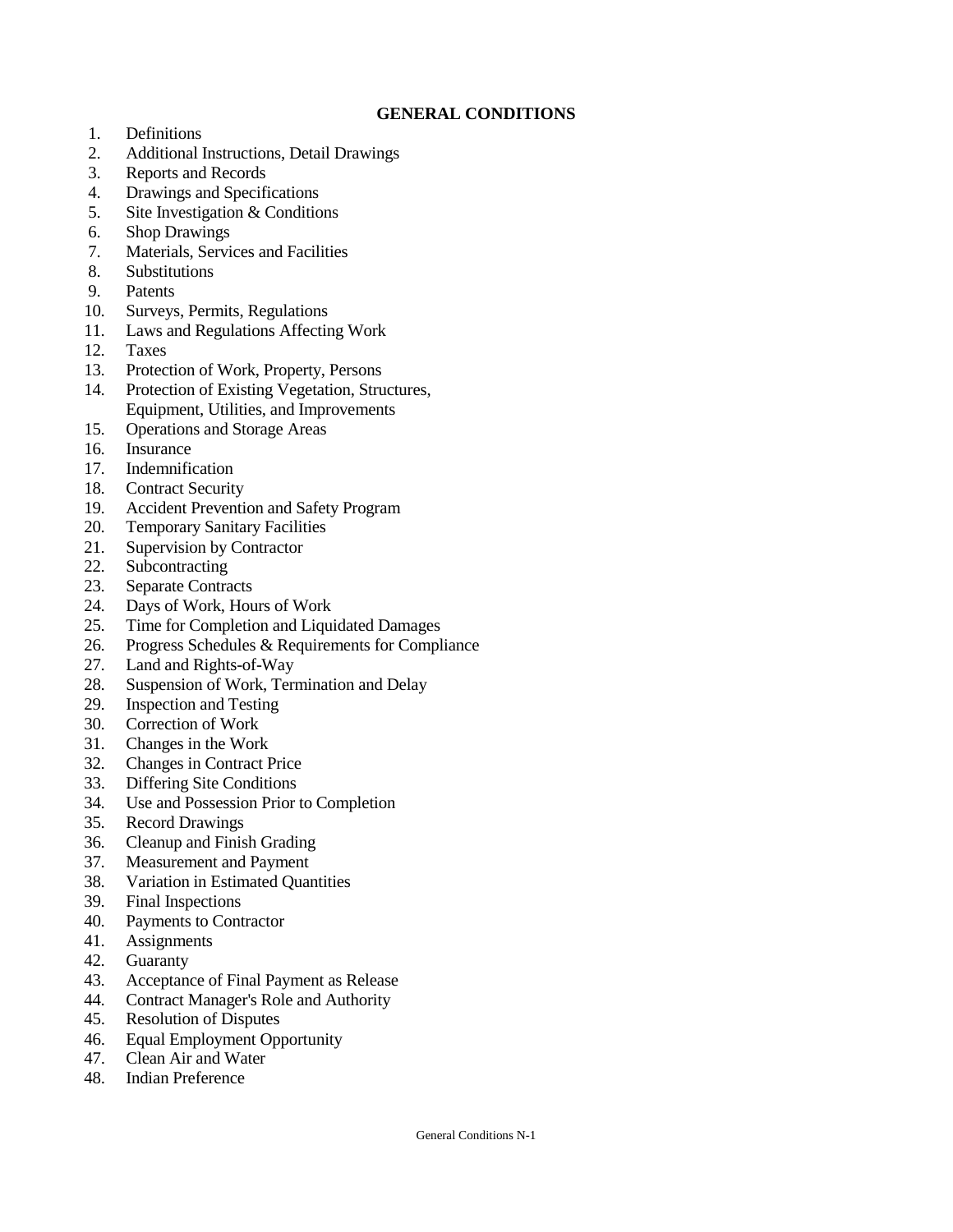### **1. DEFINITIONS**

- 1.1 Wherever used in the contract documents, the following terms shall have the meanings indicated which shall be applicable to both the singular and plural thereof:
- 1.2 **Addenda:** Written or graphic instruments issued prior to the execution of the Agreement which modify or interpret the contract documents, drawings and technical provisions, by additions, deletions, clarifications or corrections.
- 1.3 **Bid:** The offer or proposal of the bidder submitted on the prescribed form setting forth the prices for the work to be performed.
- 1.4 **Bidder:** Any person, firm or corporation submitting a bid for the work.
- 1.5 **Bonds:** Bid, Performance, and Payment Bonds and other instruments of security, furnished by the Contractor and his surety in accordance with the contract documents.
- 1.6 **Change Order:** A written order to the Contractor authorizing an addition, deletion or revision in the work within the general scope of the contract documents, or authorizing an adjustment in the contract price or contract time.
- 1.7 **Contract Documents:** The contract, including Advertisement For Bids, Information For Bidders, Bid, Bid Bond, Agreement, General Provisions, Labor Provisions, Special Provisions, Payment Bond, Performance Bond, Notice of Award, Notice to Proceed, Change Order, Drawings, Technical Specifications, Submittal Requirements, and Addenda.
- 1.8 **Contract Price:** The total monies payable to the Contractor under the terms and conditions of the Contract Documents.
- 1.9 **Contract Time:** The number of calendar days stated in the Contract Documents for the completion of the work.
- 1.10 **Contract Manager:** The person with the owner organization who is authorized to administer the contract for the Owner.
- 1.11 **Contractor:** The person, firm or corporation with whom the Owner has executed the Agreement.
- 1.12 **Contract Manager Representative:** The representative of the Contract Manager authorized to deal with the Contractor at the site to administer the technical aspects of the Contract and to assure compliance with the Drawings and Specifications.
- 1.13 **Drawings:** The part of the contract documents which show the characteristics and scope of the work to be performed.
- 1.14 **Engineer:** The person, firm or corporation named as such in the contract documents.
- 1.15 **Field Order:** A written order effecting a change in the work not involving an adjustment in the contract price or an extension of the contract time, issued by the Owner or Contract Manager to the Contractor during construction.
- 1.16 **Notice of Award:** The written notice of the acceptance of the bid from the Owner to the successful Bidder.
- 1.17 **Notice to Proceed:** Written communication issued by the Owner to the Contractor authorizing him to proceed with the work and establishing the date of commencement of the work.
- 1.18 **Owner:** The Karuk Tribe Housing Authority (KTHA).
- 1.19 **Plans:** The part of the contract documents which show the characteristics and scope of the work to be performed and which have been prepared or approved by the Contract Manager. In as far as these contract documents are concerned; the terms Drawings and Plans are synonymous.
- 1.20 **Project:** The undertaking to be performed as provided in the contract documents.
- 1.21 **Shop Drawings:** All drawings, diagrams, illustrations, brochures, schedules and other data which are prepared by the Contractor, a subcontractor, manufacturer, supplier or distributor, which illustrate how specific portions of the work shall be fabricated or installed.
- 1.22 **Specifications:** A part of the contract documents consisting of written descriptions of a technical nature of materials, equipment, construction systems, standards and workmanship. In as far as these contract documents are concerned; the terms Technical Provisions and Specifications are synonymous.
- 1.23 **Subcontractor:** An individual, firm or corporation having a direct contract with the Contractor or with any other subcontractor for the performance of a part of the work at the site.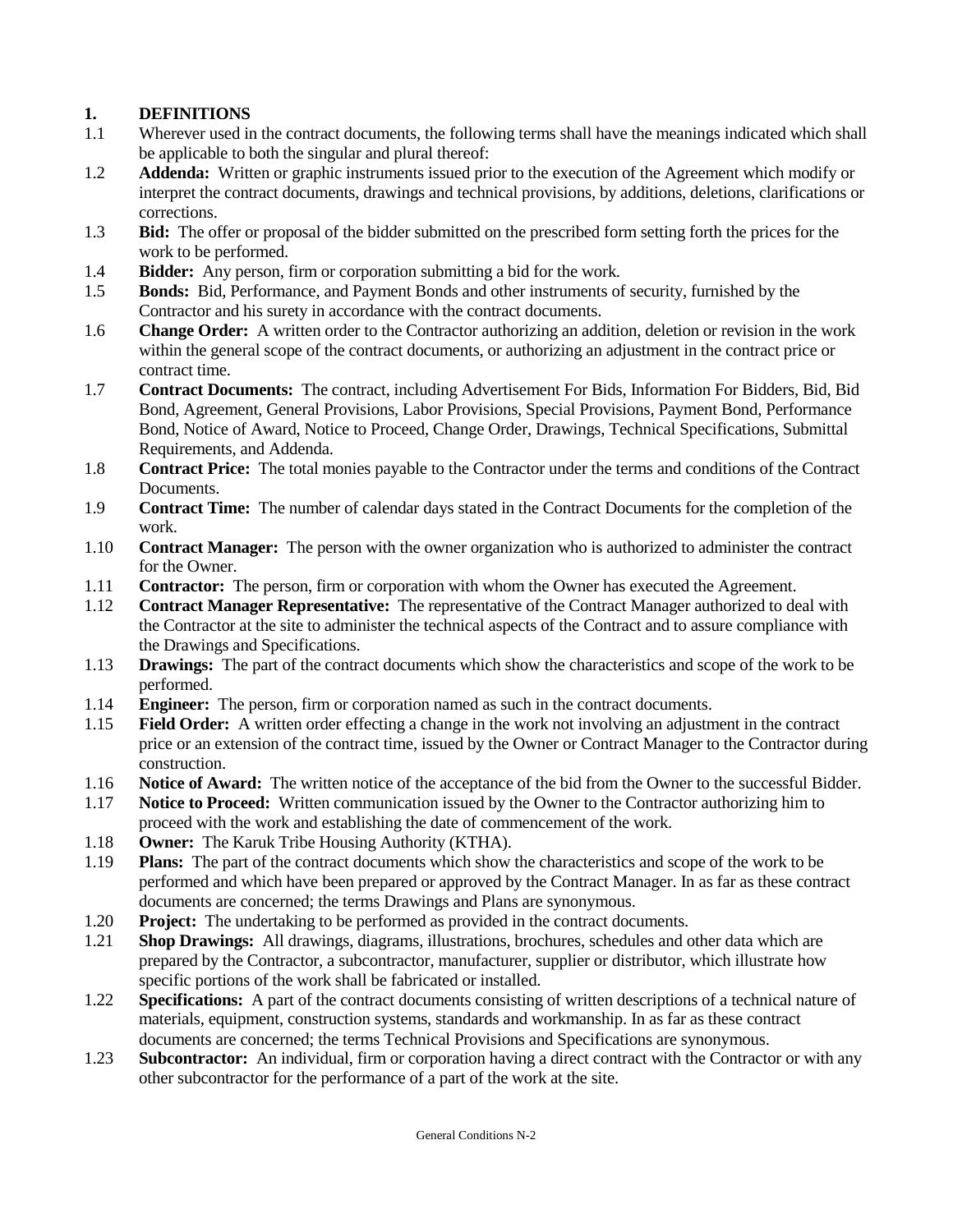- 1.24 **Substantial Completion:** That date as certified by the Contract Manager when the construction of the project is sufficiently completed in accordance with the contract documents, so that the project or specified part can be utilized for the purposes for which it is intended.
- 1.25 **Special Provisions:** Modifications and additions to General Conditions which may be required by a federal agency for participation in the project, or such requirements that may be imposed by applicable state or local laws, or the Owner's contracting practices.
- 1.26 **Supplier:** Any person or organization who supplies materials or equipment for the work, including that fabricated to a special design, but who does not perform labor at the site.
- 1.27 **Technical Specifications:** A part of the contract documents consisting of written descriptions of a technical nature of materials, equipment, construction systems, standards and workmanship. In as far as the contract documents are concerned, the terms Technical Specifications and Technical Provisions are synonymous.
- 1.28 **Work:** All labor necessary to produce the construction required by the contract documents and all materials and equipment incorporated or to be incorporated in the project.
- 1.29 **Written Notice:** Any notice to any party of the Agreement relative to any part of this Agreement in writing and considered delivered and the service thereof completed, when posted by certified or registered mail to the said party at his last given address, or delivered in person to said party or his authorized representative on the work.

### **2. ADDITIONAL INSTRUCTIONS, DETAIL DRAWINGS ORDER OF PRECEDENCE**

- 2.1 The Contractor may be furnished additional instructions and detail drawings, by the Contract Manager as necessary to carry out the work required by the contract documents.
- 2.2 The additional drawings and instruction thus supplied will become a part of the contract documents. The Contractor shall carry out the work in accordance with the additional detail drawings and instructions.
- 2.3 In the event of an inconsistency between provisions of this contract, the inconsistency shall be resolved by giving precedence in the order given in the Special Provisions section of these documents.

### **3. REPORTS AND RECORDS**

- 3.1 The Contractor shall submit to the Contract Manager such schedule of quantities and costs, payrolls, reports, estimates, records and other data where applicable as are required by the contract documents for the work to be performed.
- 3.2 The Owner, HUD, the Comptroller General of the United States, or any of their duly authorized representatives shall, until 3 years after final payment under this Contract, have access to and the right to examine any of the Contractor's directly pertinent books, documents, papers, or other records involving transactions related to this Contract for the purpose of making audit, examination, excerpts, and transcriptions.
- 3.3 The Contractor agrees to include in all subcontracts under this Contract at any tier a clause substantially the same as paragraph 3.2 above.
- 3.4 The periods of access and examination in paragraphs 3.2 and 3.3 above for records relating to (1) appeals under the Disputes clause of this Contract, (2) litigation or settlement of claims arising from the performance of this Contract, or (3) costs and expenses of this Contract to which the Owner, HUD or the Comptroller General or any of their duly authorized representatives has taken exception shall continue until disposition of such appeals, litigation, claims, or exceptions, or until the end of the 3-year period in paragraph 3.2, whichever is later.

# **4. DRAWINGS AND TECHNICAL SPECIFICATIONS**

- 4.1 The intent of the drawings and technical provisions is that the Contractor shall furnish all labor, materials, tools, equipment, and transportation necessary for the proper execution of the work in accordance with the contract documents and all incidental work necessary to complete the project in an acceptable manner, ready for use, occupancy or operation by the Owner.
- 4.2 In case of conflict between the drawings and technical specifications, the technical specifications shall govern. Figure dimensions on drawings shall govern over scale dimensions, and detailed drawings shall govern over general drawings.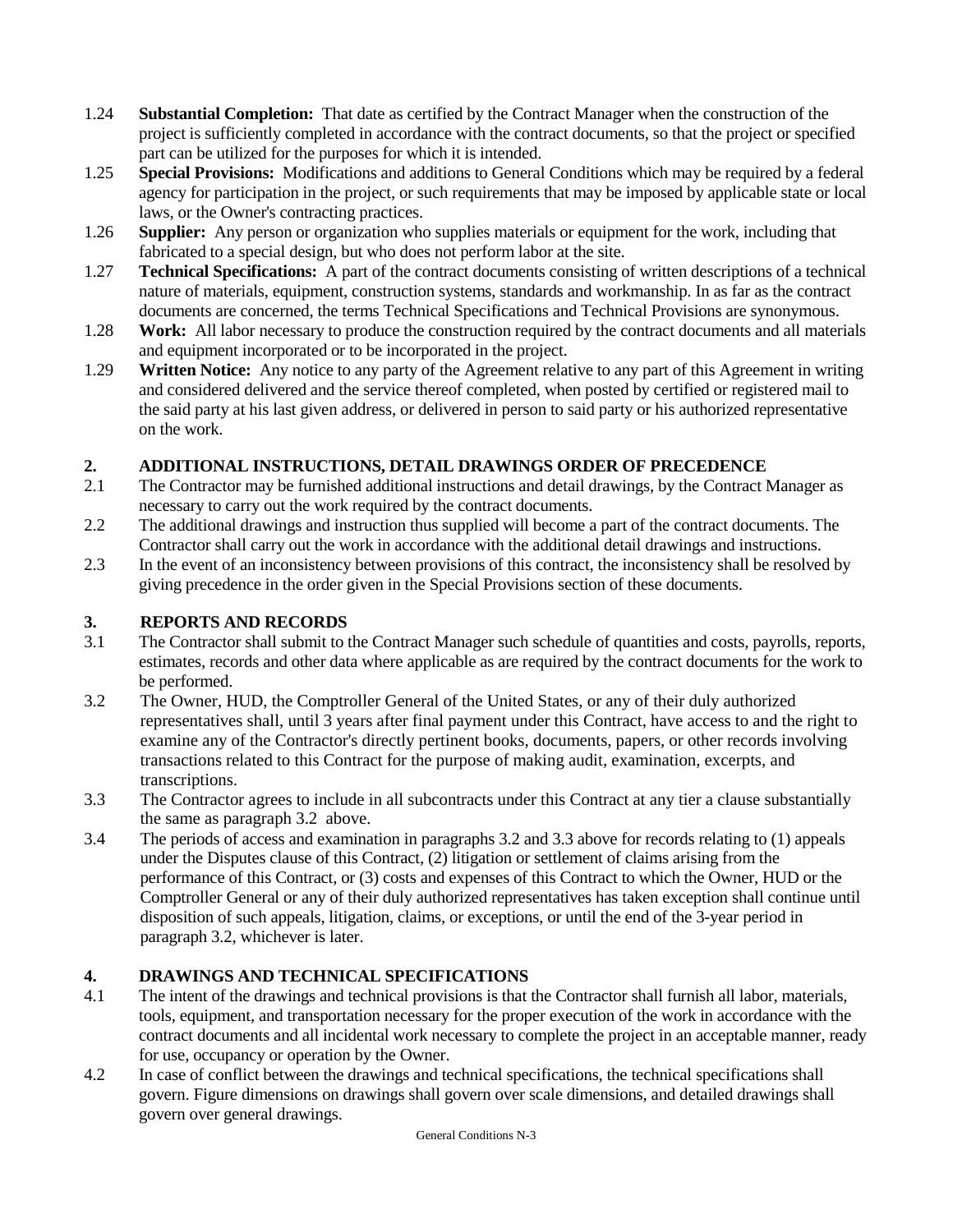4.3 Any discrepancies found between the drawings and technical specifications and site conditions or any inconsistencies or ambiguities in the drawings or technical specifications shall be immediately reported to the Contract Manager, in writing, who shall promptly correct such inconsistencies or ambiguities in writing. Work done by the Contractor after his discovery of such discrepancies, inconsistencies or ambiguities shall be done at the Contractor's risk.

### **5. SITE INVESTIGATION AND CONDITIONS**

- 5.1 The Contractor will take steps necessary to ascertain the nature and location of the work, and investigate the general and local conditions which can affect the work or its cost, including but not limited to:
	- a) conditions bearing upon transportation, disposal, handling, and storage of materials;
	- b) the availability of labor, water, electric power, and roads;
	- c) uncertainties of weather, river stages, tides, or similar physical conditions at the site;
	- d) the conformation and conditions of the ground; and
	- e) the character of equipment and facilities needed preliminary to and during work performance. The Contractor also will observe and determine the character, quality, and quantity of surface and subsurface materials or obstacles to be encountered insofar as this information is reasonably ascertainable from an inspection of the site, including all exploratory work done by the Owner, as well as from the drawings and technical specifications made a part of this contract. Any failure of the Contractor to take the actions described and acknowledged in this paragraph will not relieve the Contractor from responsibility for estimating properly the difficulty and cost of successfully performing the work, or for proceeding to successfully perform the work without additional expense to the Owner.
- 5.2 The Owner assumes no responsibility for any conclusions or interpretations made by the Contractor based on the information made available by the Owner. The Owner does not assume responsibility for any understanding reached or representation made concerning conditions which can affect the work by any of its representatives before the execution of this contract, unless that understanding or representation is expressly stated in this contract.

### **6. SHOP DRAWINGS**

- 6.1 The Contractor shall provide shop drawings as may be necessary for the prosecution of the work as required by the contract documents. The Contract Manager will have the drawings promptly reviewed and will recommend approval or disapproval of all shop drawings. Approval of any shop drawing shall not release the Contractor from responsibility for deviations from the contract documents. The approval of any shop drawing which substantially deviates from the requirement of the contract documents shall be evidenced by a change order.
- 6.2 When submitted for review and approval, shop drawings shall bear the Contractor's certification that he has reviewed, checked and approved the shop drawings and that they are in conformance with the requirements of the contract documents.
- 6.3 Portions of the work requiring a shop drawing or sample submission shall not begin until the shop drawing or submission has been approved by the Contract Manager. A copy of each approved shop drawing and each approved sample shall be kept in good order by the Contractor at the site and shall be available to the Owner.

### **7. MATERIALS, SERVICES AND FACILITIES**

- 7.1 It is understood that, except as otherwise specifically stated in the contract documents, the Contractor shall provide and pay for all materials, labor, tools, equipment, water, light, power, transportation, supervision, temporary construction of any nature, and all other services and facilities of any nature whatsoever necessary to execute, complete, and deliver the work within the specified time.
- 7.2 Materials and equipment shall be so stored as to insure the preservation of their quality and fitness for the work. Stored materials and equipment to be incorporated in the work shall be located so as to facilitate prompt inspection.
- 7.3 Manufactured articles, materials and equipment shall be applied, installed, connected, erected, used, cleaned and conditioned as directed by the manufacturer.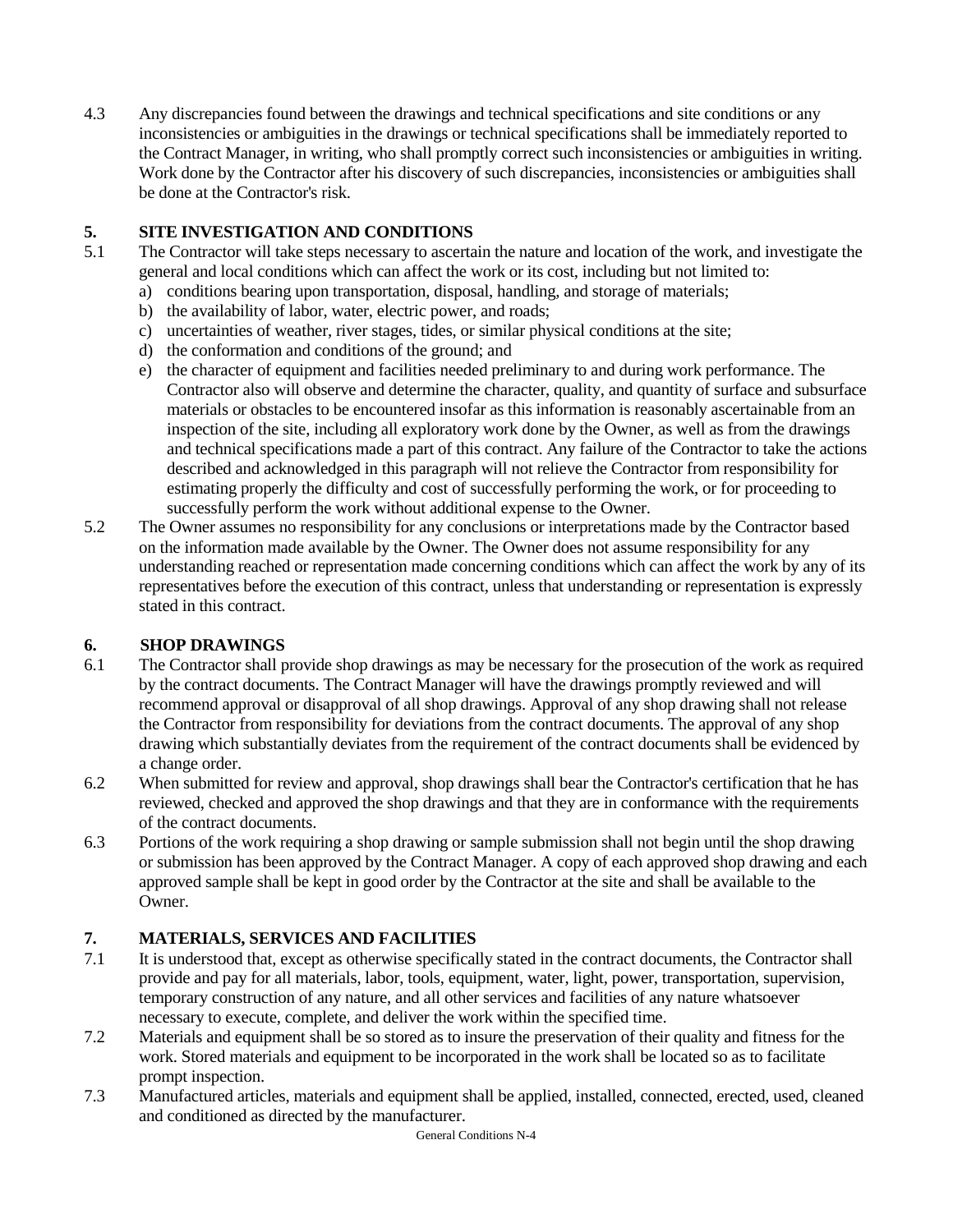- 7.4 Materials, supplies and equipment shall be in accordance with samples submitted by the Contractor and approved by the Contract Manager.
- 7.5 Materials, supplies or equipment to be incorporated into the work shall not be purchased by the Contractor or the subcontractor subject to a chattel mortgage or under a conditional sale contract or other agreement by which an interest is retained by the seller.
- 7.6 The Contractor shall promptly remove from the premises all materials rejected by the Contract Manager for failure to comply with the contract documents. The Contractor shall promptly replace the materials with acceptable materials without expense to the Owner.

### **8. SUBSTITUTIONS**

8.1 Whenever a material, article or piece of equipment is identified on the drawings or technical specifications by reference to brand name or catalogue number, it shall be understood that this is referenced for the purpose of defining the performance or other salient requirements and that other products of equal capacities, quality and function shall be considered. The Contractor may recommend the substitution of a material, article, or piece of equipment of equal substance and function for those referred to in the contract documents by reference to brand name or catalogue number, and if, in the opinion of the Contract Manager, such material, article, or piece of equipment is of equal substance and function to that specified, the Contract Manager may approve its substitution and use by the Contractor. Any cost differential shall be deductible from the contract price and the contract documents shall be appropriately modified by change order. The Contractor warrants that if substitutes are approved, no major changes in the function or general design of the project will result. Incidental changes or extra component parts required to accommodate the substitute will be made by the Contractor without a change in the contract price or contract time.

# **9. PATENTS**

9.1 The Contractor shall pay all applicable royalties and license fees. He shall defend all suits or claims for infringement of any patent rights and save the Owner harmless from loss on account thereof, except that the Owner shall be responsible for any such loss when a particular process, design, or the product of a particular manufacturer or manufacturers is specified. However, if the Contractor has reason to believe that the design, process, or product specified is an infringement of a patent, he shall be responsible for such loss unless he promptly gives such information to the Contract Manager.

# **10. SURVEYS, PERMITS, REGULATIONS**

- 10.1 The Owner shall furnish all boundary surveys and establish all base lines for locating the principal component parts of the work together with a suitable number of bench marks adjacent to the work as shown in the contract documents. From the information provided by the Contract Manager, unless otherwise specified in the contract documents, the Contractor shall develop and make all detail surveys needed for construction such as slope stakes, batter boards, stakes for pile locations and other working points, lines, elevations and cut sheets.
- 10.2 The Contractor shall carefully preserve bench marks, reference points and stakes and, in case of willful or careless destruction, he shall be charged with the resulting expense and shall be responsible for any mistakes that may be caused by their unnecessary loss or disturbance.
- 10.3 Permits and licenses of a temporary nature necessary for the prosecution of the work shall be secured and paid for by the Contractor unless otherwise specified in the contract documents. Permits, licenses and easements for permanent structures or permanent changes in existing facilities shall be secured and paid for by the Contractor, unless otherwise specified. The Contractor shall give all notices and comply with all laws, ordinances, rules and regulations bearing on the conduct of the work as drawn and specified. If the Contractor observes that the contract documents are at variance therewith, he shall promptly notify the Contract Manager in writing, and any necessary changes shall be adjusted as provided in Section 31 - "Changes in the Work".

### **11. LAWS AND REGULATIONS AFFECTING WORK**

General Conditions N-5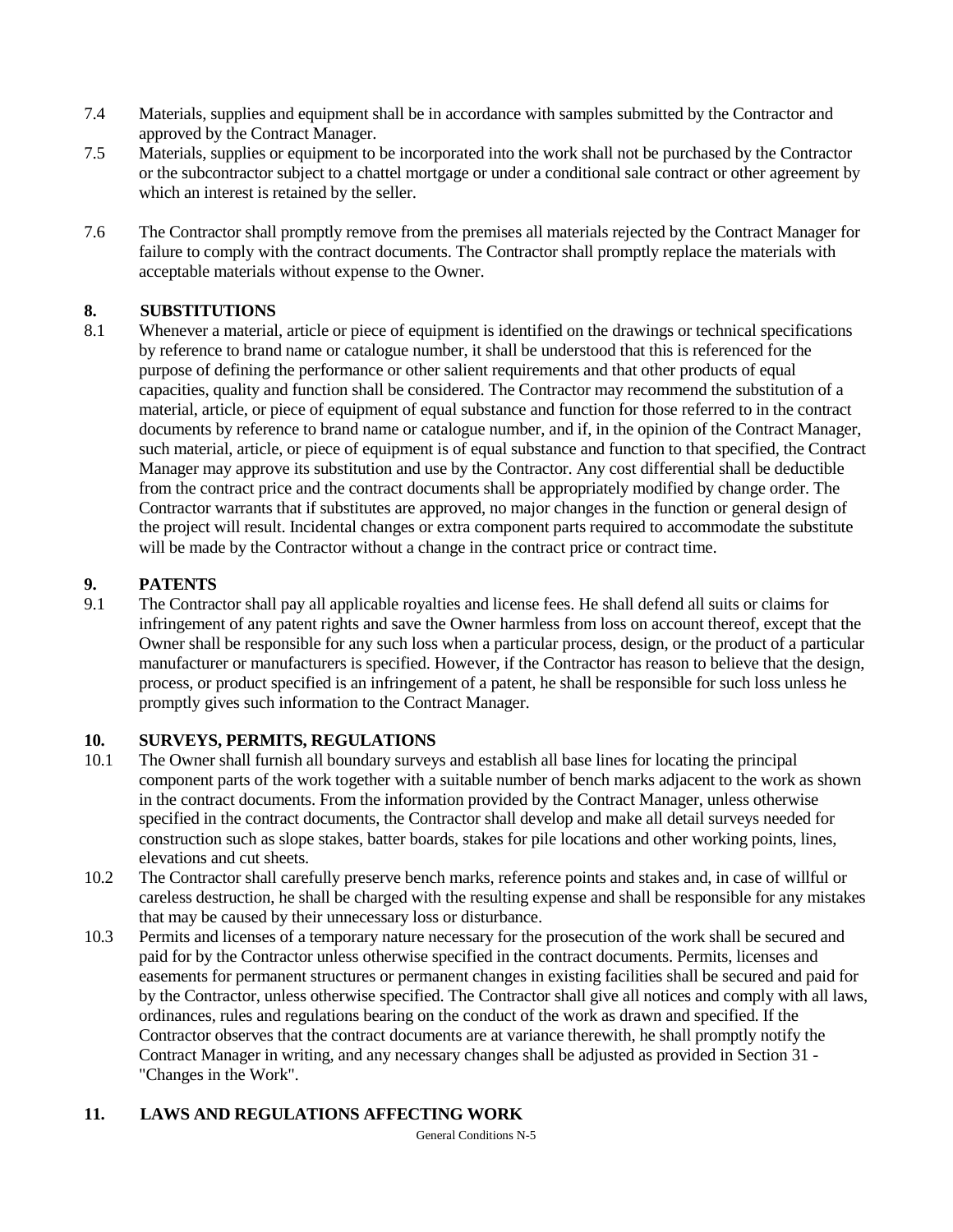11.1 The Contractor shall at all times observe and comply with applicable Federal, State, City, County and Tribal laws, ordinances and regulations which in any manner affect the conduct of the work; and all such orders and decrees as exist at the present and which may be enacted later by legislative bodies or tribunals having legal jurisdiction or authority over the work. No pleas of misunderstanding or ignorance thereof will be considered. The Contractor shall be wholly responsible for any claim or liability arising from or based on the violation of any such law, ordinance, regulation, order or decree.

# **12. TAXES**

- 12.1 All materials incorporated into the work are subject to California state sales or use tax.
- 12.2 When materials are delivered to and consumed on Tribal Trust Land, Karuk Tribal Sales tax at the current rate shall be due to the Tribe.

#### **13. PROTECTION OF WORK, PROPERTY AND PERSONS**

13.1 The Contractor will be responsible for initiating, maintaining and supervising all safety precautions and programs in connection with the work. He will take all necessary precautions for the safety of and will provide the necessary protection to prevent damage, injury or loss to all employees on the work and other persons who may be affected thereby, all the work and all materials or equipment to be incorporated therein, whether in storage on or off the site, and other property at the site or adjacent thereto.

#### **14. PROTECTION OF EXISTING VEGETATION, STRUCTURES, EQUIPMENT, UTILITIES, AND IMPROVEMENTS**

- 14.1 The Contractor shall preserve and protect all structures, equipment, and vegetation (such as trees, shrubs, and grass) on or adjacent to the work sites which are not to be removed and which do not unreasonably interfere with the work required under this contract. The Contractor shall remove trees only when specifically authorized to do so, and shall avoid damaging vegetation that will remain in place. If any limbs or branches of trees are broken during contract performance, or by the careless operation of equipment, or by workmen, the Contractor shall trim those limbs or branches with a clean cut and paint the cut with a treepruning compound.
- 14.2 The Contractor shall protect from damage all existing improvements and utilities:
	- a) at or near the work site, and
	- b) on adjacent property of a third party, the locations of which are made known to or should be known by the Contractor.
- 14.3 The existence and location of utilities are not guaranteed by the Owner and shall be investigated and verified in the field by the Contractor before commencing construction activities in any particular area. The Contractor shall repair any damage to those facilities, including those that are the property of a third party, resulting from failure to comply with the requirements of this contract or failure to exercise reasonable care in performing the work. If the Contractor fails or refuses to repair the damage promptly, the Contract Manager may have the necessary work performed and charge the cost to the Contractor.

### **15. OPERATIONS AND STORAGE AREAS**

- 15.1 The Contractor shall confine all operations (including storage of materials) to areas authorized or approved by the Contract Manager. The Contractor shall hold and save the Owner and its representatives free and harmless from liability of any nature occasioned by the Contractor's performance.
- 15.2 Temporary buildings (e.g., storage sheds, shops, offices) and utilities may be erected by the Contractor only with the approval of the Contract Manager and shall be built with labor and materials furnished by the Contractor without expense to the Owner. The temporary buildings and utilities shall remain the property of the Contractor and shall be removed by the Contractor at its expense upon completion of the work. Only with the written consent of the Contract Manager may the buildings and utilities be abandoned and not removed.
- 15.3 The Contractor shall use only established roadways, or use temporary roadways constructed by the Contractor when and as authorized by the Contract Manager. In such case, the Contractor shall minimize disruption and delays to traffic in the affected areas. When materials are transported in prosecuting the work,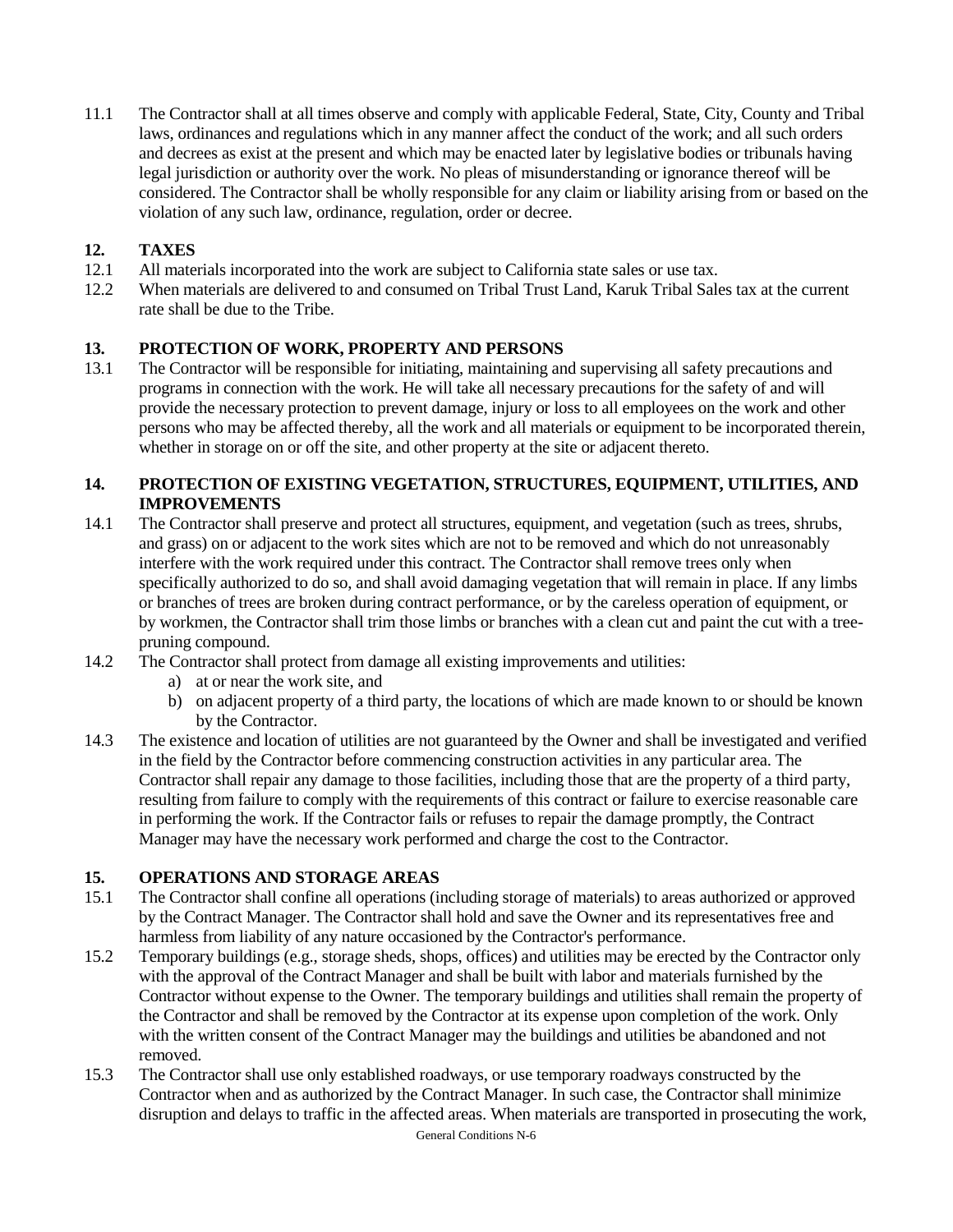vehicles shall not be loaded beyond the loading capacity recommended by the manufacturer of the vehicle or prescribed by any Federal, State, or local law or regulation. When it is necessary to cross curbs or sidewalks, the Contractor shall protect them from damage. The Contractor shall repair or pay for the repair of any damaged curbs, sidewalks, or roads.

### **16. INSURANCE**

- 16.1 The Contractor shall purchase and maintain such insurance as will protect him from claims set forth below which may arise out of or result from the Contractor's execution of the work, whether such execution be by himself or by any subcontractor or by anyone directly or indirectly employed by any of them, or by anyone for whose acts any of them may be liable:
	- a) Claims under workmen's compensation, disability benefit and other similar employee benefit acts;
	- b) Claims for damages because of bodily injury, occupational sickness or disease, or death of his employees;
	- c) Claims for damages because of bodily injury, sickness or disease, or death of any person other than his employees;
	- d) Claims for damages insured by usual personal injury liability coverage which are sustained
		- i. by any person as a result of an offense directly or indirectly related to the employment of such person by the Contractor, or
		- ii. by any other person; and
	- e) Claims for damages because of injury to or destruction of tangible property, including loss of use resulting there from.
- 16.2 Certificates of Insurance acceptable to the Contract Manager shall be filed with the Contract Manager prior to commencement of the work. These Certificates shall contain a provision that coverage's afforded under the policies will not be canceled unless at least fifteen (15) days prior written notice has been given to the Contract Manager.
- 16.3 The Contractor shall procure and maintain, at his own expense, during the contract time, liability insurance as hereinafter specified;
- 16.3.1 Contractor's General Public Liability and Property Damage Insurance including vehicle coverage issued to the Contractor and protecting him from all claims for personal injury, including death, and all claims for destruction of or damage to any property, arising out of or in connection with any operations under the contract documents, whether such operations be by himself or by any subcontractor under him, or anyone directly or indirectly employed by the Contractor or by a subcontractor under him. Insurance shall be written with a limit of liability of not less than \$500,000 for all damages arising out of bodily injury, including death, at any time resulting there from, sustained by any one person in any one accident; and a limit of liability of not less than \$1,000,000 aggregate for any such damages sustained by two or more persons in any one accident. Insurance shall be written with a limit of liability of not less than \$200,000 for all property damage sustained by any one person in any one accident; and a limit of liability of not less than \$500,000 aggregate for any such damage sustained by two or more persons in any one accident.
- 16.3.2 The Contractor shall acquire and maintain, if applicable, Fire and Extended Coverage insurance upon the project to the full insurable value thereof for the benefit of the Owner, the Contractor, and subcontractors as their interest may appear. This provision shall in no way release the Contractor or Contractor's surety from obligations under the contract documents to fully complete the project.
- 16.4 The Contractor shall procure and maintain, at his own expense, during the contract time, in accordance with the provisions of the laws of the state in which the work is performed, Workmen's Compensation Insurance, including occupational disease provisions, for all of his employees at the site of the project and in case any work is sublet, the Contractor shall require such subcontractor similarly to provide Workmen's Compensation Insurance, including occupational disease provisions for all of the latter's employees unless such employees are covered by the protection afforded by the Contractor. In case any class of employees engaged in hazardous work under this contract at the site of the project is not protected under Workmen's Compensation statute, the Contractor shall provide, and shall cause each subcontractor to provide, adequate and suitable insurance for the protection of his employees not otherwise protected.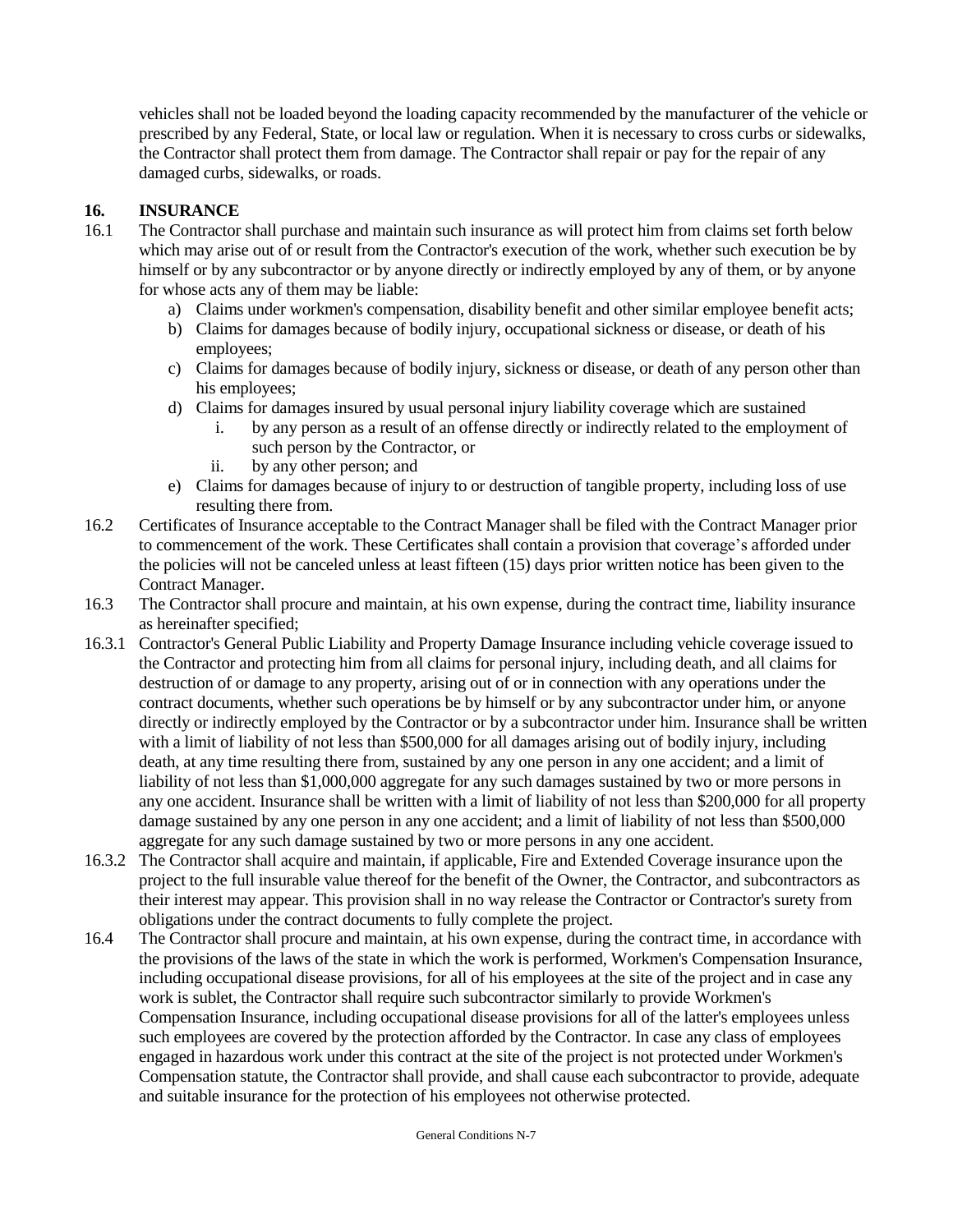16.5 The Contractor shall secure "All Risk" type Builder's Risk Insurance for work to be performed. Unless specifically authorized by the Contract Manager, the amount of such insurance shall not be less than the contract price totaled in the bid. The policy shall cover not less than the losses due to fire, explosion, hail, lightning, vandalism, malicious mischief, wind, collapse, riot, aircraft, and smoke during the contract time, and until the work is accepted by the Contract Manager. The policy shall name as the insured the Contractor and the Owner.

#### **17. INDEMNIFICATION**

- 17.1 The Contractor will indemnify and hold harmless the Owner, his agents and employees from and against all claims, damages, losses and expenses including attorney's fees arising out of or resulting from the performance of the work, provided that any such claims, damage, loss or expense is attributable to bodily injury, sickness, disease or death, or to injury to or destruction of tangible property including the loss of use resulting there from; and is caused in whole or in part by any negligent or willful act or omission of the Contractor, and subcontractor, anyone directly or indirectly employed by any of them or anyone for whose acts any of them may be liable.
- 17.2 In any and all claims against the Owner or any of his agents, or employees by any employee of the Contractor, any subcontractor, anyone directly or indirectly employed by any of them, or anyone for whose acts any of them may be liable, the indemnification obligation shall not be limited in any way by any limitation on the amount or type of damages, compensation or benefits payable by or for the Contractor or any subcontractor under workmen's compensation acts, disability benefit acts or other employee benefits acts.
- 17.3 The obligation of the Contractor under this paragraph shall not extend to the liability of the Owner, his agents, or employees arising out of the preparation or approval of maps, drawings, opinions, reports, surveys, change orders, designs or technical specifications.

#### **18. CONTRACT SECURITY**

18.1 If required in the contract documents, the Contractor shall within ten days after the receipt of the Notice of Award furnish the Contract Manager with a Performance Bond and a Payment Bond in penal sums equal to the amount of the contract price, conditioned upon the performance by the Contractor of all undertakings, covenants, terms, conditions and agreements of the contract documents, and upon the prompt payment by the Contractor to all persons supplying labor and materials in the prosecution of the work provided by the contract documents. Such bonds shall be executed by the Contractor and a corporate bonding company licensed to transact such business in the state in which the work is to be performed. The expense of these bonds shall be borne by the Contractor. If at any time a surety on any such bond is declared as bankrupt or loses its right to do business in the state in which the work is to be performed, the Contractor shall within ten days after notice from the Contract Manager to do so, substitute an acceptable bond (or bonds) in such form and sum and signed by such other surety or sureties as may be satisfactory to the Contract Manager. The premiums on such bond shall be paid by the Contractor. No further payments shall be deemed due nor shall be made until the new surety or sureties shall have furnished an acceptable bond to the Contract Manager.

### **19. ACCIDENT PREVENTION AND SAFETY PROGRAM**

- 19.1 The Contractor shall be solely and completely responsible for conditions of the job site, including safety of all persons, including employees, and property during performance of the work. This requirement shall apply continuously and not be limited to normal working hours. Safety provisions shall conform to U.S. Department of Labor (OSHA), and all other applicable federal, state, county, and local laws, ordinances, codes, the requirements set forth below, and any regulations that may be detailed in other parts of these documents. Where any of these are in conflict, the more stringent requirement shall be followed. The Contractor's failure to thoroughly familiarize himself with the aforementioned safety provisions shall not relieve him from compliance with the obligations and penalties set forth herein.
- 19.2 The Contract Manager will notify the Contractor of any observed non-compliance with the foregoing provisions and the action to be taken. The Contractor shall, upon receipt of such notice, immediately take corrective action. If the Contractor fails or refuses to comply promptly, the Contract Manager may issue an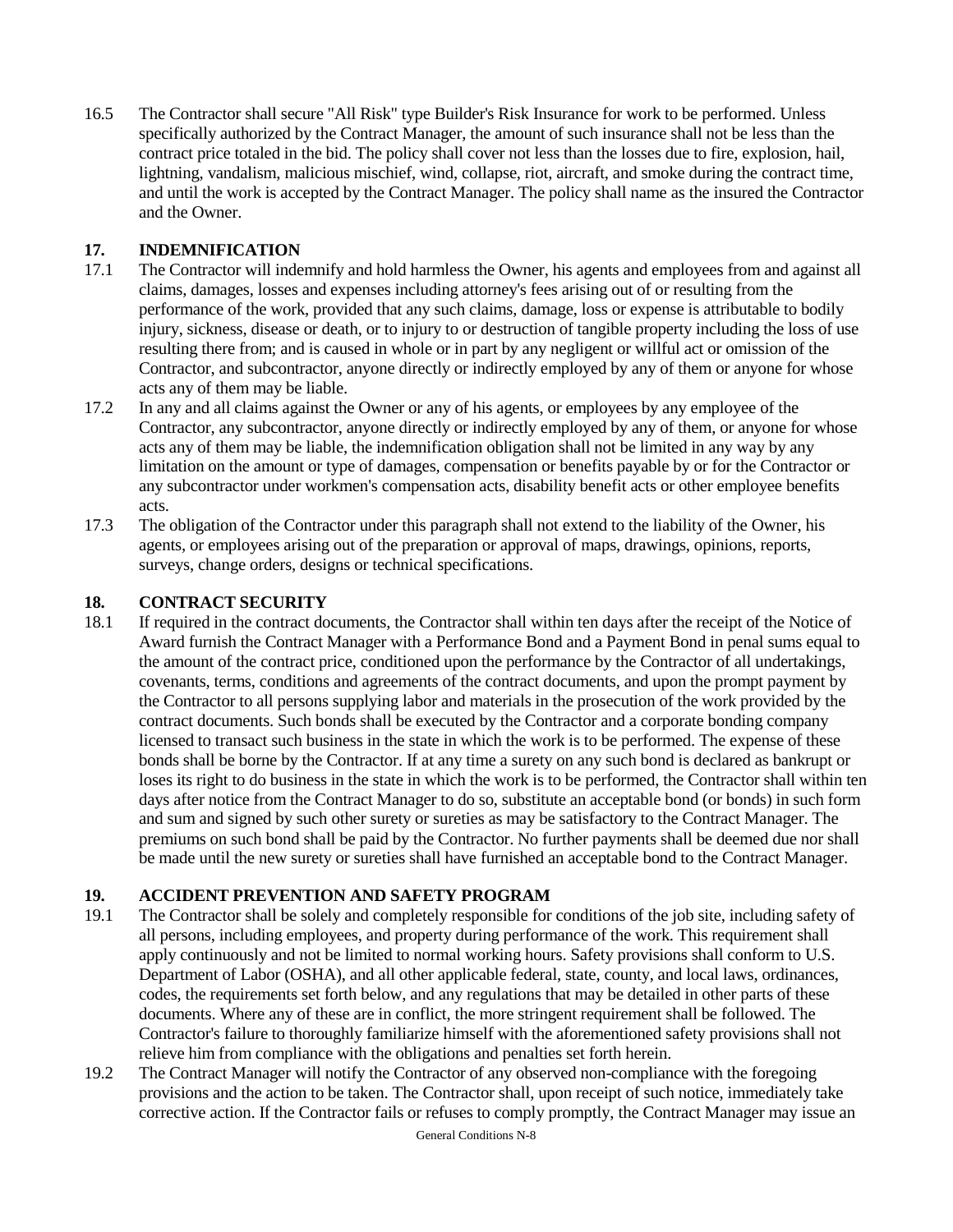order stopping all or part of the work until satisfactory corrective action has been taken. No part of the time lost due to any such stop orders shall be made the subject of claims for extension of time, or for excess costs or damages by the Contractor.

- 19.3 The Contractor shall develop and maintain for the duration of this contract, a safety program that will effectively incorporate and implement all required safety provisions. The Contractor shall appoint an employee who is qualified and authorized to supervise and enforce compliance with the safety program.
- 19.4 The Contractor as a part of his safety program, shall maintain at his office or other well-known place at the job site, safety equipment applicable to the work as prescribed by the aforementioned authorities, all articles necessary for giving first aid to the injured, and shall establish the procedure for the immediate removal to a hospital or a doctor's care of persons who may be injured on the job site.
- 19.5 If death or serious injuries or serious damages are caused, the accident shall be reported immediately by telephone or messenger to the Contract Manager. In addition, the Contractor must promptly report in writing to appropriate authorities and the Contract Manager's representative all accidents whatsoever arising out of, or in connection with, the performance of the work whether on, or adjacent to, the site, giving full details and statements of witnesses. If a claim is made by anyone against the Contractor or any subcontractor on account of any accident, the Contractor shall promptly report the facts in writing to the Contract Manager giving full details of the claim.
- 19.6 The Contractor shall provide, erect, and maintain all necessary barricades, suitable and sufficient lights, danger signals, signs and other traffic control devices, and shall take all necessary precautions for the protection of the work and safety of the public. Highways closed to traffic shall be protected by effective barricades, and obstructions shall be illuminated during the hours of darkness. Suitable warning signs shall be provided to control and direct traffic properly. The Contractor shall erect warning signs in advance of any place on the project where operations may interfere with the use of the road by traffic, and at all intermediate points where the new work crosses or coincides with an existing road.
- 19.7 Compliance with the requirements of this provision by subcontractors will be the responsibility of the Contractor.

### **20. TEMPORARY SANITARY FACILITIES**

20.1 The Contractor shall provide and maintain necessary sanitary conveniences for the use of those employed on or about the work properly secluded from public observation in such a manner and at such points as shall be approved by the Contract Manager and their use shall be strictly enforced.

### **21. SUPERVISION BY CONTRACTOR**

21.1 The Contractor will supervise and direct the work. He will be solely responsible for the means, methods, techniques, sequences and procedures of construction. The Contractor will employ and maintain on the work a qualified supervisor or superintendent who shall have been designated in writing by the Contractor as the Contractor's representative at the site. The supervisor shall have full authority to act on behalf of the Contractor and all communications given to the supervisor shall be as binding as if given to the Contractor. The supervisor shall be present on the site at all times as required to perform adequate supervision and coordination of the work.

### **22. SUBCONTRACTING**

- 22.1 The Contractor may utilize the services of specialty subcontractors on those parts of the work which, under normal contracting practices, are performed by specialty subcontractors.
- 22.2 The Contractor shall not award work to subcontractor(s) in excess of 67% of the contract price, without prior written approval of the Contract Manager.
- 22.3 The Contractor shall be fully responsible to the Owner for the acts and omissions of his subcontractors, and of persons either directly or indirectly employed by them, as he is for the acts and omissions of persons directly employed by him.
- 22.4 The Contractor shall cause appropriate provisions to be inserted in all subcontracts relative to the work to bind subcontractors to the Contractor by the terms of the contract document insofar as applicable to the work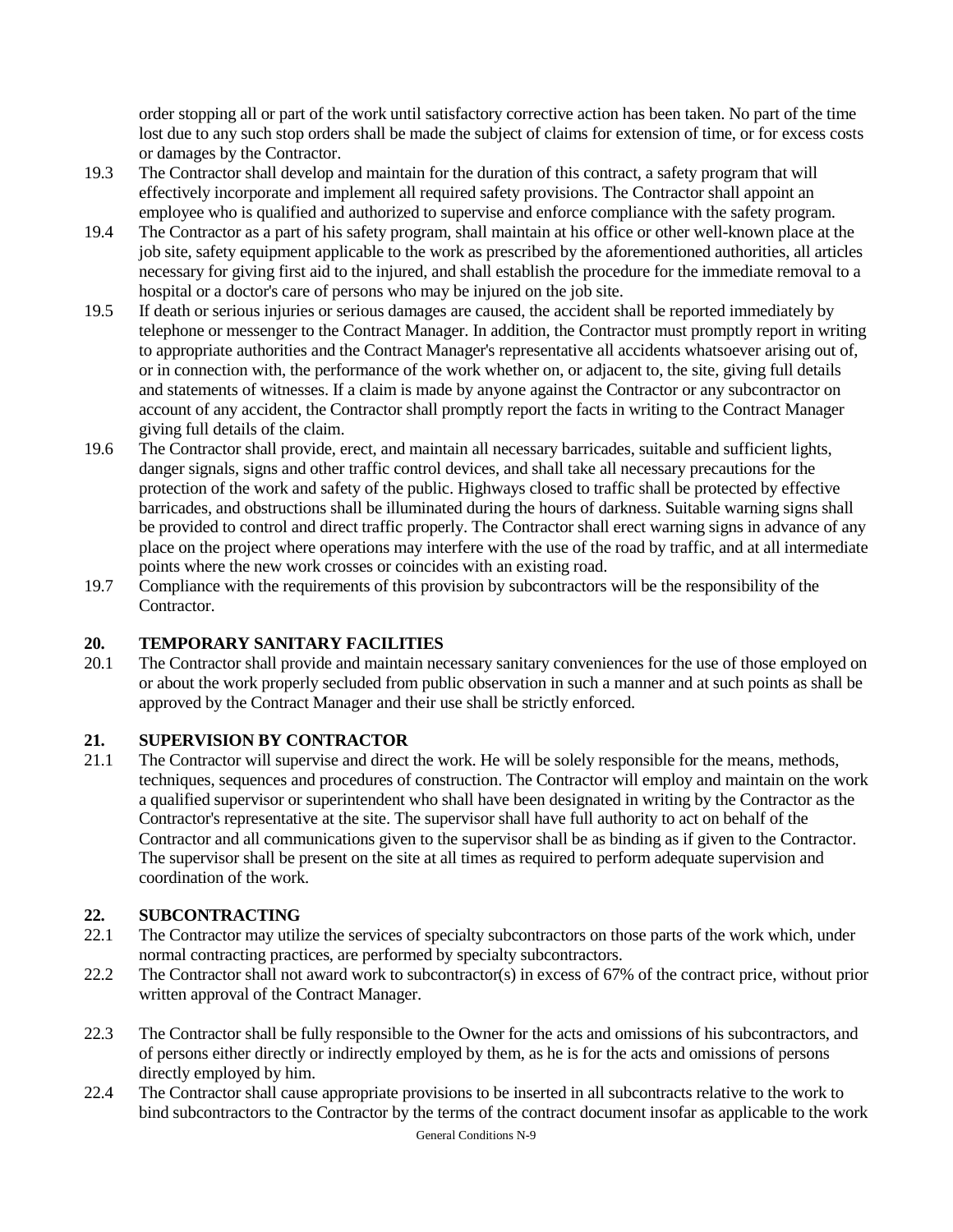of subcontractors and to give the Contractor the same power as regards terminating any subcontract that the Contract Manager may exercise over the Contractor under any provision of the contract documents.

22.5 Nothing contained in this contract shall create any contractual relation between any subcontractor and the Owner.

### **23. SEPARATE CONTRACTS**

- 23.1 The Owner reserves the right to let other contracts in connection with this project. The Contractor shall afford other Contractors reasonable opportunity for the introduction and storage of their materials and the execution of their work, and shall properly connect and coordinate his work with theirs. If the proper execution or results of any part of the Contractor's work depends upon the work of any other Contractor, the Contractor shall inspect and promptly report to the Contract Manager any defects in such work that render it unsuitable for such proper execution and results.
- 23.2 The Owner may perform additional work related to the project by him, or he may let other contracts containing provisions similar to these. The Contractor will afford the other Contractors who are parties to such contracts (or the Owner, if he is performing the additional work himself), reasonable opportunity for the introduction and storage of materials and equipment and the execution of work, and shall properly connect and coordinate his work with theirs.
- 23.3 If the performance of additional work by other Contractors or the Owner is not noted in the contract documents prior to the execution of the contract, written notice thereof shall be given to the Contractor prior to starting any such additional work. If the Contractor believes that the performance of such additional work by the Owner or others involves him in additional expense or entitles him to an extension of the contract time, he may make a claim therefore as provided in Sections 31 and 32.

### **24. DAYS OF WORK, HOURS OF WORK**

- 24.1 Regular work shifts shall be eight hours daily Monday through Friday, except on holidays indicated below. Time of beginning and ending the day's work shall be approved by the Contract Manager. The Contract Manager, when in his opinion it is justified, may grant the Contractor permission to work overtime upon written request by the Contractor. When for good reason short periods of overtime work are required, the Contract Manager may give approval without advance written notice.
- 24.2 Construction work will not be permitted on Saturdays, Sundays, nor on New Years Day, Martin Luther King Day, Memorial Day, Independence Day, Labor Day, Veterans Day, Thanksgiving Day and Christmas Day, nor any other holidays declared by the Tribe or federal government. When any of the above holidays falls on Saturday and the preceding Friday is established as a holiday or when any of the holidays fall on Sunday and the following Monday is established as a holiday, no construction will be permitted on those days. The Contract Manager, when in his opinion it is justified, may grant the Contractor permission to work on any of the above days upon written application by the Contractor. Approval shall be required at least 48 hours in advance.

### **25. TIME FOR COMPLETION AND LIQUIDATED DAMAGES**

- 25.1 The time for completion of the work is an essential condition of the contract documents. The time for completion appears in the Agreement. The work embraced shall be commenced on a date specified in the notice to proceed.
- 25.2 The Contractor will proceed with the work at such rate of progress to insure full completion within the time for completion. It is expressly understood and agreed, by and between the Contractor and the Owner, that time for completion of the work under the contract is a reasonable time, taking into consideration the average climatic and economic conditions and other factors prevailing in the locality of the work.
- 25.3 It is recognized and agreed by the Owner and the Contractor that it is extremely difficult to measure the harm to the Owner resulting from delayed completion of the work. Potential damages include costs for: the temporary relocation of and alternate housing for residents of the work, similar difficulties in calculating damages. Accordingly, the Owner and the Contractor agree that the Contractor shall have assessed against it and shall pay to the Owner liquidated damages as follows. If the Contractor fails to complete the work within the time specified in the contract, or any extension, as specified in the clause entitled Default of this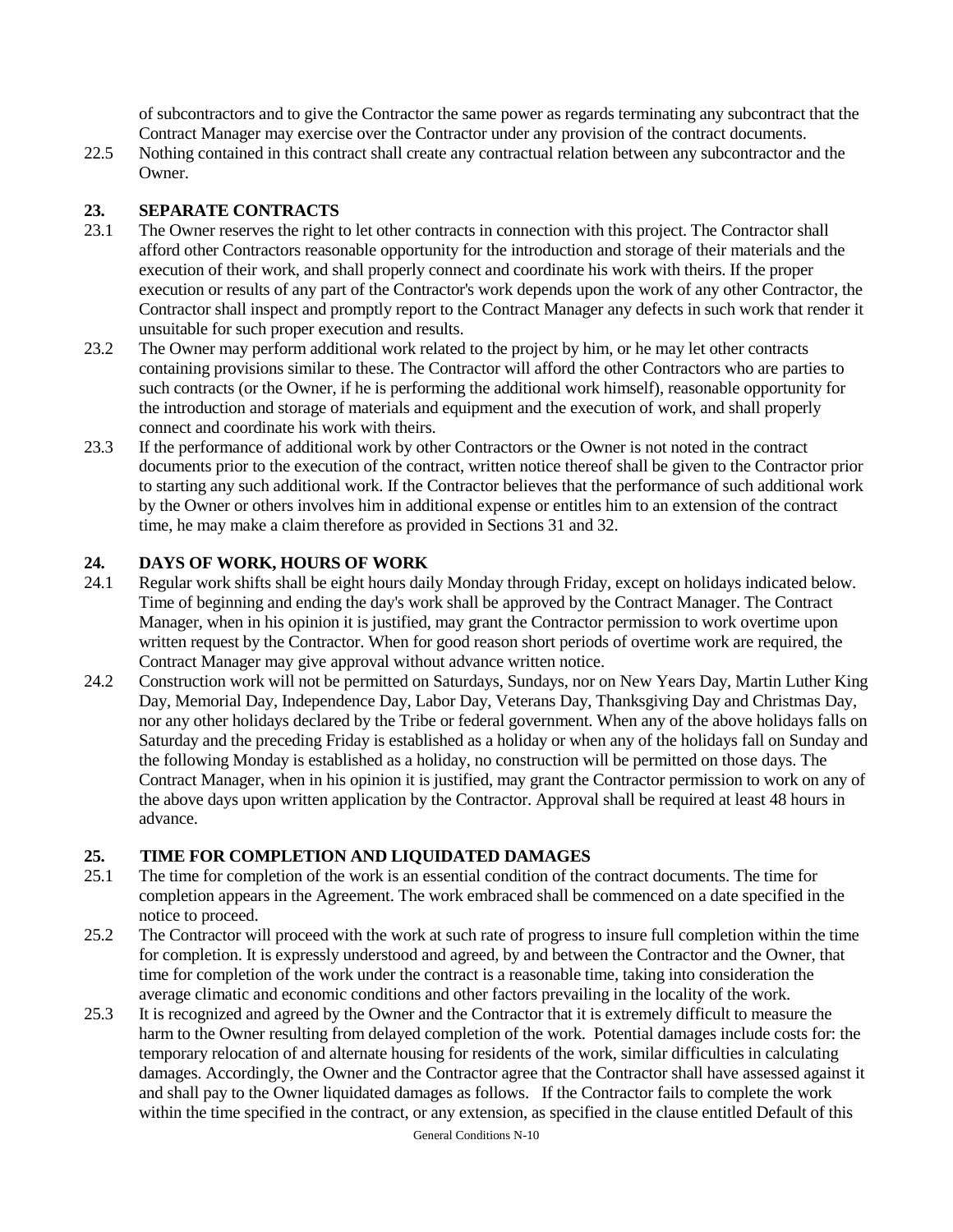contract, the Contractor shall pay to the Owner as liquidated damages, the sum of **\$250.00 for each calendar day of delay** that the work shall be incomplete after the date established as the date of completion under the contract. If different completion dates are specified in the contract for separate parts or stages of the work, the amount of liquidated damages shall be assessed on those parts or stages which are delayed. To the extent that the Contractor's delay or nonperformance is excused under another clause in this contract, liquidated damages shall not be due the Owner. The Contractor remains liable for damages caused other than by delay.

- 25.4 The Contractor shall not be charged with liquidated damages or any excess cost when the delay in completion of the work is due to the following, and the Contractor has promptly given written notice of such delay to the Contract Manager.
	- 25.4.1 To any preference, priority or allocation order duly issued by the Contract Manager.
	- 25.4.2 To unforeseeable causes beyond the control and without the fault or negligence of the Contractor, including but not restricted to, acts of God, or of the public enemy, acts of the Owner, acts of another Contractor in the performance of a contract with the Owner, fires, floods, epidemics, quarantine restrictions, strikes, freight embargoes, and abnormal and unforeseeable weather; or to any delays of subcontractors occasioned by any of the causes specified in paragraphs 25.4.1 and 25.4.2 of this article.

### **26. PROGRESS SCHEDULES AND REQUIREMENTS FOR COMPLIANCE**

- 26.1 The Contractor shall, within ten days of receipt of notice to proceed, submit to the Contract Manager for approval a practicable schedule, showing the order in which the Contractor proposes to carry on the work, the dates on which he will start the major items of work (including procurement of materials, plant and equipment) and the contemplated dates for completing the same.
- 26.2 If, in the opinion of the Contract Manager, the Contractor falls behind the progress schedule, the Contractor shall take such steps as may be necessary to assure performance within the allowable time for completion. The Contractor may propose for approval by the Contract Manager measures such as increasing number of workers, number of shifts, or overtime operations, days of work, or the amount of construction plant, or all of them. The Contract Manager may require the Contractor to submit for approval such supplementary schedule or schedules necessary to demonstrate that the work shall be performed within the allowable time for completion, all without additional cost to the Owner.
- 26.3 Failure of the Contractor to comply with the requirements of this provision shall be grounds for determination that the Contractor is not prosecuting the work with such diligence as will insure completion within the specified time for completion. Upon such determination the Contract Manager may terminate the Contractor's right to proceed with the work, or any separable part thereof in accordance with Section 28 entitled "Suspension of Work, Termination and Delay".

### **27. LAND AND RIGHTS-OF-WAY**

- 27.1 Prior to issuance of notice to proceed, the Owner shall obtain all land and rights-of-way necessary for carrying out and for the completion of the work to be performed pursuant to the contract documents, unless otherwise mutually agreed.
- 27.2 The Contract Manager shall provide to the Contractor information which delineates and describes the lands owned and rights-of-way acquired.
- 27.3 The Contractor shall provide at his own expense and without liability to the Owner any additional land and access thereto that the Contractor may desire for temporary construction facilities, or for storage of materials.

# **28. SUSPENSION OF WORK, TERMINATION AND DELAY**

28.1 The Contract Manager may suspend the work or any portion thereof for a period of not more than 90 days or such further time as agreed upon by the Contractor, by written notice to the Contractor which notice shall fix the date on which work shall be resumed. The Contractor will resume that work on the date so fixed. The Contractor may be allowed an increase in the contract price or an extension of the contract time, or both, directly attributable to any suspension.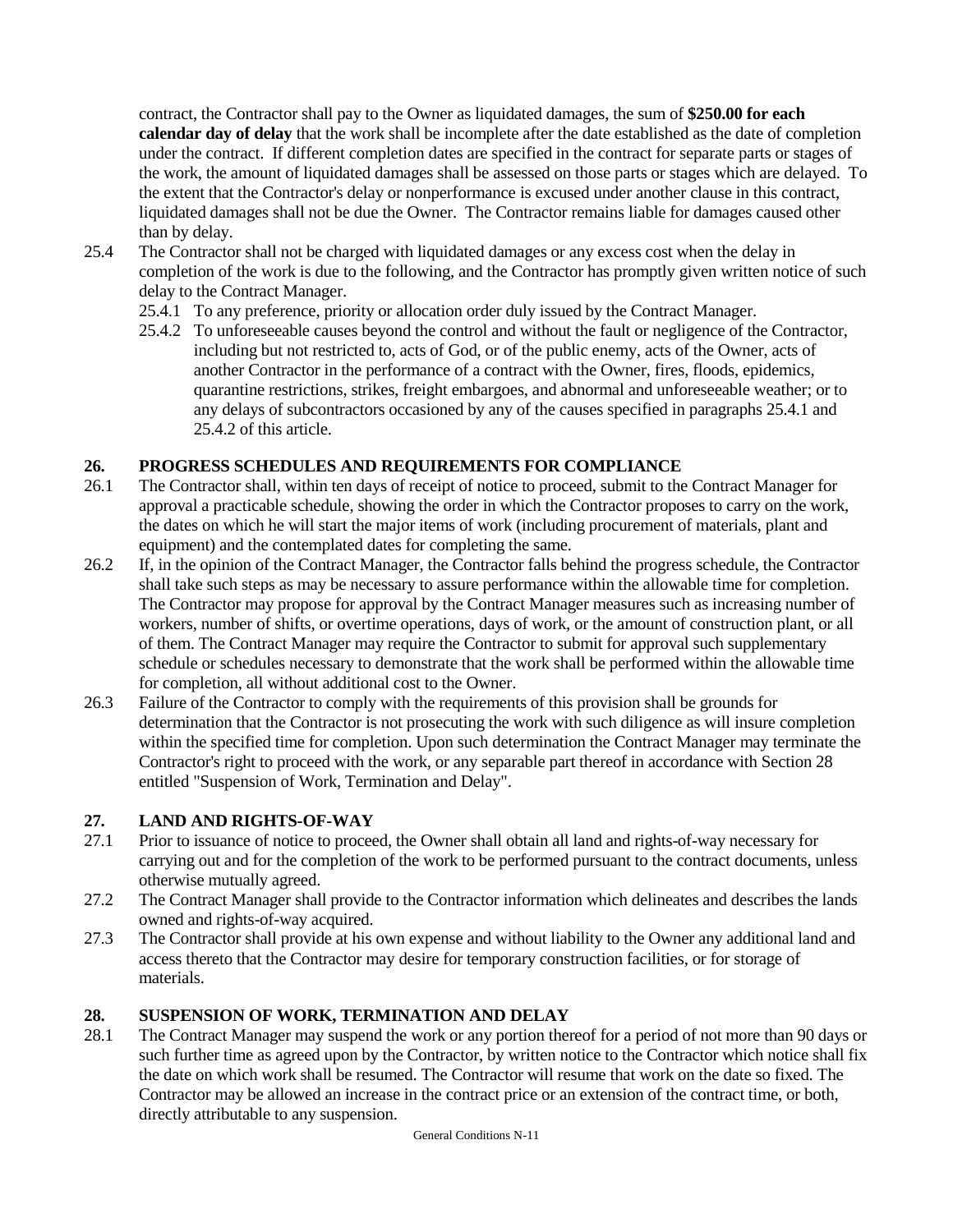- 28.2 If the Contractor is adjudged as bankrupt or insolvent, or if he makes a general assignment for the benefit of his creditors or if a trustee or receiver is appointed for the Contractor or for any of his property, or if he files a petition to take advantage of any debtor's act, or to reorganize under the bankruptcy or applicable laws, or if he repeatedly fails to supply sufficient skilled workmen or suitable materials or equipment, or if he repeatedly fails to make prompt payments to subcontractors or for labor, materials or equipment or if he disregards laws, ordinances, rules, regulations or orders of any public body having jurisdiction of the work or if he disregards the authority of the Contract Manager, or if he otherwise violates any provision of the contract documents, then the Contract Manager may, without prejudice to any other right or remedy and after giving the Contractor and his surety a minimum of ten days from delivery of a written notice, terminate the services of the Contractor and take possession of the project and of all materials, equipment, tools, construction equipment and machinery thereon owned by the Contractor, and finish the work by whatever method he may deem expedient. In such case the Contractor shall not be entitled to receive any further payment until the work is finished. If the unpaid balance of the contract price exceeds the direct and indirect costs of completing the project, including compensation for additional professional services, such excess shall be paid to the Contractor. If such costs exceed such unpaid balance, the Contractor will pay the difference to the Owner. Such costs incurred by the Owner will be determined by the Contract Manager and incorporated in a change order.
- 28.3 Where the Contractor's services have been so terminated by the Contract Manager, said termination shall not affect any right of the Owner against the Contractor then existing or which may thereafter accrue. Any retention or payment of monies by the Owner due the Contractor will not release the Contractor from compliance with the contract documents.
- 28.4 After ten days from delivery of a written notice to the Contractor, the Contract Manager may without cause and without prejudice to any other right or remedy, elect to abandon the project and terminate the contract. In such case, the Contractor shall be paid for all work executed and any expense sustained plus reasonable profit.
- 28.5 If, through no act or fault of the Contractor, the work is suspended for a period of more than 90 days by the Contract Manager or under an order of court or other public authority, or the Contract Manager fails to act on any request for payment within 30 days after it is submitted, or the Owner fails to pay the Contractor substantially the sum approved by the Contract Manager or awarded by arbitrators within 30 days of its approval and presentation, then the Contractor may, after ten days from delivery of a written notice to the Contract Manager, terminate the contract and recover from the Owner payment for all work executed and all expenses sustained. In addition and in lieu of terminating the contract, if the Contract Manager has failed to act on a request for payment or if the Owner has failed to make any payment as aforesaid, the Contractor may, upon ten days written notice to the Contract Manager, stop the work until he has been paid all amounts then due, in which event and upon resumption of the work, change orders shall be issued for adjusting the contract price or extending the contract time or both to compensate for the costs and delays attributable to the stoppage of the work.
- 28.6 If the performance of all or any portion of the work is suspended, delayed, or interrupted as a result of a failure of the Contract Manager to act within the time specified in the contract documents, or if no time is specified, within a reasonable time, an adjustment in the contract price or an extension of the contract time, or both, shall be made by change order to compensate the Contractor for the costs and delays necessarily caused by the failure of the Contract Manager.

### **29. INSPECTION AND TESTING**

- 29.1 All materials and equipment used in the construction of the project shall be subject to adequate inspection and testing in accordance with generally accepted standards, as required and defined in the contract documents.
- 29.2 The Owner shall provide any inspection and testing services beyond those required by the contract documents.
- 29.3 The Contractor shall provide at his expense the testing and inspection services required by the contract documents.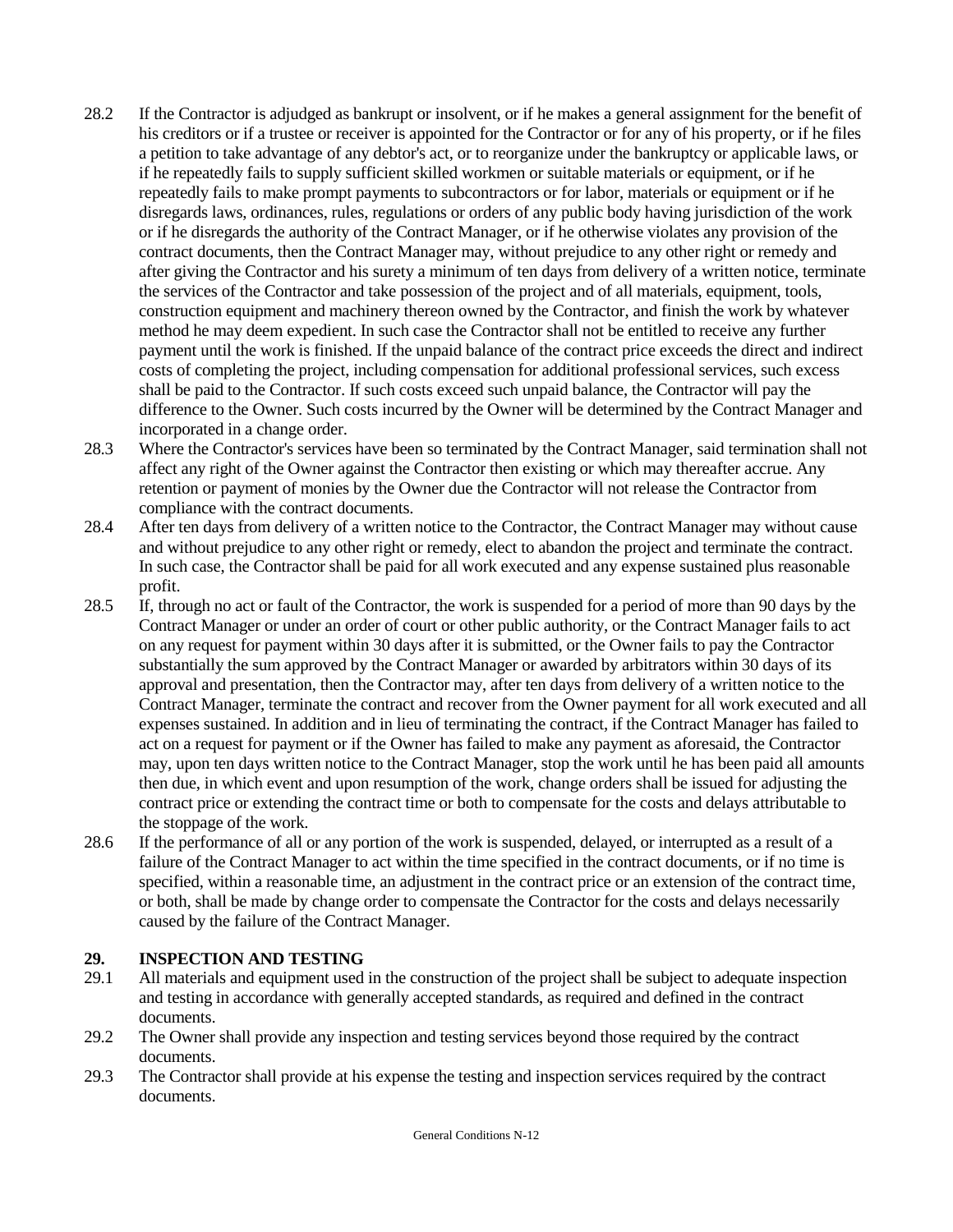- 29.4 If the contract documents, laws, ordinances, rules, regulations or orders of any public authority having jurisdiction require any work to specifically be inspected, tested, or approved by someone other than the Contractor, the Contractor will give the Contract Manager timely notice of readiness. The Contractor will then furnish the Owner the required certificates of inspection, testing or approval.
- 29.5 Inspections, tests or approvals by the Contract Manager or others are for the sole use of the Owner and shall not relieve the Contractor from his obligations to perform the work in accordance with the requirements of the contract documents.
- 29.6 The Contract Manager and his representatives will at all times have access to the work. In addition, authorized representatives and agents of any participating federal or state agency shall be permitted to inspect all work, materials, payroll, records of personnel, invoices of materials, and other relevant data and records. The Contractor will provide proper facilities for such access and observation of the work and also for any inspection, or testing thereof.
- 29.7 If any work is covered contrary to the written instructions of the Contract Manager it must, if requested by the Contract Manager, be uncovered for his observation and replaced at the Contractor's expense.
- 29.8 If the Contract Manager considers it necessary or advisable that covered work be inspected or tested by others, the Contractor, at the Contracting Manager's request, will uncover, expose or otherwise make available for observation, inspection or testing that portion of the work in question, furnishing all necessary labor, materials, tools and equipment. If it is found that such work is defective, the Contractor will bear all the expenses of such uncovering, exposure, observation, inspection and testing and of satisfactory reconstruction. If, however, such work is not found to be defective, the Contractor will be allowed an increase in the contract price or an extension of the contract time, or both, directly attributable to such uncovering, exposure, observation, inspection, testing and reconstruction and an appropriate change order shall be issued.

### **30. CORRECTION OF WORK**

- 30.1 The Contractor shall promptly remove from the premises all work rejected by the Contract Manager for failure to comply with the contract documents, whether incorporated in the construction or not, and the Contractor shall promptly replace and re-execute the work in accordance with the contract documents and without expense to the Owner and shall bear the expense of making good all work of other Contractors destroyed or damaged by such removal or replacement.
- 30.2 All removal and replacement work shall be done at the Contractor's expense. If the Contractor does not take action to remove such rejected work within 10 days after receipt of written notice, the Owner may remove such work and store the materials at the expense of the Contractor.

#### **31. CHANGES IN THE WORK**

- 31.1 The Contract Manager may at any time, as the need arises, order changes within the scope of the work without invalidating the Agreement. If such changes increase or decrease the amount due under the contract documents, or in the time required for performance of the work, an equitable adjustment shall be authorized by change order.
- 31.2 The Contract Manager also may, at any time, by issuing a field order, make changes in the details of the work. The Contractor shall proceed with the performance of any changes in the work unless the Contractor believes that such field order entitles him to a change in contract price or time, or both, in which event he shall give the Contract Manager written notice thereof within seven days after the receipt of the ordered change. Thereafter the Contractor shall document the basis for the change in contract price or time within 30 days. The Contractor shall not execute such changes pending the receipt of an executed change order or further instruction from the Contract Manager.

#### **32. CHANGES IN CONTRACT PRICE**

32.1 The contract price may be changed only by a change order. All change orders are to be approved by KTHA in advance of the work. All change orders will be subject to the 2% TERO fee. The value of any work covered by a change order or of any claim for increase or decrease in the contract price shall be determined by one or more of the following methods in the order of precedence listed below: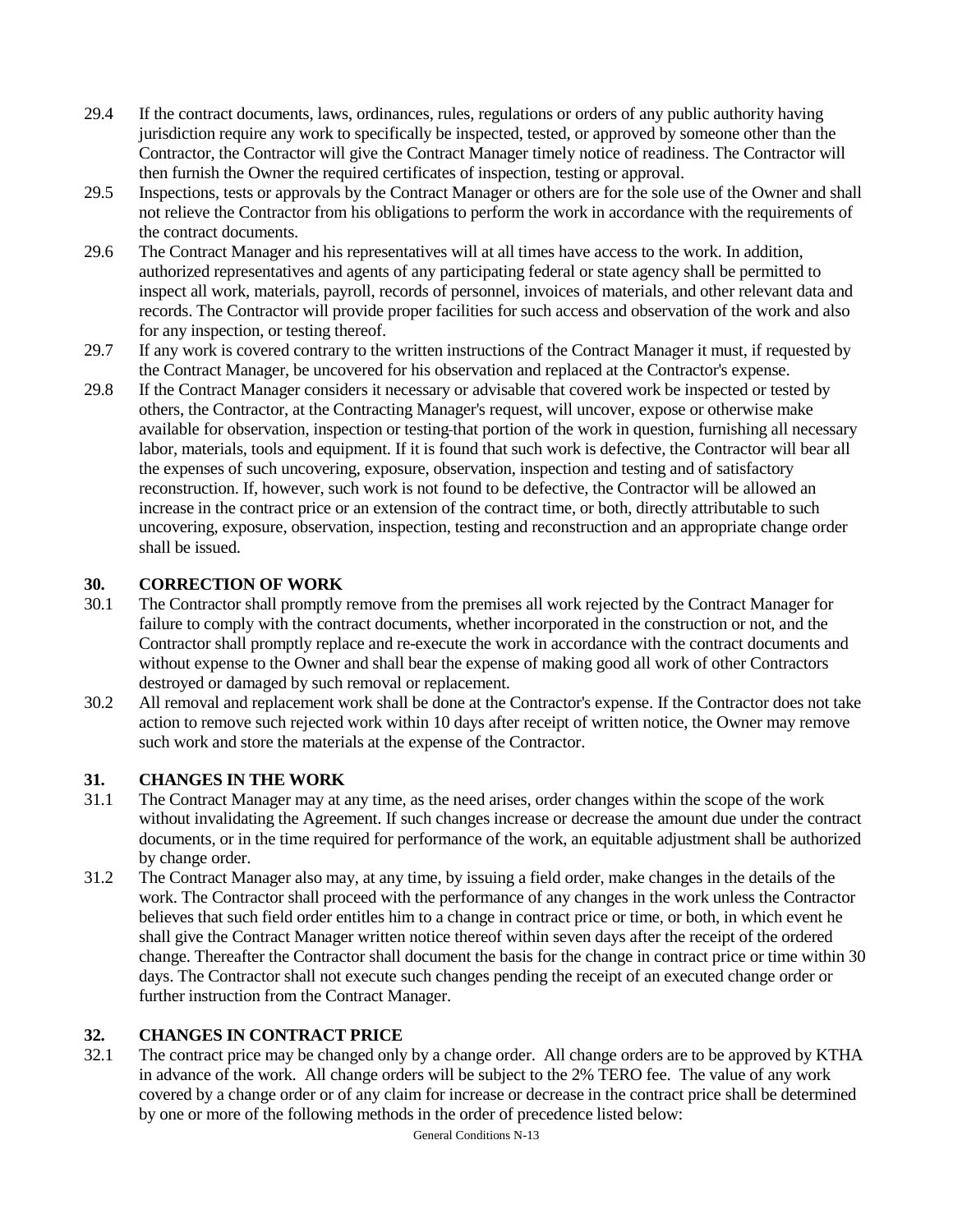- a) Unit prices previously approved.
- b) An agreed lump sum.
- c) The actual cost for labor, direct overhead, materials, supplies, equipment, and other services necessary to complete the work. In addition there shall be added an amount to be agreed upon but not to exceed 15% of the actual cost of the work to cover the cost of general overhead and profit.

#### **33. DIFFERING SITE CONDITIONS**

- 33.1 The Contractor shall promptly, and before such conditions are disturbed, except in the event of an emergency, notify the Contract Manager by written notice of:
	- 33.1.1 Subsurface or latent physical conditions at the site differing materially from those indicated in the contract documents; or
	- 33.1.2 Unknown physical conditions at the site, of an unusual nature, differing materially from those ordinarily encountered and generally recognized as inherent in work of the character provided for in the contract documents.
- 33.2 The Contract Manager shall promptly investigate the conditions, and if he finds that such conditions do so materially differ and cause an increase or decrease in the cost of, or in the time required for, performance of the work, an equitable adjustment shall be made and the contract documents shall be modified by a change order. Any claim of the Contractor for adjustment hereunder shall not be allowed unless he has given the required written notice; provided that the Contract Manager may, if he determines the facts so justify, consider and adjust any such claims asserted before the date of final payment.

### **34. USE AND POSSESSION PRIOR TO COMPLETION**

- 34.1 The Owner shall have the right to take possession of or use any completed or partially completed part of the work. Before taking possession of or using any work, the Contract Manager shall furnish the Contractor a list of items of work remaining to be performed or corrected on those portions of the work that the Owner intends to take possession of or use. However, failure of the Contract Manager to list any item of work shall not relieve the Contractor of responsibility for complying with the terms of the contract. The Owner's possession or use shall not be deemed an acceptance of any work under the contract.
- 34.2 While the Owner has such possession or use, the Contractor shall be relieved of the responsibility for the loss of or damage to the work resulting directly from the Owner's possession or use. If prior possession or use by the Owner delays the progress of the work or causes additional expense to the Contractor, an adjustment shall be made in the contract price, the time of completion or both, and the contract shall be modified in writing accordingly.

#### **35. RECORD DRAWINGS**

- 35.1 Record Drawings shall be prepared by the contractor and shall include: all information shown on the Contractors drawings and all deviations, modifications or changes from those drawings, however minor, which were incorporated in the work; all additional work not appearing on the contract drawings; and any changes made after the final inspection.
- 35.2 Record drawing shall be kept current and available on the job site at all times. No construction work shall be concealed until the necessary data has been recorded.
- 35.3 Record drawings will be jointly inspected for accuracy and completeness by the Contract Manager or his representative at, or just prior to, the contractor submitting requests for payment. Incomplete drawings will be corrected before payment approval is recommended (Reference section 40, "Payments to Contractor").
- 35.4 Record drawings shall accurately show, using details, notes, etc., the following information:
	- a) The project number, contract number, community name, and other relevant general information.
	- b) The location and description of any utility lines or other installations of any kind or description known to exist within the construction area. The location includes dimensions to permanent features.
	- c) The location and dimensions of any changes from the contract drawings.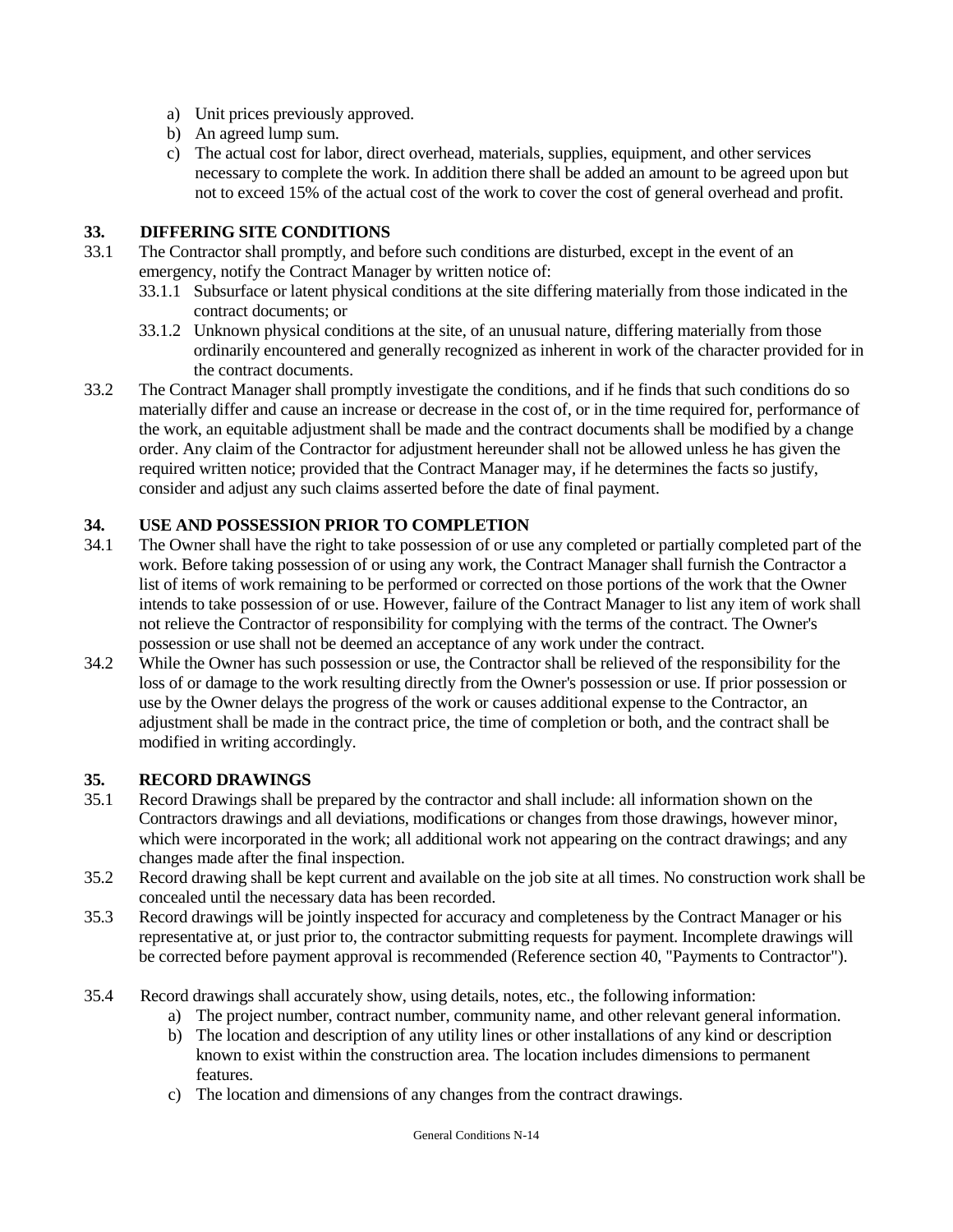- d) Changes in design details or additional information obtained from working drawings specified to be prepared and/or furnished by the Contractor including but not limited to fabrication, erection, installation plans, and placing details, pipe sizes, insulation materials, dimensions or equipment foundations, etc.
- e) The location and description of all buried facilities installed by the contractor including at least two ties to permanent features and bury depth of major components, fittings, appurtenances, and change of direction of pipelines.
- f) All changes or modification which results from the final inspection.
- g) All information as required in the technical specifications.
- 35.5 One copy of the Record Drawings shall be delivered to the Contract Manager with the Contractor's written request for final inspection. The Contract Manager will expedite drawings review and will provide written approval or disapproval prior to the final inspection. If the Record Drawings are disapproved, they will be returned to the Contractor for further work and re-submittal. Final payment will not occur until an approved set of drawings is received.

### **36. CLEANUP AND FINISH GRADING**

36.1 The Contractor shall restore all areas disturbed by construction to a condition at least equal to that existing prior to construction. Excess construction materials, equipment, tools, waste excavation, and rubbish shall be removed. Excavated areas shall be finish graded to provide drainage as required by the drawings and technical specifications, or in the absence of specific requirements, to provide drainage away from the facilities constructed and to restore original drainage patterns in existence prior to construction and to provide drainage away from excavated areas and installed facilities.

### **37. MEASUREMENT AND PAYMENT**

37.1 Completed items of work shall be measured and paid for in accordance with the requirements listed in the bid schedule and any subsequent approved change orders. Payment shall be based on the actual quantities completed and shall represent full compensation under the contract. The price paid for the completed item of work shall include full compensation for furnishing all labor, materials, (other than that furnished by the Owner), tools, equipment, and performing all work required by the provisions of the contract to furnish and install the item of work, complete in place. In all cases, the finished product shall be a complete, operational system or component. The price for the completed item of work shall also include all applicable state and local sales and other taxes.

### **38. VARIATION IN ESTIMATED QUANTITIES** NOT USED

### **39. FINAL INSPECTION**

- 39.1 Final inspection will be made by the Owner when the Contractor advises that all materials have been furnished, all the work has been performed, and all the construction provided for by the contract has been completed in accordance with its terms. The Contractor shall submit a written request to the Owner at least five working days before the requested final inspection date.
- 39.2 If a re-inspection or re-test is required because of uncompleted work, the Owner may charge the Contractor for re-inspection costs.
- 39.3 The Owner will provide written acceptance when all materials, work or other requirements of the drawings, specifications and contract are furnished or completed. The written acceptance will include the date the work is determined to be complete, and until such acceptance, the Contractor will be responsible for all work performed and materials delivered.

### **40. PAYMENTS TO CONTRACTOR**

40.1 Payment requests shall be made on a monthly interval unless otherwise designated by the Contract Manager. The Contractor will submit to the Contract Manager a partial payment request filled out and signed by the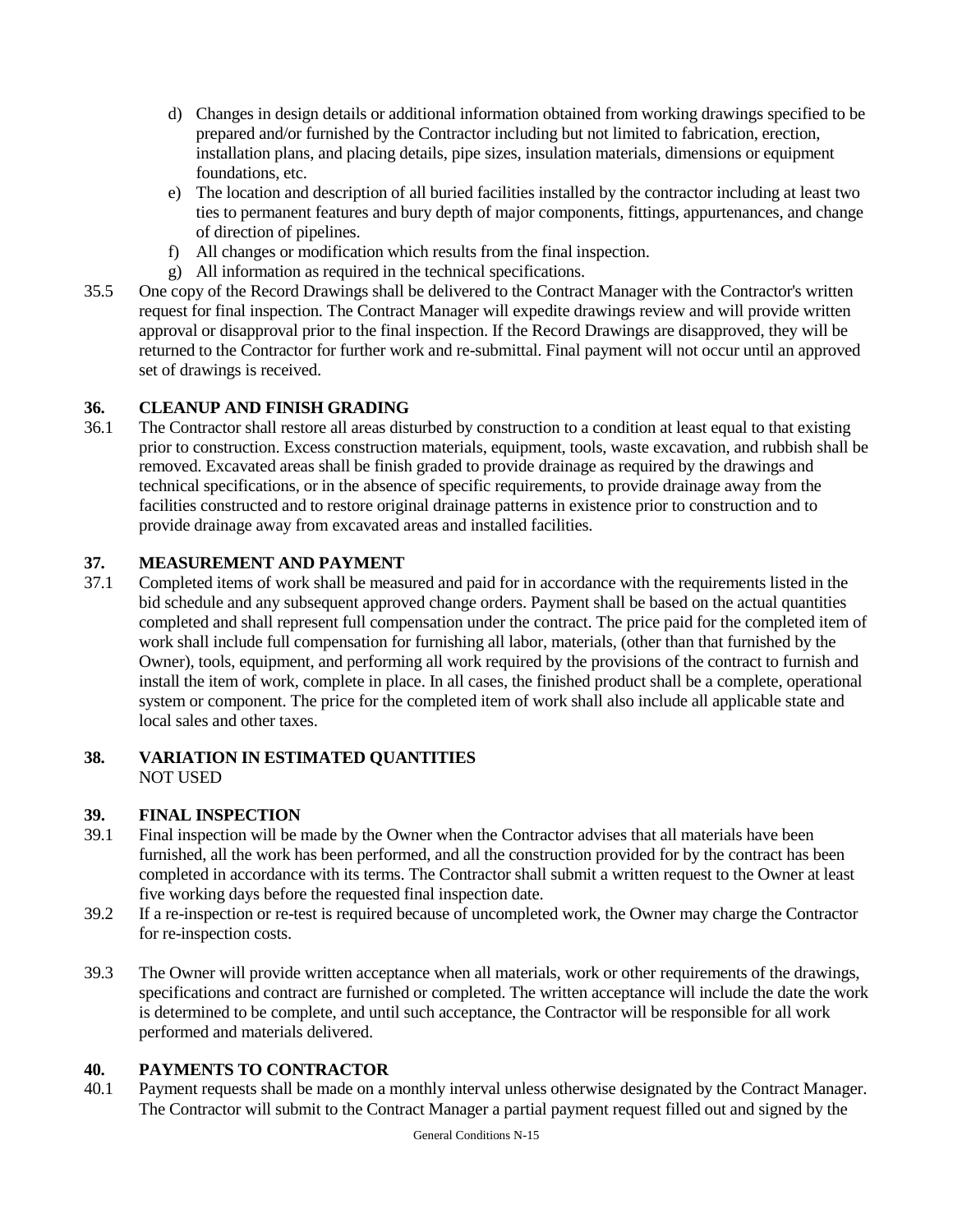Contractor covering the work performed during the period covered by the partial payment estimate and supported by such data as the Contract Manager may reasonably require. The request for payment may also include an allowance for the cost of such major materials and equipment which are suitably stored either at or near the site. If payment is requested on the basis of materials and equipment not incorporated in the work but delivered and suitably stored at or near the site, the partial payment estimate shall also be accompanied by such supporting data, satisfactory to the Contract Manager, as will establish the Owner's title to the material and equipment and protect his interest therein, including applicable insurance. The Contract Manager will, within ten days after receipt of each partial payment estimate, either approve payment and present the partial payment estimate to the Owner, or return the partial payment estimate to the Contractor indicating in writing his reasons for refusing to approve payment. In the latter case, the Contractor may make the necessary corrections and resubmit the partial payment estimate. The Owner will, within 20 days of presentation to him of an approved partial payment estimate, pay the Contractor a progress payment on the basis of the approved partial payment estimate. The Owner shall retain 10% of the amount of each payment and 2% TERO tax until final completion and acceptance of all work covered by the contract documents. The Owner at any time, however, after 50% of the work has been completed, if he finds that satisfactory progress is being made, may reduce retainage to 5% on the current and remaining estimates. When the work is substantially complete (operational or beneficial occupancy), the retained amount may be further reduced below 5% to only that amount necessary to assure completion. On completion and acceptance of a part of the work on which the price is stated separately in the contract documents, payment may be made in full, including retained percentages less authorized deductions.

- 40.2 Upon completion and acceptance of the work, the Contract Manager shall issue a certificate attached to the final payment request that the work has been accepted by him under the conditions of the contract documents. Within 30 days of completion and acceptance of the work, the Owner shall pay the entire balance found to be due the Contractor including the retained percentages, but except such sums as may be lawfully retained by the Owner.
- 40.3 The Contractor will indemnify and save the Owner or the Owner's agents harmless from all claims growing out of the lawful demands of subcontractors, laborers, workmen, mechanics, material men, and furnishers of machinery and parts thereof, equipment, tools, and all supplies, incurred in the furtherance of the performance of the work. The Contractor shall, at the Contract Manager's request, furnish satisfactory evidence that all obligations of the nature designated above have been paid, discharged, or waived. If the Contractor fails to do so the Contract Manager may, after having notified the Contractor, either arrange payment for unpaid bills or withhold from the Contractor's unpaid compensation a sum of money deemed reasonably sufficient to pay any and all such lawful claims until satisfactory evidence is furnished that all liabilities have been fully discharged whereupon payment to the Contractor shall be resumed, in accordance with the terms of the contract documents, but in no event shall the provisions of this sentence be construed to impose any obligations upon the Owner to either the Contractor, his Surety, or any third party. In paying any unpaid bills of the Contractor, any payment so made by the Owner shall be considered as a payment made under the contract documents by the Owner to the Contractor and the Owner shall not be liable to the Contractor for any such payments made in good faith.
- 40.4 If the Owner fails to make payment 30 days after approval by the Contract Manager, in addition to other remedies available to the Contractor, there shall be added to each such payment interest at the maximum legal rate commencing on the first day after said payment is due and continuing until the payment is received by the Contractor.

#### **41. ASSIGNMENTS**

41.1 Neither the Contractor nor the Owner shall sell, transfer, assign or otherwise dispose of the contract or any portion thereof, or of his right, title or interest therein, or his obligations thereunder, without written consent of the other party.

### **42. GUARANTY**

42.1 The Contractor shall guarantee all materials and equipment furnished and work performed for a period of one year from the date of substantial completion of the system that the completed system is free from all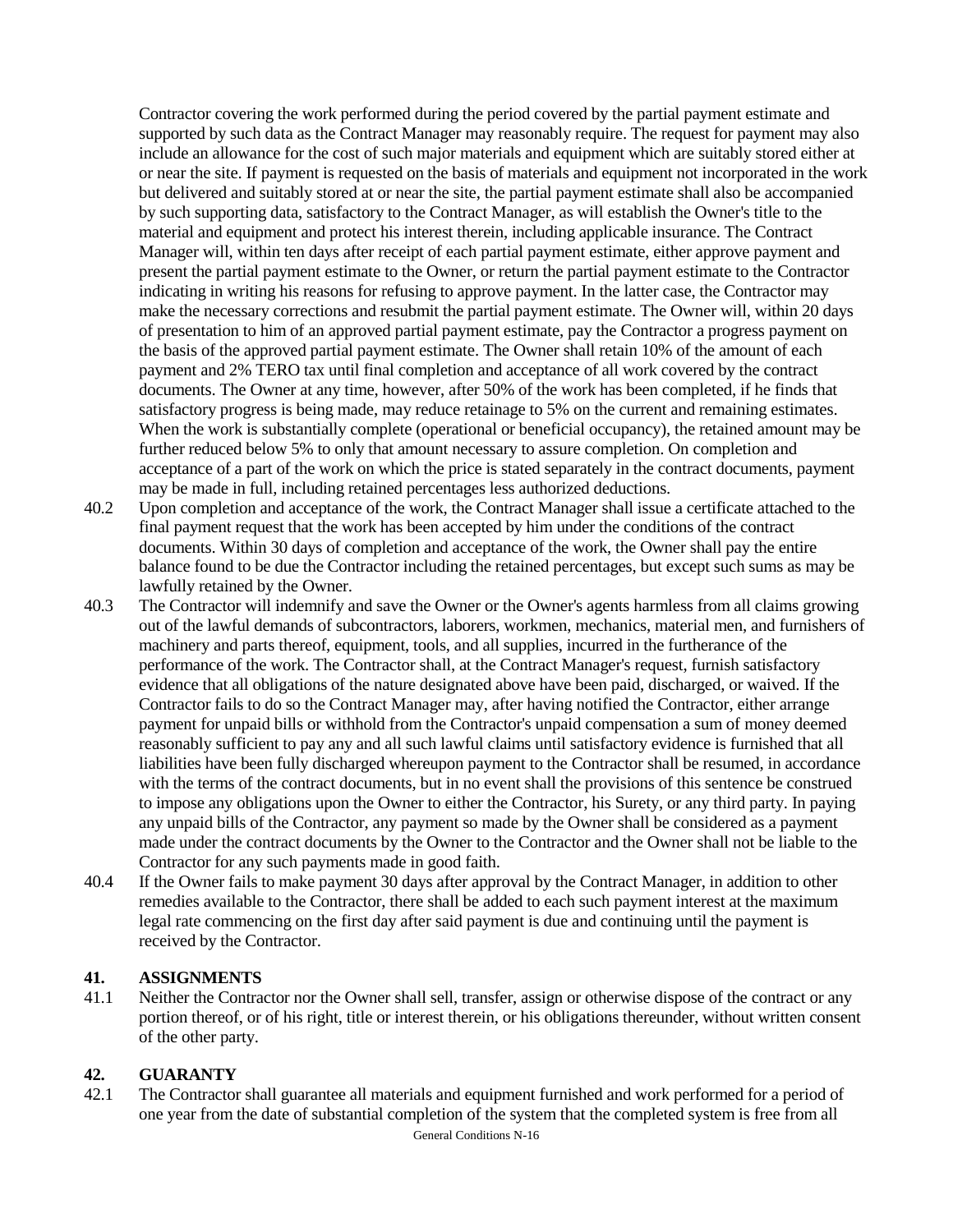defects due to faulty materials or workmanship and the Contractor shall promptly make such corrections as may be necessary by reason of such defects including the repairs of any damage to other parts of the systems resulting from such defects. The Contract Manager will give notice of observed defects with reasonable promptness. In the event that the Contractor should fail to make such repairs, adjustments, or other work that may be made necessary by such defects, the Owner may do so and charge the Contractor the cost thereby incurred. The performance bond, if required, shall remain in full force and effect through the guarantee period.

### **43. ACCEPTANCE OF FINAL PAYMENT AS RELEASE**

43.1 THE ACCEPTANCE BY THE CONTRACTOR OF FINAL PAYMENT SHALL BE AND SHALL OPERATE AS A RELEASE TO THE OWNER OF ALL CLAIMS AND ALL LIABILITY TO THE CONTRACTOR OTHER THAN CLAIMS IN STATED AMOUNTS AS MAY BE SPECIFICALLY ACCEPTED BY THE CONTRACTOR FOR ALL THINGS DONE OR FURNISHED IN CONNECTION WITH THIS WORK AND FOR EVERY ACT AND NEGLECT OF THE OWNER AND OTHERS RELATING TO OR ARISING OUT OF THIS WORK. ANY PAYMENT, HOWEVER, FINAL OR OTHERWISE, SHALL NOT RELEASE THE CONTRACTOR OR HIS SURETIES FROM ANY OBLIGATIONS UNDER THE CONTRACT DOCUMENTS OR THE PERFORMANCE BOND AND PAYMENT BONDS.

### 44. **CONTRACT MANAGER'S ROLE AND AUTHORITY**

- 44.1 The Contract Manager or his designee shall act as the Owner's representative during the construction period. He shall decide questions which may arise as to quality and acceptability of materials furnished and work performed. He shall interpret the intent of the contract documents in a fair and unbiased manner. The Contract Manager will make visits to the site and determine if the work is proceeding in accordance with the contract documents.
- 44.2 The Contractor will be held strictly to the intent of the contract documents in regard to the quality of materials, workmanship and execution of the work. Inspections may be made at the factory or fabrication plant of the source of material supply.
- 44.3 The Contract Manager will not be responsible for the construction means, controls, techniques, sequences, procedures, or construction safety.
- 44.4 The Contract Manager does not have authority to obligate the Owner to change in the terms of the contract without the approval of the Owner.

### **45. RESOLUTION OF DISPUTES**

- 45.1 All claims, disputes and other matters in question arising out of, or relating to, the contract documents or the breach thereof, except for claims which have been waived by the making and acceptance of final payment as provided by Section 43, shall be decided by arbitration in accordance with the Construction Industry Arbitration Rules of the American Arbitration Association. This agreement to arbitrate shall be specifically enforceable under the prevailing arbitration law. The award rendered by the arbitrators shall be final, and judgment may be entered upon it in any court having jurisdiction thereof.
- 45.2 Notice of the demand for arbitration shall be filed in writing with the other party to the contract documents and with the American Arbitration Association. Demand for arbitration shall in no event be made ton any claim, dispute or other matter in question which would be barred by the applicable statute of limitations.
- 45.3 The Contractor will carry on the work and maintain the progress schedule during any arbitration proceedings, unless otherwise mutually agreed in writing.

### **46. EQUAL EMPLOYMENT OPPORTUNITY**

46.1 During the performance of this contract, except as allowed by the Tribal Employment Rights Ordinance, the Contractor agrees not to discriminate against any employee or applicant for employment because of race, color, religion, sex, sexual orientation, gender identity, or national origin.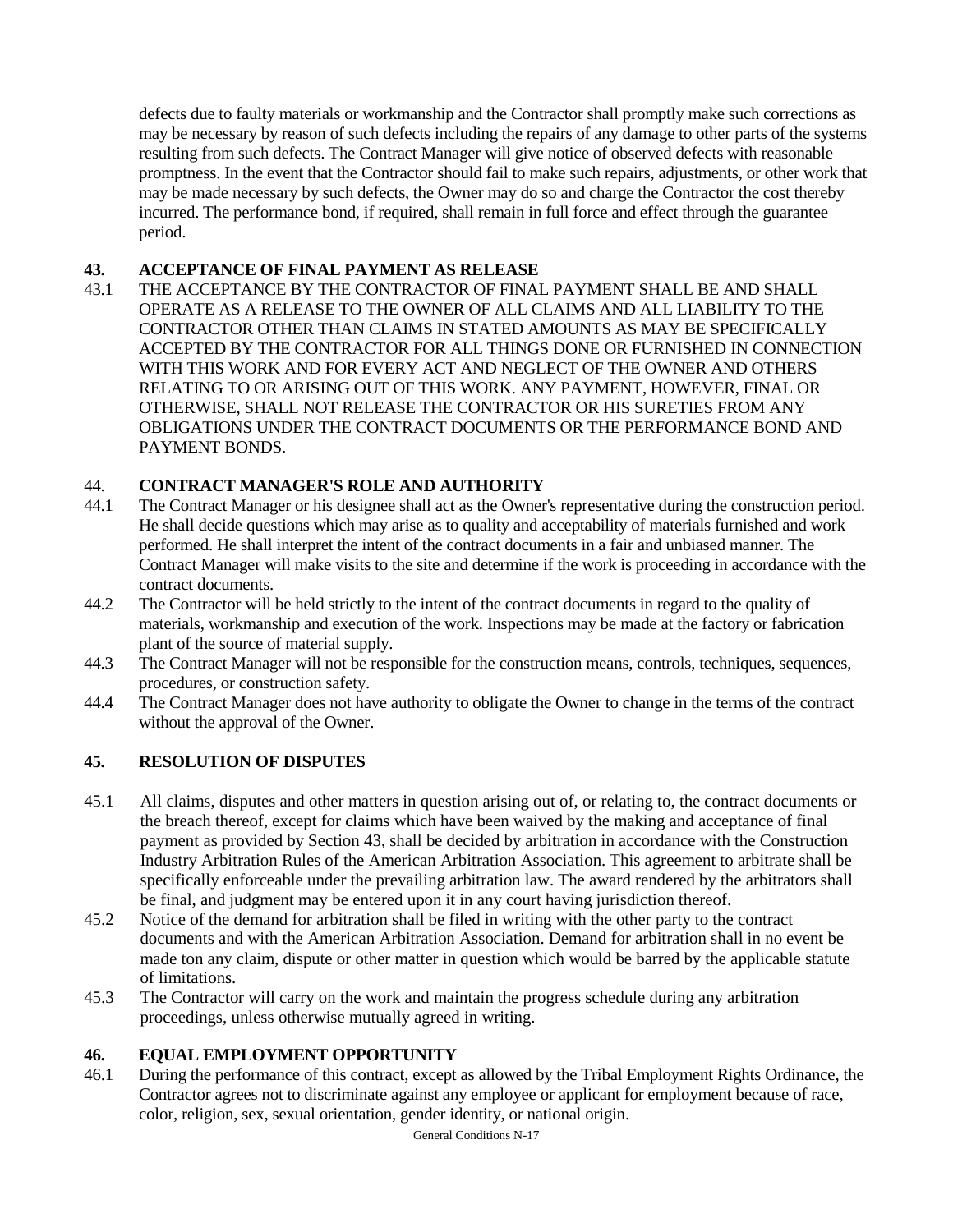- 46.2 The Contractor shall take affirmative action to ensure the applicants are employed, and that employees are treated during employment, without regard to their race, color, religion, sex, sexual orientation, gender identity, or national origin. Such action shall include, but not be limited to, the following: employment, upgrading, demotion, transfer, recruitment or recruitment advertising, layoff or termination, rates of pay or other forms of compensation, and selection for training, including apprenticeship.
- 46.3 The Contractor agrees to post in conspicuous places available to employees and applicants for employment, notices setting forth the provisions of this nondiscrimination clause.
- 46.4 The Contractor shall, in all solicitations or advertisements for employees placed by or on behalf of the Contractor, state that all qualified applicants shall receive consideration for employment without regard to race, color, religion, sex, sexual orientation, gender identity, or national origin.
- 46.5 The Contractor shall send, to each labor union or representative of workers with which he/she has a collective bargaining agreement or other contract or understanding, a notice advising the labor union or workers' representative of the Contractor's commitment under this clause, and post copies of the notice in conspicuous places available to employees and applicants for employment.
- 46.6 The Contractor shall comply with all provisions of Executive Order No. 11246, as amended, and the rules, regulations, and relevant orders of the Secretary of Labor.
- 46.7 The Contractor shall furnish to the Contract Manager, all information required by Executive Order No. 11246, as amended, and by the rules, regulations, and orders of the Secretary of Labor. Standard Form 100 (EEO - 1), or any successor form, is the prescribed form to be filed within 30 days following the award, unless filed within 12 months preceding the date of award.
- 46.8 The Contractor shall permit access to its books, records, and accounts by the Owner, Owner's representatives or the Office of Federal Contract Programs (OFCCP) for the purposes of investigation to ascertain compliance with the applicable rules, regulations, and orders.
- 46.9 If the OFCCP determines that the Contractor is not in compliance with this clause or any rules, regulations, and orders of the Secretary of Labor, this contract may be canceled, terminated, or suspended in whole or in part and the Contractor may be declared ineligible for further contracts.
- 46.10 The Contractor shall include the terms and conditions of this section in every subcontract or purchase order unless exempted by the rules, regulations, or orders of the Secretary of Labor issued under Executive Order No. 11246, as amended, so that such provisions will be binding upon each subcontractor or vendor.
- 46.11 The Contractor shall take such action with respect to any subcontract or purchase order as the Contract Manager may direct as a means of enforcing these terms and conditions, including sanctions for noncompliance; provided, that if the Contractor becomes involved in, or is threatened with litigation with a subcontractor or vendor as a result of such direction by the Contract Manager, the Contractor may request the Owner and the United States to enter into such litigation to protect the interests of the United States.

### **47. CLEAN AIR AND WATER**

- 47.1 The Contractor agrees to comply with all applicable requirements of the Clean Air Act (42 U.S.C. 7401- 7671q.) and the Federal Water Pollution Control Act (33 U.S.C. 1251–1387), as amended, and all applicable implementing regulations.
- 47.2 The Contractor agrees that no portion of the work required by this prime contract will be performed in a facility listed on the Environmental Protection Agency List of Violating Facilities on the date when this contract was awarded unless and until the EPA eliminates the name of the facility from the listing.
- 47.3 The Contractor agrees to use best efforts to comply with clean air standards and clean water standards at the facility in which the contract is being performed.
- 47.4 The Contractor agrees to insert the substance of this clause into any nonexempt subcontract, including this subparagraph 47.4.

### **48. INDIAN PREFERENCE**

### 48.1 The Contractor agrees:

48.1.1 To give preference in employment opportunities under this contract to the greatest extent feasible to Indians who can perform required work, regardless of age (subject to existing laws and regulations), sex, religion, or Tribal affiliation. To the maximum extent feasible and consistent with the efficient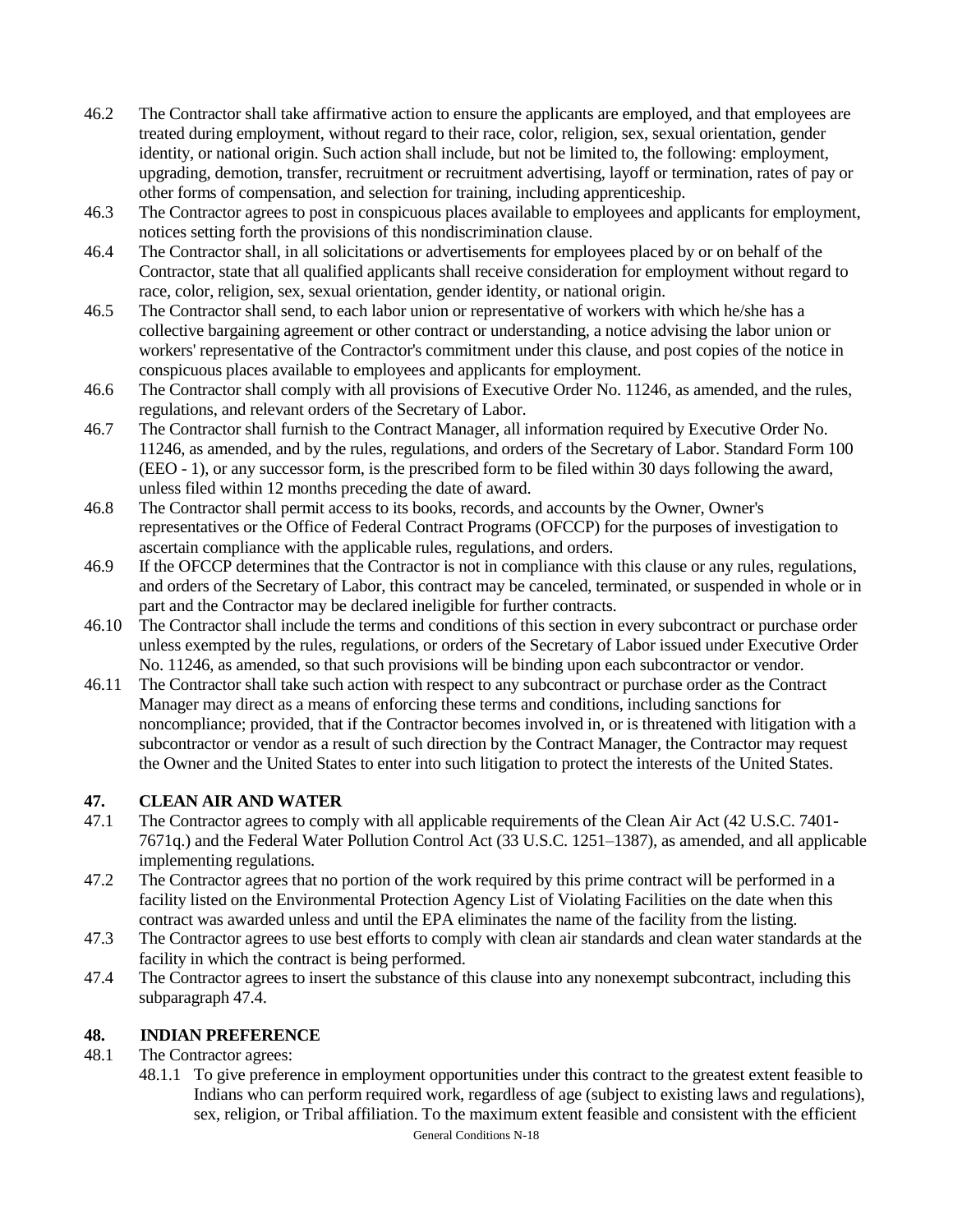performance of this contract, the Contractor further agrees to give preference to the greatest extent feasible in employment and training opportunities under this contract to Indians who are not fully qualified to perform regardless of age (subject to existing laws and regulations), sex, religion, or tribal affiliation.

- 48.1.2 The Contractor also agrees to give preference to Indian Organizations and Indian-owners economic enterprises in the awarding of any subcontracts to the greatest extent feasible and consistent with the efficient performance of this contract. The Contractor shall maintain statistical records as are necessary to indicate compliance with this paragraph.
- 48.2 In connection with the Indian employment preference requirements of this clause, the Contractor shall provide opportunities for on-the-job training incident to such employment that will increase the vocational effectiveness of an Indian employee.
- 48.3 If the Contractor is unable to fill its employment and training opportunities after giving full consideration to Indians as required by this clause, those needs may be satisfied by selection of persons other than Indian in accordance with applicable fair employment practices.
- 48.4 If no Indian organizations or Indian-owned economic enterprises are available under reasonable terms and conditions, including price, for awarding of subcontracts in connection with the work performed under this contract, the Contractor agrees to comply with the provisions of this contract by applying fair, competitive contracting practices.
- 48.5 As used in this clause:
	- a) The term "Indian" means a person who is a member of an Indian Tribe or qualifies as a California Indian according to federal law. If the Contractor has reason to doubt that a person seeking employment preference is an Indian, the Contractor shall grant the preference but shall require the individual to provide evidence within 30 days from start of employment.
	- b) The term "Indian Tribe" means an Indian Tribe, pueblo, band, nation, or other organized group or community, including any Alaska Native village or regional or village corporation as defined in or established pursuant to the Alaska Native Claims Settlement Act (85 Stat. 688; 43 U.S.C. 16311) which is recognized as eligible for the special programs and services provided by the United States to Indian because of their status as Indians.
	- c) The term "Indian Organization" means the governing body of any Indian Tribe or entity established or recognized by such governing body in accordance with the Indian Financing Act of 1974 (88 Stat. 77; 25 U.S.C. 1451); and,
	- d) The term "Indian-owned Economic Enterprise" means any Indian-owned commercial, industrial, or business activity established or organized for the purpose of profit, provided that such Indian ownership shall constitute not less than 51% of the enterprise, and that ownership shall encompass active operation and control of the enterprise.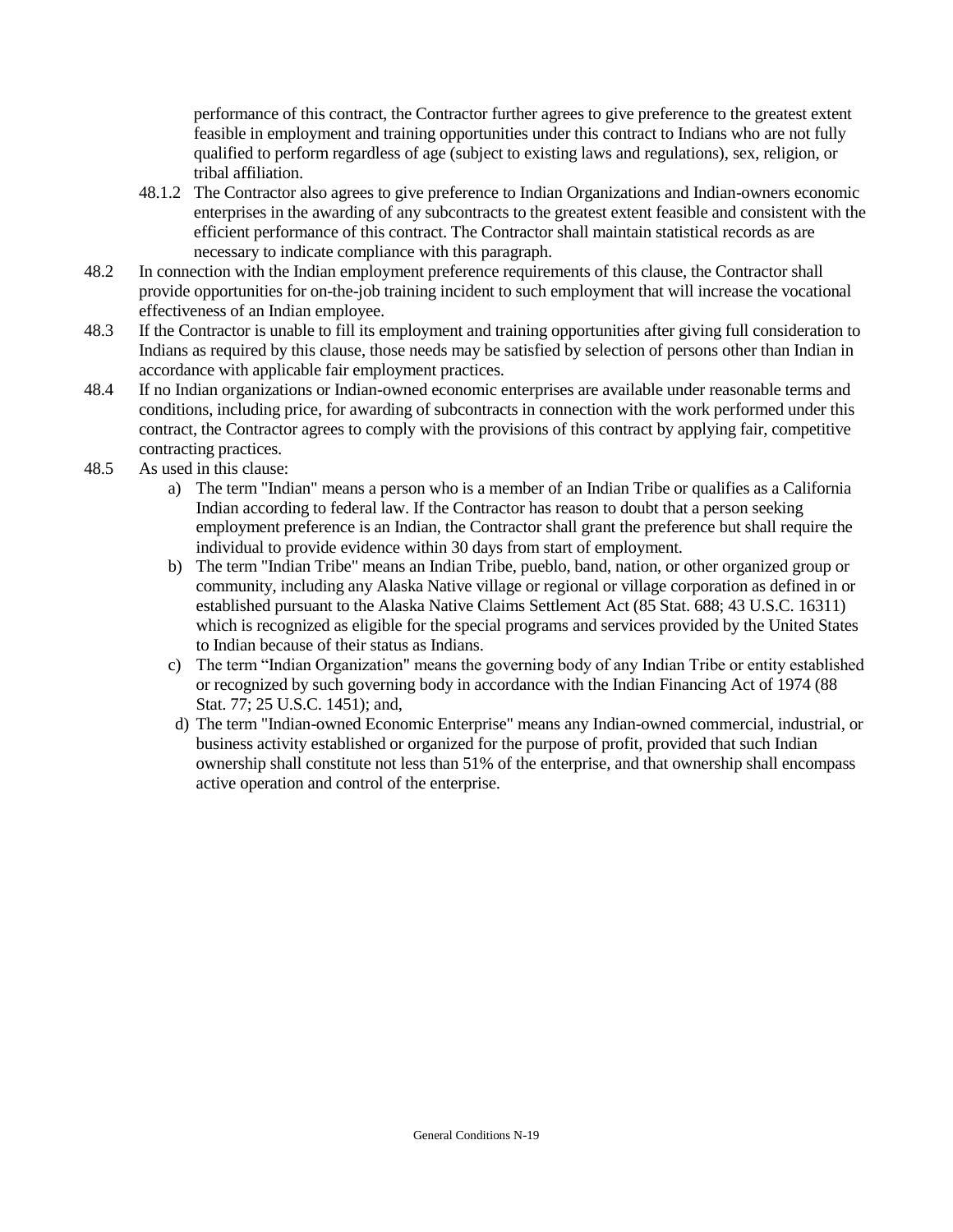#### **Tribal Employment Rights Ordinance and Workforce Protection Act Approved June 8, 2015**

#### **SECTION 2 - Administration of TERO Ordinance**

#### **Section 2.1 The TERO Commission**

- (a) Establishment. There is hereby created a Tribal Employment Rights Commission.
- (b) Number, Tenure, Nomination and Qualifications of the Commissioners. The Board shall consist of six (6) Commissioners. A Commissioner shall be a person of at least twenty-one (21) years of age, and a majority of the Commissioners shall be enrolled Tribal Members. No employee of the TERO Office and no owner or employee of a Certified Business shall be eligible to serve on the Commission. The Tribal Council shall designate two (2) Tribal Council members as its representatives on the TERO Commission; the designated Tribal Council representatives shall serve for the duration of their term unless removed by the Tribal Council prior to completing their term. All other Commissioners shall be appointed by the Tribal Council for staggered four (4) year terms, and each Commissioner appointed shall hold office until such Commissioner's successor is appointed. Commissioners shall be from each tribal district when possible.
- (c) Vacancies; Removal. Any vacancy occurring in the Commission due to the removal or resignation of a Commissioner shall be filled by the Tribal Council in a manner prescribed by the Tribal Council following the advertisement of the position. Any Commissioner may be removed from office at any time by the Tribal Council for cause, subject to notice and opportunity for a hearing before the Council. Upon a Commissioner's resignation, death, or disability, the Tribal Council shall act to fill the position. If the vacancy was left by a Commissioner who was a designated Tribal Council member, then such vacancy must be filled with a new Tribal Council member.
- (d) Conflicts of Interest. Situations which result in actual or even potential conflicts of interest must be avoided. Personal, social and economic relationships which may impair a Commissioner's ability to exercise good judgment on behalf of the Tribe, or which give the appearance of such impairment, create an actual or potential conflict of interest. Any Commissioner involved in such a relationship must immediately and fully disclose the nature of the relationship to the full Commission so a determination can be made as to whether an actual or potential conflict exists, and if so, how to correct the situation.
- (e) Compensation. Commissioners shall receive a stipend for the following purposes as consideration for their time in conducting Karuk Tribal business, when funds exist.
	- 1) Regular and Special Meetings of the TERO Commission,
	- 2) Attendance at off-site meetings when attending on behalf of the TERO Commission,
	- 3) Participation as a panel member for interviews,
	- 4) Required Hearings of the TERO Commission,
	- 5) Attendance at Training Sessions on behalf of the TERO Commission.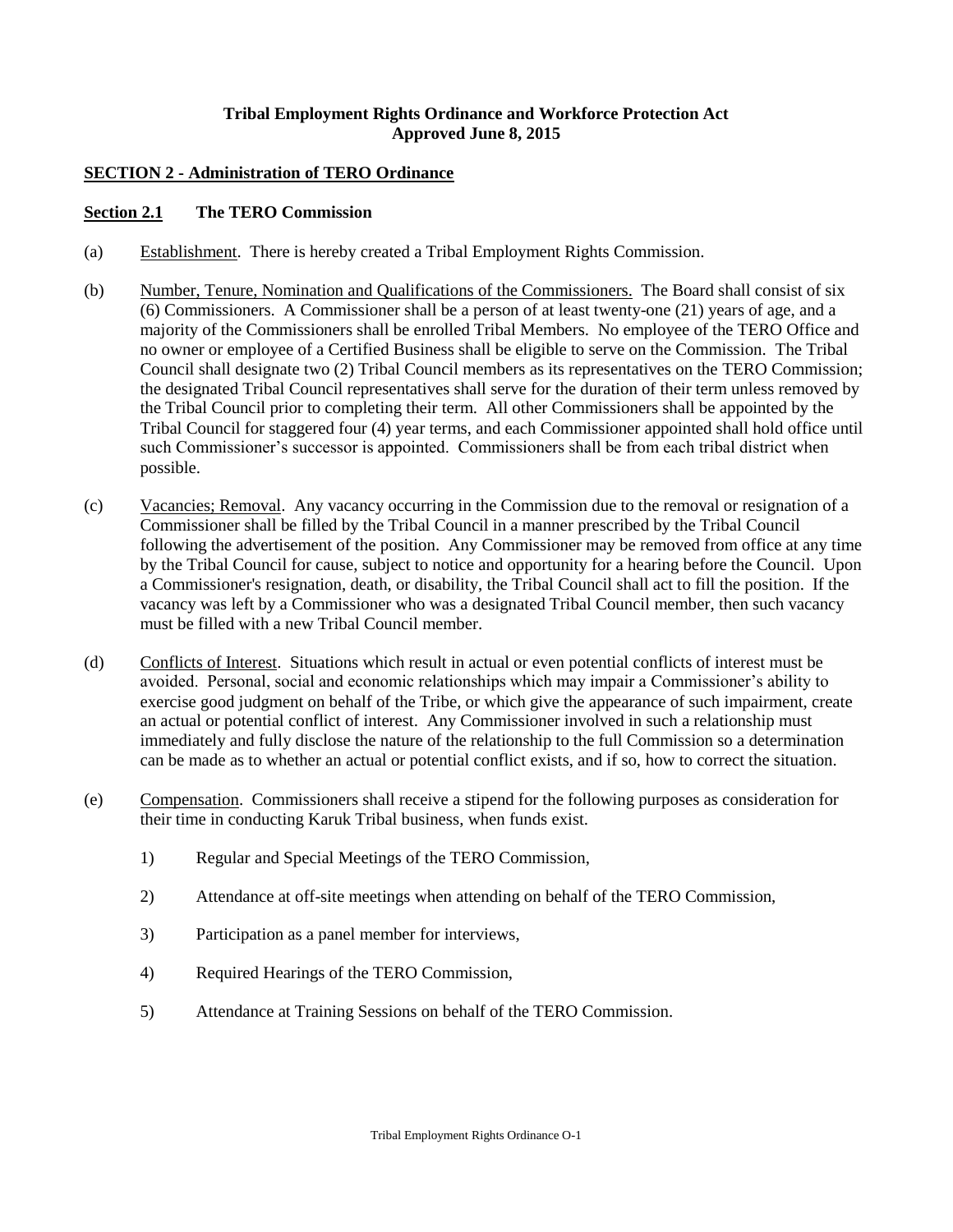(f) Mileage. Commissioners shall be reimbursed in accordance with current Federal reimbursement rates for privately owned vehicle use to conduct TERO business based upon the shortest route to the destination, when funds exist.

#### **Section 2.2 Powers and Duties of Commission**

The TERO Commission shall report directly to the Tribal Council. The TERO Commission shall have the following powers and duties:

- (a) To develop an annual operating budget for the necessary implementation and enforcement of this Act.
- (b) To hire staff; to secure and obligate funding from the Tribal Council and all other sources as necessary to carry out its duties.
- (c) To issue rules, regulations, interpretations, and guidelines for Indian preference as is necessary to implement and enforce this Act. Such rules and regulations shall become effective upon written approval of the Tribal Council.
- (d) To establish a Tribal Skills Bank as a means of providing qualified Indian employees to employers doing business with the Tribe.
- (e) To certify Karuk Indian Firms, for purposes of Indian preference, minority business contract eligibility, and other purposes.
- (f) To ensure that that all employers doing business with the Tribe are registered with the TERO Office. To be registered, a business must have an Indian Preference plan.
- (g) To investigate complaints regarding any violation of this Act. The Commission shall also investigate possible violations on its own initiative
- ( h) To hold hearings on and determine any matter under its authority, including hearings necessary to the issuance, modification, and revocation of any permit or license, as well as any hearing regarding violations of this Act. The Commission shall develop procedures to govern its hearings, and is authorized to issue compliance orders and sanctions for violations of this Act.
- (i) To enter into cooperative agreements with state and federal agencies in order to implement the intent of this Act. Any such agreements must be approved by Tribal Council prior to taking effect.
- (j) To establish policies and procedures governing all activities of the TERO Commission and the TERO Office,
- (k) To hold public hearings on tribal employment rights issues.
- (l) To hold hearings to adjudicate complaints and appeals from the actions of the TERO Director using the procedures set forth in this Act.

#### **Section 2.3 Establishment of the TERO Office**

(a) Establishment. There is hereby created a Tribal Employment Rights Office. The TERO Director shall oversee this Office.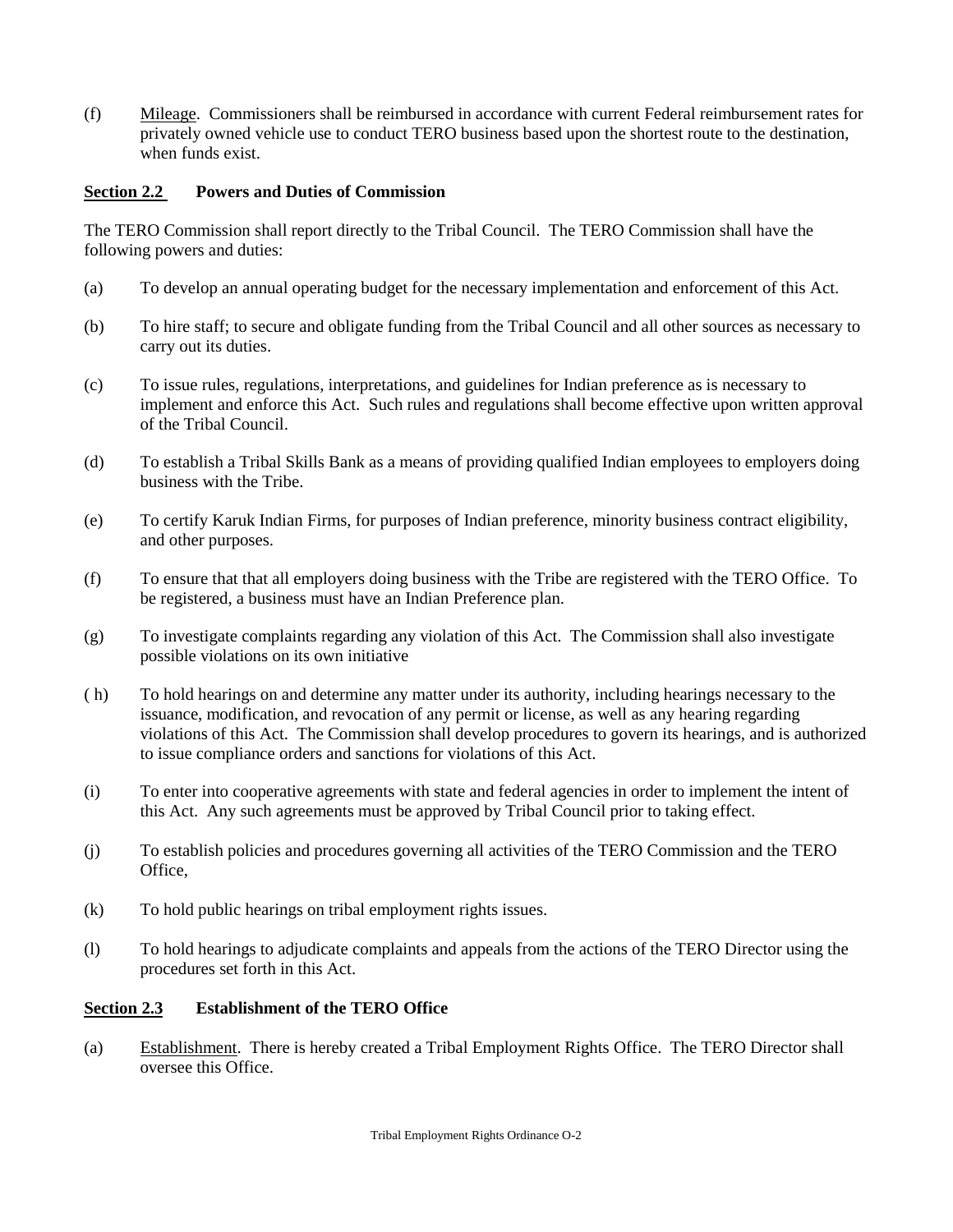- (b) Supervision. The Tribal Chairperson shall have supervisory authority to direct the TERO Director with respect to administrative duties.
- (c) Qualifications. The TERO Director shall have such administrative ability, education, and training as the Tribal Council determines, with advice from the TERO Commission.

### **Section 2.4 Powers and Duties of the TERO Office**

The TERO Director shall have the authority to carry out the day-to-day operations of the TERO Office, to enforce this Act, and to employ and supervise staff of the TERO Office and such other authority as is convenient or necessary to the efficient administration of this Act.

In addition, the TERO Director shall have the following powers and duties:

- (a) To establish procedures, forms and internal policies necessary to carry out the purposes of this Act;
- (b) To maintain a current list of Certified Indian Owned Businesses;
- (c) To coordinate training and mentorship programs for Tribal Members, Indians, and Certified Businesses;
- (d) To hire staff; to secure and obligate funding from the Tribal Council and all other sources as necessary to carry out the duties of the TERO Director.
- (e) To maintain a Tribal Skills Bank;
- (f) To investigate complaints alleging violations of this Act;
- (g) To make recommendations to the TERO Commission regarding issuance of orders and assessments of penalties to remedy violations of this Act, and to represent the TERO Office at hearings and appeals before the TERO Commission, any court or other adjudicatory body, and any proceedings before the Tribal Council; and
- (h) To ensure that the TERO Fee is assessed and recovered on applicable contracts.

### **Section 2.5: Tribal Employment Rights Fee**

A tribal employment rights fee is imposed as follows:

- (a) Employers. Every employer with a contract or agreement in the amount of \$2,500.00 or more shall pay a fee of two percent (2%) of the total amount of the contract, regardless of where the work is performed. This applies to all employers doing business with the Tribe or one of its affiliated tribal entities. The Tribal Council at its discretion may exempt an employer from this requirement.
- **(b)** Non-Tribal Businesses on Tribal Lands. All non-tribal businesses with a place of business on tribal lands and annual net income shall pay an annual fee of two percent (2%) of annual net income to the TERO Office.

#### **Section 2.6: Fee Collection and Expenditure**

The TERO fee shall be collected by the Tribe's Fiscal Department and credited to the TERO Account.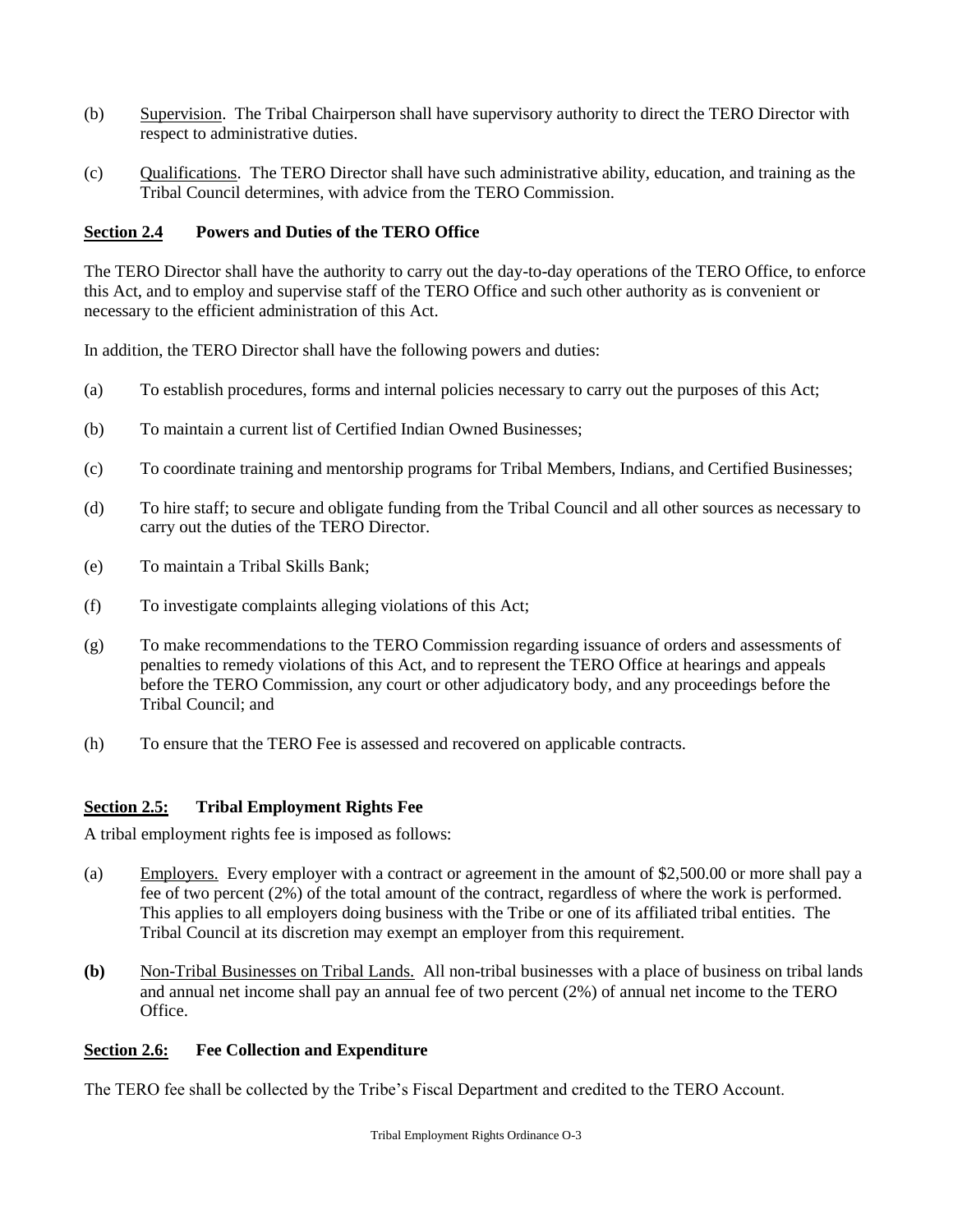#### **Section 2.7 Certification of Businesses**

#### (a) Business Categories

An applicant may seek to be certified for preference in one of the following two categories:

- (1) *Tribal Business*. A Tribal Entity must own, operate, manage and control 100% of the day-to-day operations of the business.
- (2) *Tribal Member Business*. Enrolled Karuk Tribal Members must own, operate, manage and control at least 51% of the day-to-day management and operations of the business.

#### (b) Requirements for Certification

The TERO Office will evaluate the application for certification based on factors, including, but not limited to, the following:

#### (1) *Ownership*

The firm must be 51% or more enrolled Karuk Tribal Member-owned. The applicant must demonstrate the following:

- (a) Formal Ownership. That the enrolled Karuk Tribal Member own(s) 51% or more of the partnership, corporation, or other arrangement for which the application is being submitted. Such ownership must be embodied in the firm's Originating documents, such as its stock ownership or partnership agreement. Ownership includes:
- (b) Assets. The enrolled Karuk Tribal Member owns 51% or more of the assets and equipment, will receive 51% or more of the firm's assets upon dissolution, and will receive 51% or more of the profits, and interest.
- (c) Control. The enrolled Karuk Tribal Member's 51% or more ownership provides him or her with a majority of voting rights or other decisional authority and that all decisions of the firm are to be made by a majority vote except where otherwise required by law.
- (d) Value. The enrolled Karuk Tribal Member provided real value for his or her 51% or more ownership by providing capital, equipment, real property, or similar assets commensurate with the value of his or her ownership share. It will not be considered "real value" if the enrolled Karuk Tribal Member purchased his or her ownership share, directly or indirectly, through a promissory note, the ultimate creditor of which is the non-Karuk Tribal Member owner of the firm or an immediate relation thereof, or any similar arrangement, unless a convincing showing can be made that the enrolled Karuk Tribal Member brought such special skills, marketing connections, or similar benefits to the firm that there is a good reason to believe the arrangement would have been entered into even if there was no Tribal preference program in existence. Where the enrolled Karuk Tribal Member participant can demonstrate that he or she could not pay good value for his or her 51% or more Indian ownership because the normal capital sources were closed to him or her because he or she is an Indian, that person may satisfy this requirement by demonstrating further that he or she extended his or her capital-raising capability as far as possible, such that the enrolled Karuk Tribal Member participant clearly is at risk in the business in relationship to his or her means.
- Tribal Employment Rights Ordinance O-4 (e) Profit. The enrolled Karuk Tribal Member owner(s) will receive 51% or more of all profits. If there is any provision that gives the non-Karuk owner a greater share of the profits, in whatever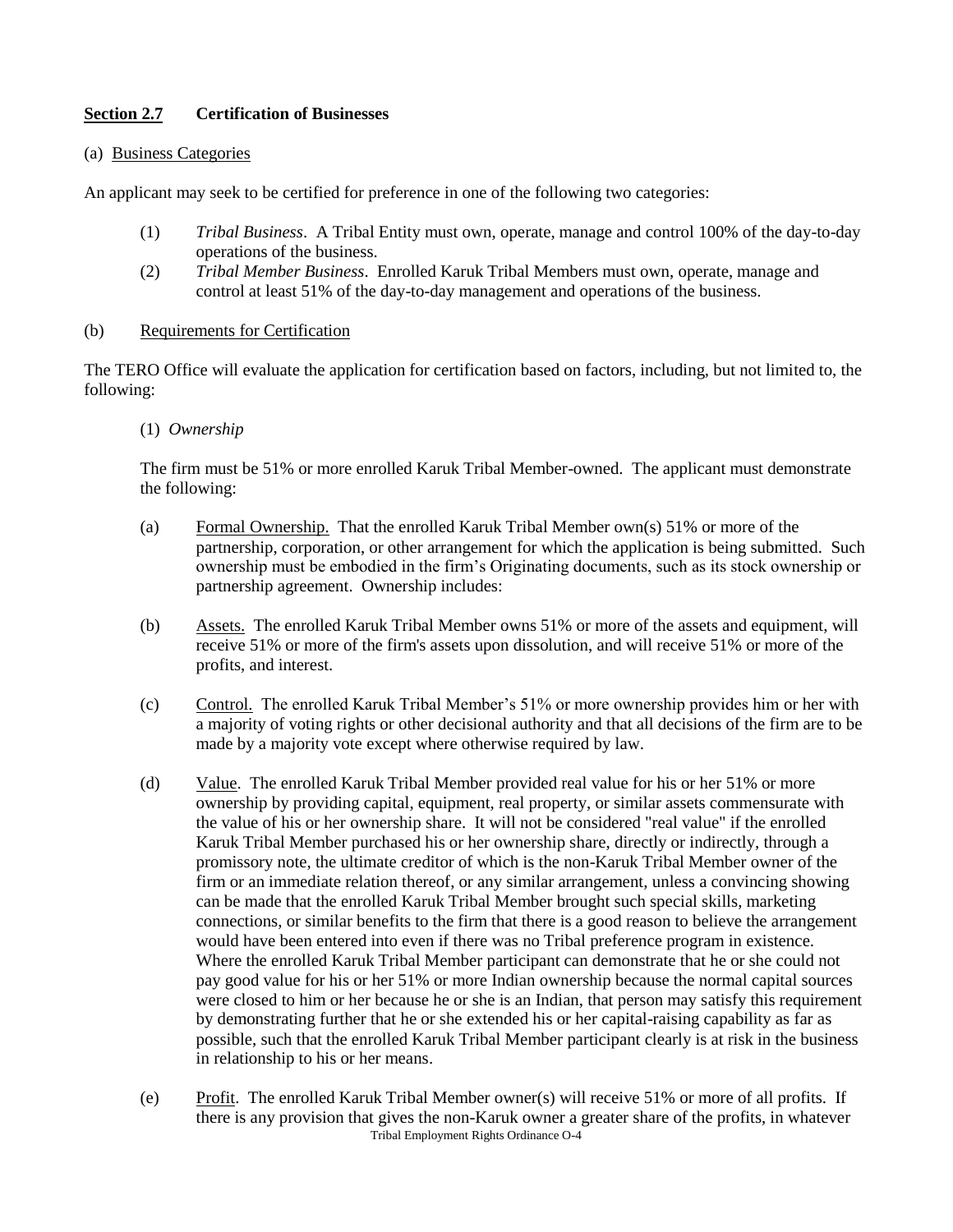form and under whatever name, such as through management fees, equipment rental fees, or bonuses tied to profits, certification will be denied. Salary scales will be reviewed to ensure the relative salaries being paid Indian and non-Indian owners are consistent with the skills of the parties and are not being used to circumvent the requirement that enrolled Karuk Tribal Member owners receive 51% or more of the profits.

#### (2) *Management and Control*

The firm must be under significant Indian management and control. The firm must be able to demonstrate that: one or more of the Indian owners must be substantially involved, as a senior level official, in the day-to-day management of the firm as his or her primary employment activity.

The Indian owner does not have to be the "Chief Executive Officer."

However, he or she must, through prior experience or training, have substantial occupational ties to the area of business in which the firm is engaged such that he or she is qualified to serve in the senior level position and is sufficiently knowledgeable about the firm's activities to be accountable to the Tribe for the firm's activities.

This provision may be waived when:

- (a) The firm is 100% Indian owned and the Chief Executive Officer is the spouse and/or parent of the owner(s), the family lives on or near the Tribe's service area, and the majority of employees are Indian; or
- (b) The firm is modeled on a publicly-held corporation such that it is owned by 10 or more persons, is at least 70% Indian-owned, the Chief Executive Officer and the highest-salaried employee in the firm is/are Indian, and a majority of the employees are Indian.
- *(3) Integrity of Structure*

There must be good reason to believe that the firm was not established solely or primarily to take advantage of the Indian preference program. In evaluating an applicant under this criterion the TERO will consider the factors set out below. The TERO shall exercise broad discretion in applying these criteria in order to preserve the integrity of the Indian preference program and in questionable cases shall deny certification.

- (a) History of the Firm: Whether the history of the firm provides reason to believe it was established primarily to take advantage of the Tribal preference program, and in particular whether the firm, a portion of the firm, or key actors in the firm originally were associated with a non-Indian owned business that gained little of business value in terms of capital, expertise, equipment, etc., by adding ownership or by merging with an Indian firm.
- (b) Employees: Whether key non-Indian employees of the applicant are former employees of a non-Indian firm with which the Indian firm is or has been affiliated, through a joint venture or other arrangement, such that there is reason to believe the non-Indian firm is controlling the applicant. Whether Indians are employed in all or most of the positions for which qualified Indians are available. A high percentage of non-Indian employees in such positions will provide reason to believe the firm was established primarily to benefit non-Indians.
- Tribal Employment Rights Ordinance O-5 (c) Relative Experience and Resources: Whether the experience, expertise, resources, etc., of the non-Indian partner(s) is so much greater than that of the Indian(s) that there is little sound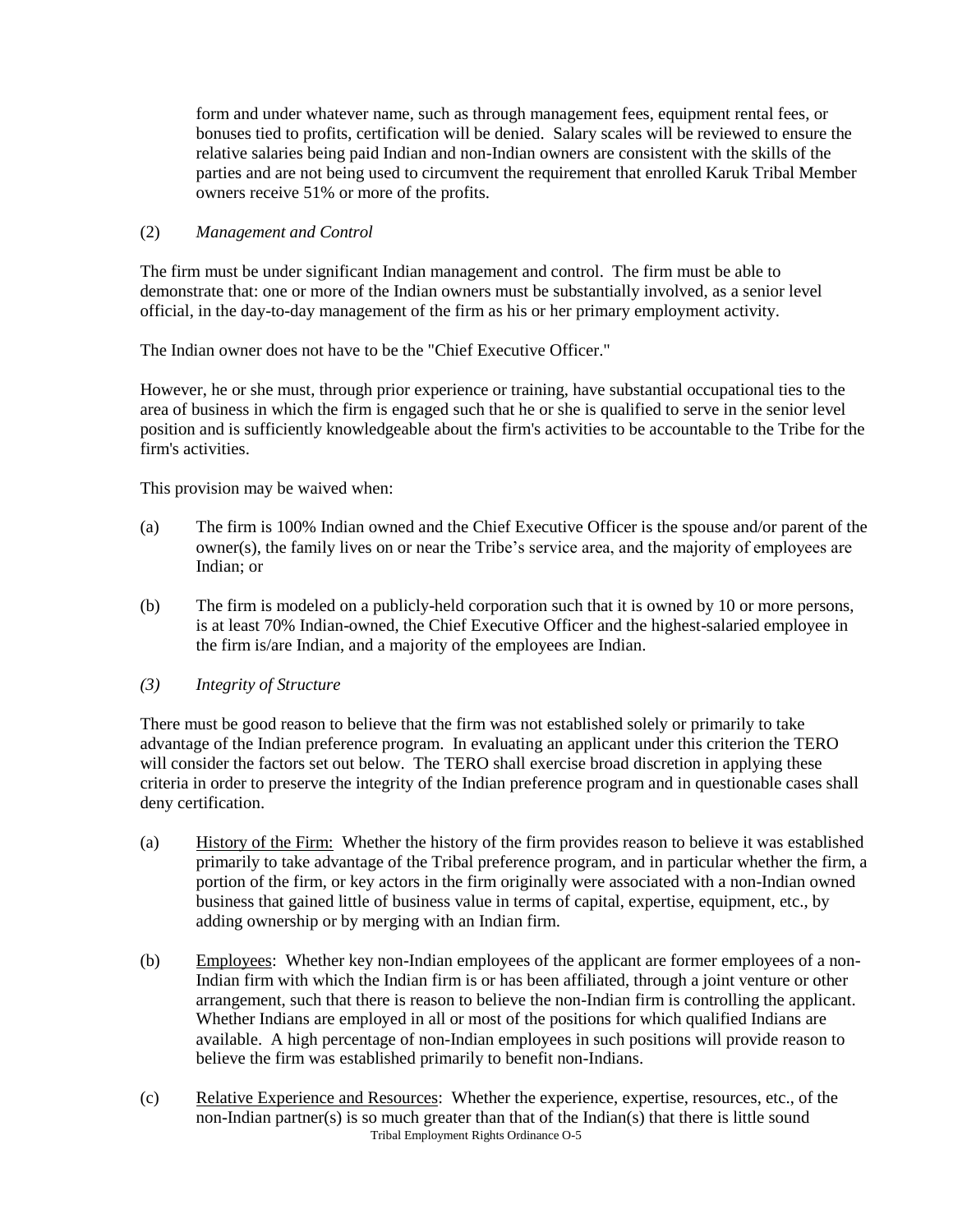business reason for the non-Indian to accept a junior role in the firm other than to be able to take advantage of the Indian preference program.

*(4) Brokers* 

Brokers will be certified only if they are dealers who own, operate, or maintain a store, warehouse, or other establishment in which the commodities being supplied are bought, kept in stock, and sold to the public in the usual course of business; provided, that this requirement shall not apply where the applicant demonstrates that it is customary and usual in the area of trade for a broker/dealer not to maintain an establishment and to keep the commodities in stock.

#### *(5) Manufacturing Companies*

In determining whether or not a manufacturing firm is 51% Indian- owned and controlled, the Commission shall be guided by the Small Business Administration Standard Operating Procedures on certifying firms as eligible for the 8(a) program.

### **Section 2.8 Application Procedures**

- (a) Application for Certification: A business seeking certification as a Certified Business or registration for a particular category of business shall submit a completed application to the TERO Office on a form provided by the TERO Office.
- (b) Issuance of Certification: The TERO Director shall exercise broad discretion in reviewing the application and supporting documents in order to preserve the integrity of the Tribal preference program. If the TERO Director has any question as to the applicant's fulfillment of one of the requirements, the TERO Director may deny the application and refuse to submit the application to the TERO Commission for final approval.
- (c) Appeal of Denial of Application: The applicant may request a hearing before the TERO Commission to appeal a denial of an application. The principal(s) of the business shall be present at the hearing and shall have the opportunity to present evidence in support of their case. The decision of the TERO Commission shall be final and binding and not subject to any further appeal.
- (d) Businesses Certified Prior to the Adoption of these Criteria:
	- (1) Each business granted Tribal preference certification by the Tribe prior to the effective date of this Act shall submit a new application to the TERO Office within ninety (90) days to be recertified. If the TERO Director denies recertification, the business may appeal the decision to the TERO Commission.
	- (2) Change in Status and Annual Updates: Each Certified Business shall be in compliance with all certification requirements at all times during the solicitation, evaluation, and awarding of contracts and shall report in writing to the TERO Office any changes in its responses to the certification application and/or supporting documents within sixty (60) days after such changes have occurred. Each Certified Business shall update the information provided in its initial application paperwork on an annual basis.

#### **Section 2.9 Withdrawal of Certification**

Tribal Employment Rights Ordinance O-6 (a) Initiation of Proceedings: The TERO Director may initiate proceedings to withdraw or suspend the certification of any businesses as warranted. The TERO Director shall provide written notice to the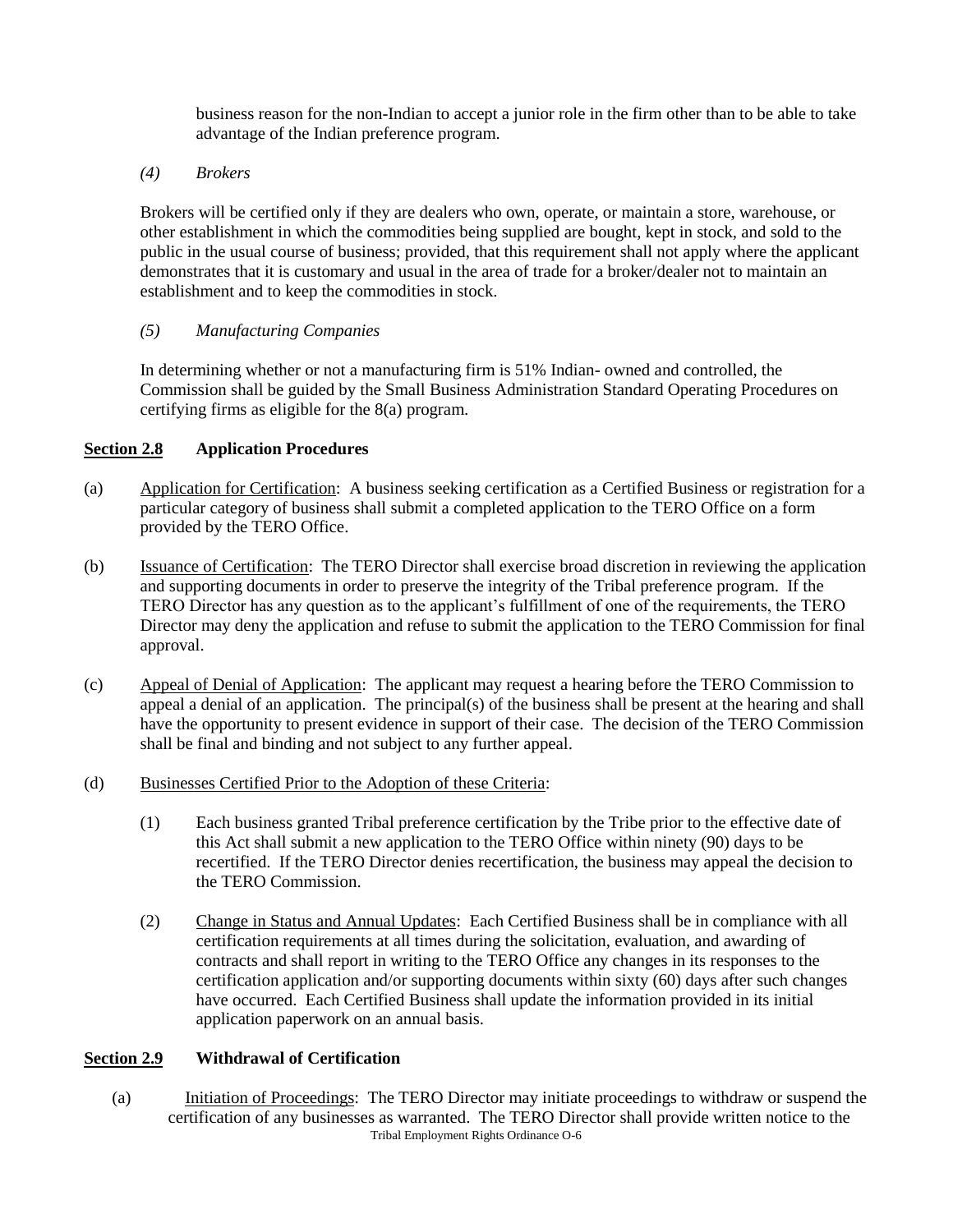business that its Certification is being re-evaluated. The business shall have ten (10) days in which to respond and provide additional documentation.

- (b) Finding: The TERO Director shall prepare a Recommendation to the TERO Commission regarding whether the business continues to meet the eligibility requirements for certification and make a determination of withdrawal or suspension of certification based on the available information. The Recommendation shall be submitted to the TERO Commission for a final determination. The TERO Commission shall provide the business a written notice of its decision.
- (c) Request for Reconsideration: Upon receiving the Notice of Decision from the TERO Commission, a business shall have ten (10) days in which to make a request that the Commission reconsider its decision. To be considered, any Request for Reconsideration must be accompanied by additional evidence not already before the Commission.

#### **SECTION 3 - Indian Preference**

#### **Section 3.1 Findings and Intent**

A principal goal of the Karuk Tribe is to promote the general welfare of all Karuk people by providing employment preference to tribal members and their descendants.

It shall be the policy of the Tribe to affect a program of preferential treatment for Karuk Tribal Members, their descendants, Indians, and enterprises which are owned and controlled by Tribal Members and/or Indians in order to:

- (a) Provide employment opportunities for Tribal Members, Enrolled Descendant Tribal Members, and Indians,
- (b) Promote sound and productive free enterprise,
- (c) Provide maximum contracting and subcontracting opportunities for enterprises which are owned and controlled by Tribal Members and/or Indians, and
- (d) Provide the Tribe quality goods and services that are fair, reasonable and cost effective.

#### **Section 3.2 Hiring Preference in Employment**

- (a) All Employers working for or on behalf of the Karuk Tribe and its affiliated Tribal Entities must follow these hiring preferences:
	- (1) In the event that more than one applicant meets the threshold for a position as defined in this Act, preference shall be given in the following order:
	- (a) Enrolled Karuk Tribal Member
		- (b) Enrolled Karuk Descendent Member
		- (c) Spouse of an Enrolled Karuk Tribal Member or Parent of a Enrolled Karuk Tribal Member who is under the age of 18.
	- (d) Enrolled Member of another Federally Recognized Tribe.

Tribal Employment Rights Ordinance O-7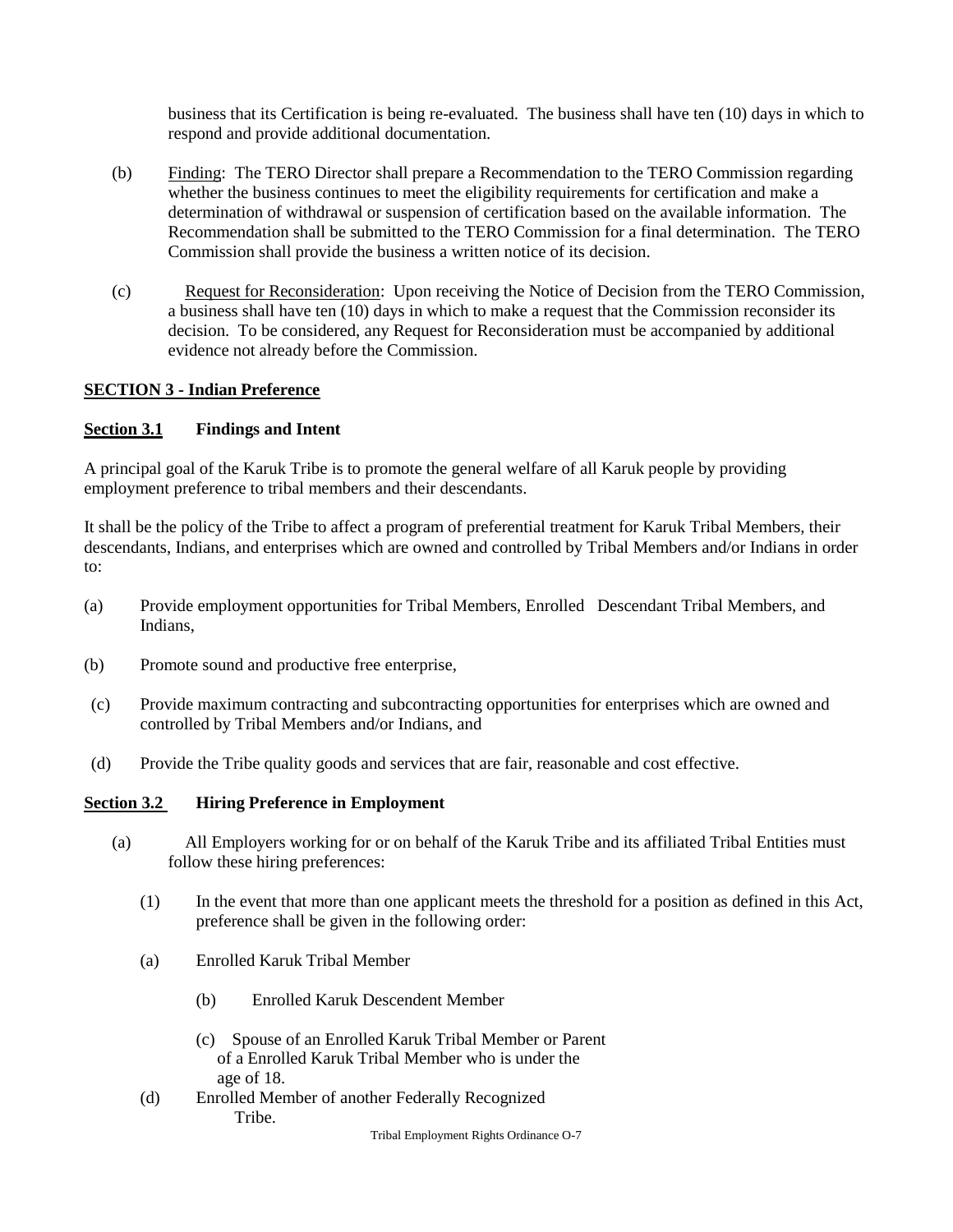- (e) Veterans
- (f) Non-Indian
- (2) In the event that a position of employment is funded in whole or in part by any federal grant and/or contract or other public funding where Tribal Preference is not allowed, preference shall be given to Indians over Non-Indians.
- (c) Job Qualifications and Business Necessity. No employer shall use any threshold, job qualification criteria, or other personnel requirements that serve as barriers to Tribal Preference in employment, as determined by TERO, unless the Employer can demonstrate that such criteria or requirements are required by business necessity.

#### **Section 3.3 Preference for Indian Owned Business**

**All employers shall give preference to certified Indian owned businesses. If there are no qualified certified Indian owned businesses, then a non-Indian owned business may be used.**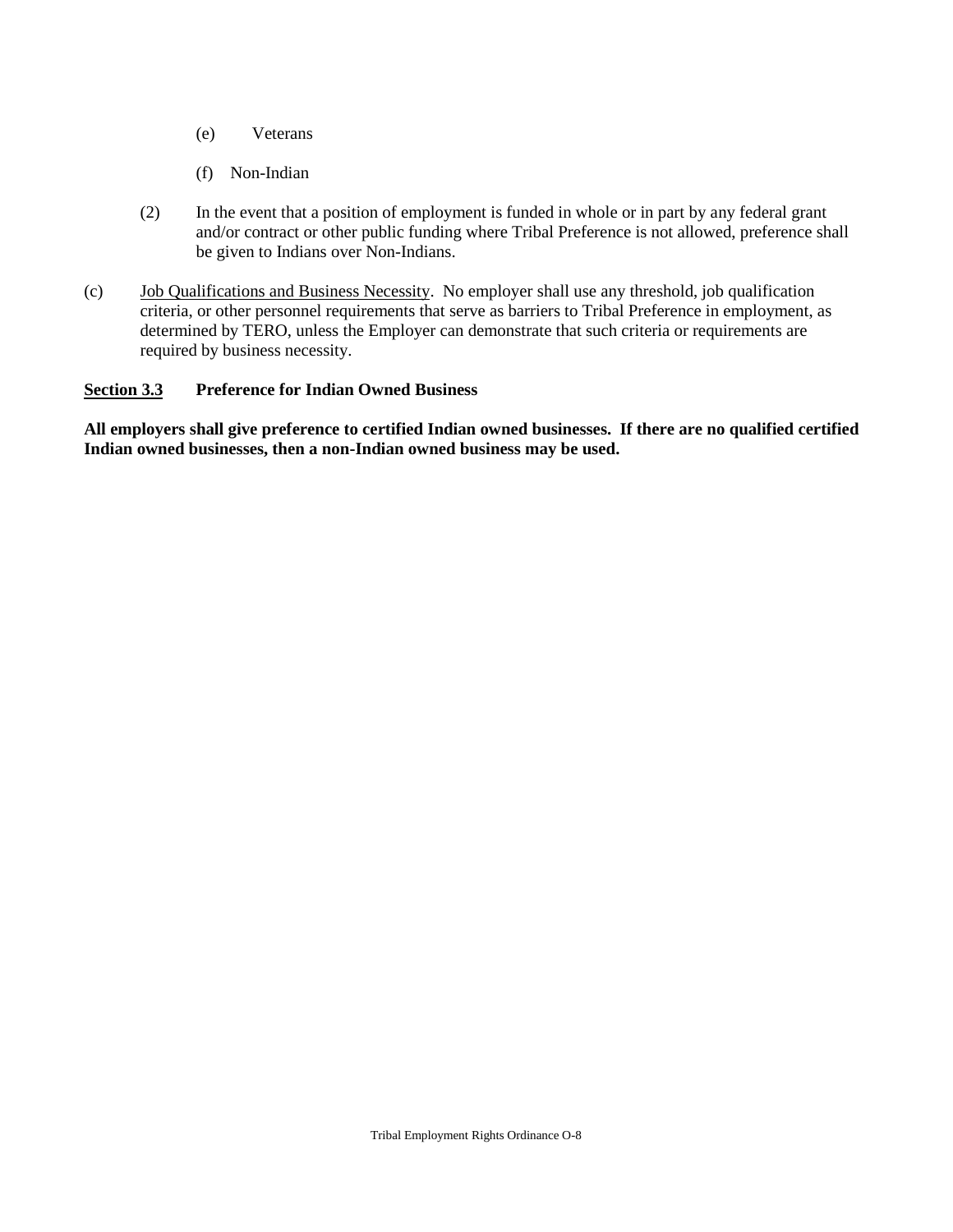| <b>KARUK TRIBAL WAGE RATES</b><br><b>Updated April 2011</b> |       |
|-------------------------------------------------------------|-------|
|                                                             |       |
| <b>CARPENTER</b>                                            | 17.00 |
| <b>CEMENT MASON</b>                                         | 16.00 |
| <b>ELECTRICIAN</b>                                          | 18.00 |
| <b>LABORER</b>                                              | 12.00 |
| <b>PAINTER</b>                                              | 13.00 |
| <b>PLUMBER</b>                                              | 18.00 |
| <b>ROOFER</b>                                               | 14.00 |
| <b>SHEET METAL WORKER</b>                                   | 18.00 |
| <b>BRIDGE BUILDER</b>                                       | 17.00 |
| <b>PILE DRIVER</b>                                          | 23.00 |
| <b>MILLWRIGHT</b>                                           | 18.00 |
| <b>LINE CONSTRUCTION</b>                                    | 22.00 |
| <b>COMMUNICATION SYS</b>                                    | 18.00 |
| <b>HEAVY EQUIP OPERAT</b>                                   | 16.00 |
| <b>IRON WORKERS</b>                                         | 17.00 |
| <b>PLASTERER</b>                                            | 16.00 |
| <b>BRICK TENDER</b>                                         | 16.00 |
| LANDSCAPE/GARDEN                                            | 12.00 |
| <b>DRYWALL FINISHER</b>                                     | 16.00 |
| <b>GLAZIER</b>                                              | 14.00 |
| <b>SOFT FLOOR LAYER</b>                                     | 15.00 |
| <b>TRUCK DRIVER</b>                                         | 13.00 |
| <b>TILE SETTER</b>                                          | 15.00 |
| <b>BRICK LAYER</b>                                          | 17.00 |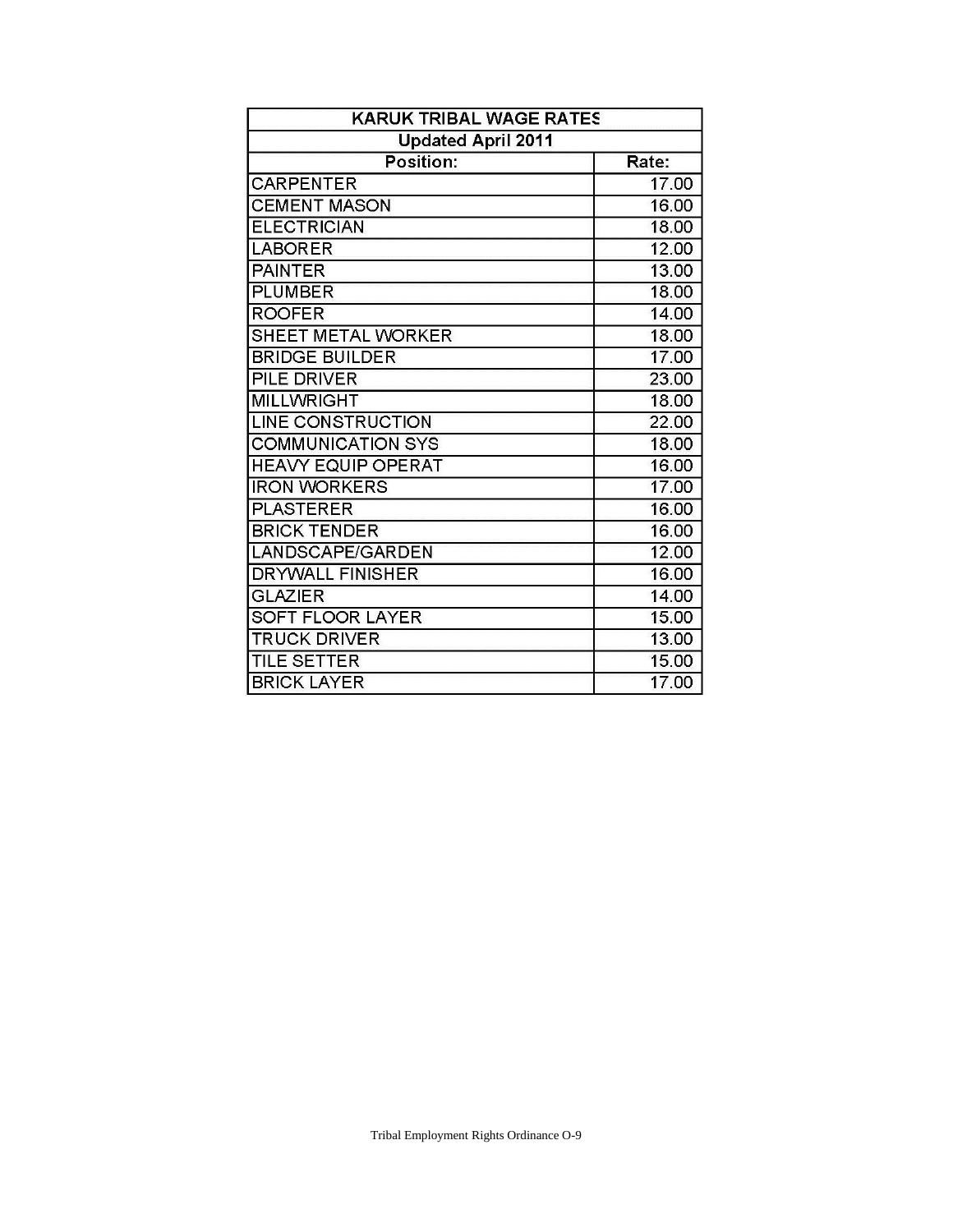#### **SPECIAL PROVISIONS Scope of Work Activity 1, Roofing**

- 1.1 Successful bid shall include all necessary materials, labor and equipment to remove existing composition shingle roofing and replace with new metal roofing on **15** four plex and **1** three plex apartment buildings, **30** single family homes and **15** single family manufactured homes located on Tribal Trust lands in Yreka, California (Siskiyou County) All work to comply with **FEMA's, Home Builder's Guild to Construction in Wildfire Zones** and **California's building Codes Chapter 7, Materials and Construction Methods for Exterior Wildfire Exposure.**
- 1.2 Bidder is responsible for estimating all quantities of materials required to complete project.
- 1.3 Bid shall include removing all shingles and underlayment down to roof sheathing, flashing, drip edge, roof jacks to be remove and replaced with new to accommodate metal roofing, condensate lines, solar panels, roof mounted HVAC systems to be removed to allow for installation of metal roofing panels and replaced, using new flashings as required.
- 1.4 Bid shall include removing all gutter systems as required, cleaning all gutters prior to reinstalling and replacing any damaged portions with gutter that match existing.
- 1.5 Bid shall include allowance to replace any damaged roof sheathing, repair any damaged rafter tails and any Damaged facia boards using **Nusku brand Fire blocker trim boards**. Contractor shall have KTHA Construction Manager inspect all work be for covering.
- 1.6 Bid shall include installing **ASC brand 26 Gauge 16" Skyline concealed fastener Standing Seam** metal roofing panels or pre-approved equal over a synthetic roof wrap. Installation shall be installed in strict conformation with the manufacturer's specifications and in accordance with all applicable codes and standards including **FEMA Standards Fact Sheet No. 7**. Installation to include all flashings, drip edges, gable, ridge, valley, side or end wall flashing and fasteners as required to complete installation.
- 1.7 Bid shall include the removal from site of all construction related materials from the demolition of existing roofing system and installation of new metal roofing system. Contractor shall take all precautions to protect landscaping features and personal property during construction and clean site upon completion.
- 1.8 Bidder shall work with KTHA onsite representative in keeping a strict schedule to allow for tenant notifications and inspections to limit the amount of time tenants may be without hot water or HVAC systems. Under no conditions shall the tenant be without water or air conditioning over the weekend or overnight if possible.
- 1.9 Bidder shall include allowances for repairs and replacements in the Bid Schedule. Any unused portions of this allowance shall be recaptured by KTHA at the end of the project.

### **Scope of Work Activity 2, Siding/Painting**

2.1 Successful bid shall include all necessary materials, labor and equipment to remove existing exterior trim boards and install new **Class A rated** lap siding and trim over existing T-111 siding and repaint exterior on **15** four plex and **1** three plex apartment buildings and **30** single family homes, and repaint exterior on **15**  single family manufactured homes located on Tribal Trust lands in Yreka, California (Siskiyou County). All work to comply with **FEMA's, Home Builder's Guild to Construction in Wildfire Zones** and **California's building Codes Chapter7, Materials and Construction Methods for Exterior Wildfire Exposure.**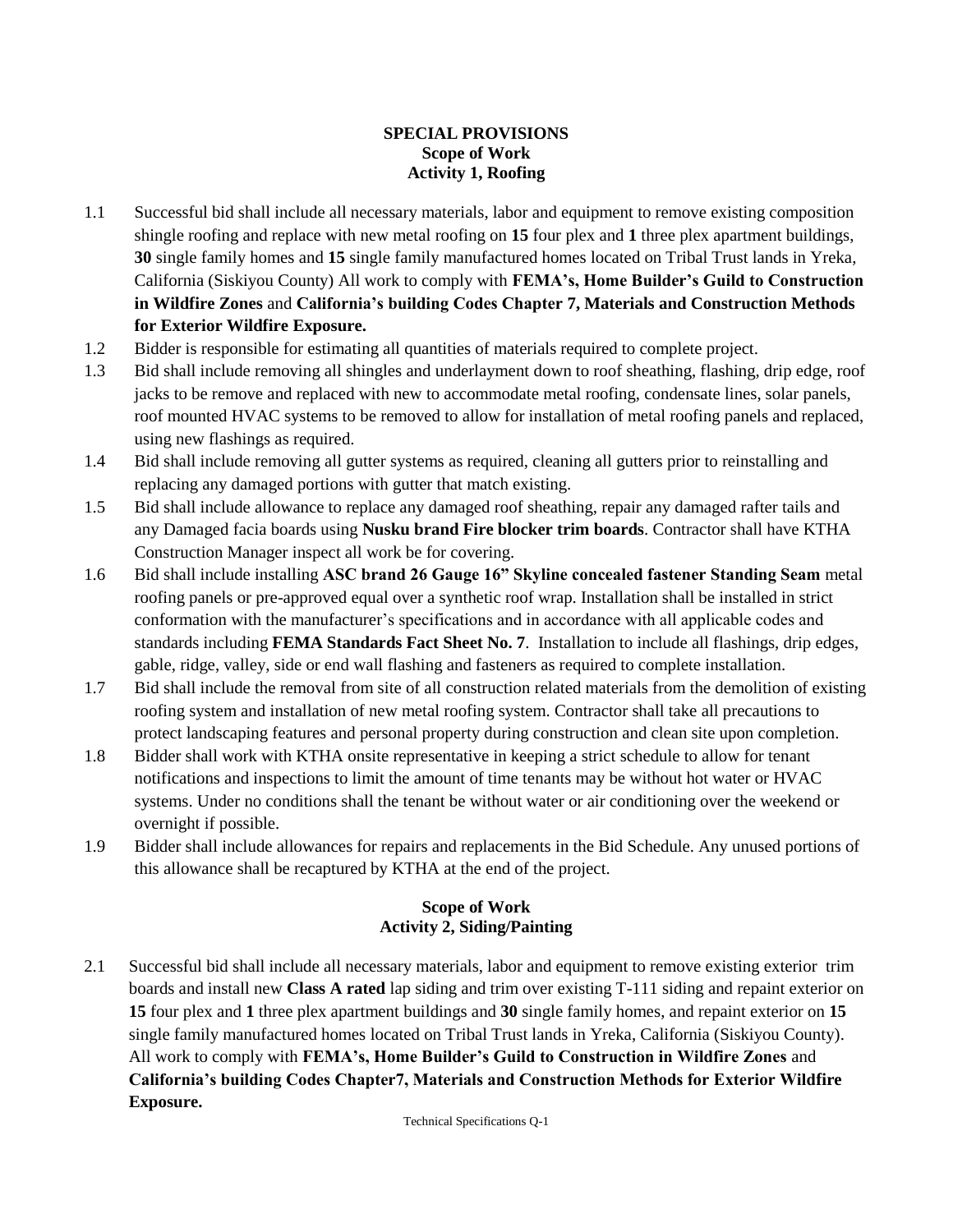- 2.2 Bidder is responsible for estimating all quantities of materials required to complete project.
- 2.3 Bid shall include removal of all existing exterior trim boards, repairing any existing damage to Existing T-111 siding to allow for the proper installation of new lap siding applied over T-111 siding and install a weatherization membrane over existing siding prior to installing lap siding.
- 2.4 Bid shall include installing **Allura brand** or approved equal **5/4 primed reversible trim**, 5/4 X 4 around windows and doors, 5/4 X 6 on front and back corners with 5/4 x 4 on the left and right corners. 5/4 X 6 belly bands at gable ends and 3/4 X 3 trim as needed at soffits or beams. All trims will have head flashing installed as needed.
- 2.5 Bid shall include installing **Allura brand** or approved equal **Primed 8 ¼' traditional Texture** lap siding with a 7" exposure on all exterior walls
- 2.6 Bid shall include installing **Allura brand** or approved equal **7" Primed Shake Select Straight** 16" X 48" panels on all gable ends above belly bands.
- 2.7 Bid shall include installing **Allura brand** or approved equal **traditional soffit** at carports and eaves as required by code. Soffit size to be determined by application area being covered.
- 2.8 Bid shall include installing **Vulcan brand** or approved equal ember resistant ventilation in soffits and gable ends as required by **California's building Codes Chapter7, Materials and Construction Methods for Exterior Wildfire Exposure.**
- 2.9 Bid shall include caulking all exterior siding as needed in preparation for painting with **Dap brand** or approved equal **Dynaflex Ultra Advanced Exterior sealant.**
- 2.10 Bid shall include painting the exterior with a three-color scheme (body, gable and trim) using **Sherwin-Williams Brand** or approved equal exterior grade paint. Colors and sheen to be selected by owner.
- 2.11 Bid shall include pressure washing and painting elevated deck framing as needed.
- 2.12 Bidder shall ensure that all debris is removed from site and that site is clean upon completion.
- 2.13 Bidder shall ensure that all landscaping features, personal properties, windows and doors are protected from paint overspray and that access to the residence is provided to the tenants.

### **Scope of Work Activity 3, Decks**

- 3.1 Successful bid shall include all necessary materials, labor and equipment to retro fit existing decks, ramps and railing with **Class B** materials on fifteen 4 plex apartment units, one three plex apartment unit, 27 single family homes and 15 manufactured homes located on Tribal Trust lands in Yreka, California (Siskiyou County) All work to comply with **FEMA's Home Builder's Guide to Construction in Wildfire Zones** and **California's Building Code's Chapter 7, Materials and Construction Methods for Exterior Wildfire Exposure.**
- 3.2 Bidder is responsible for estimating all quantities of materials required to complete project.
- 3.3 Bid shall include removing all decking and railing down to deck framing and remove debris.
- 3.4 Bid shall include flashing over deck framing and between home and deck connection points.
- 3.5 Bid shall include installing **Fiberon Good life Decking,** Weekender collection or approved equal on all decks and ramps. Decking to be installed using **EDGEX** hidden deck fasteners. Color to be selected by Owner.
- 3.6 Bid shall include installing **Fiberon Country Side Railing** system or approved equal at all deck and ramp locations. Color to be selected by Owner.
- 3.7 Bidder will be responsible for providing temporary ramps or alternative access to homes during construction.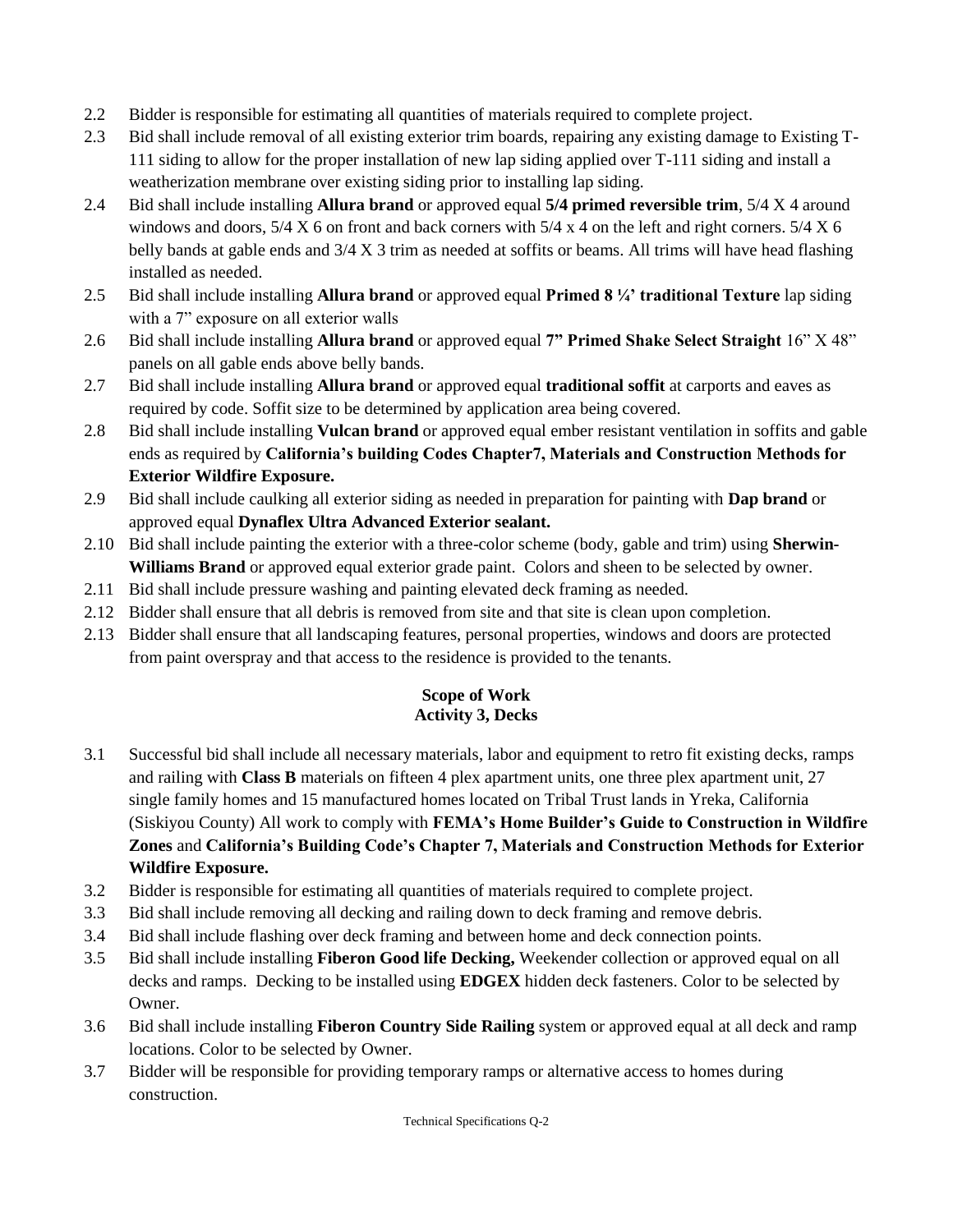### **Scope of Work Activity 4, Fencing**

- 4.1 Successful bid shall include all necessary materials, labor and equipment to remove approx. 9700 linear feet of 6' wooden fencing and replace with new 6' black powder coated chain link fencing with privacy slats located in Yreka, California (Siskiyou County).
- 4.2 Bidder shall be responsible for field verifying the exact linear feet of fencing required to replace existing wooden fencing.
- 4.3 Bid shall include the removal from site of all wooden fencing and concrete which is to be taken to the local landfill for disposal.
- 4.4 Bidder shall utilize existing post holes when possible and limit the amount of ground disturbance, only rubber wheeled or track equipment will be allowed on site to assist with the demolition and construction of new fencing.
- 4.5 Installation shall include the following:
	- a. Chain link shall be 9-gauge black powder coated.
	- b. 1-5/8" 16-gauge top rail.
	- c. 2-3/8" schedule 40, terminal post.
	- d. 1-7/8' schedule 40, line post
	- e. 8" to 12' x 24' post holes as required filled with concrete.
	- f. Grey vinyl, winged privacy slats with 90% view block at all locations
	- g. Caps for all post will be required.
- 4.6 Bid shall include installing gates to match existing openings at all locations.
- 4.7 RFI's for activities 1-4 are due by 3pm, June 22, 2022 to Adia Supahan via email [Asupahan@karuk.us](mailto:Asupahan@karuk.us)
- 4.8 All questions regarding activities 1-4 should be directed to Doug Goodwin (530) 598-3911 or [dgoodwin2@karuk.us](mailto:dgoodwin2@karuk.us)
- 4.9 Bidders must complete all work within 400 consecutive days of award.
- 4.10 Prior to submitting a bid for any or all of the above activity scopes of work, all bidders must attend the **mandatory site visit on Wednesday, June 8, 2022 at 1pm at 1836 Apsuun Road Yreka California.**
- 4.11 Tribal wage rates will apply (as included), Indian preference, tribal Sales Tax of 6%, and TERO Tax of 2% will apply to the total awarded contract amount.

# **5. SITE CONDITIONS**

- 5.1 The work shall be performed in Yreka, California, Siskiyou County.
- 5.2 The Contractor shall determine actual site conditions with regard to surface vegetation, trees, stumps, and other miscellaneous obstacles to construction. The Contractor shall perform, at no additional cost, all necessary clearing, grubbing, and disposal of these and other obstacles including existing abandoned utilities in order to do work required by the contract.
- 5.3 Locations, materials, and sizes of any utilities shown are approximate only and are not meant to be a complete representation of all utilities actually present. The Contractor shall determine exact locations and details from the responsible utility authority.

### **6. CONTRACT DOCUMENTS**

6.1 A maximum of three sets of contract drawings and specifications (if applicable) will be furnished without charge to the Contractor at award of this contract.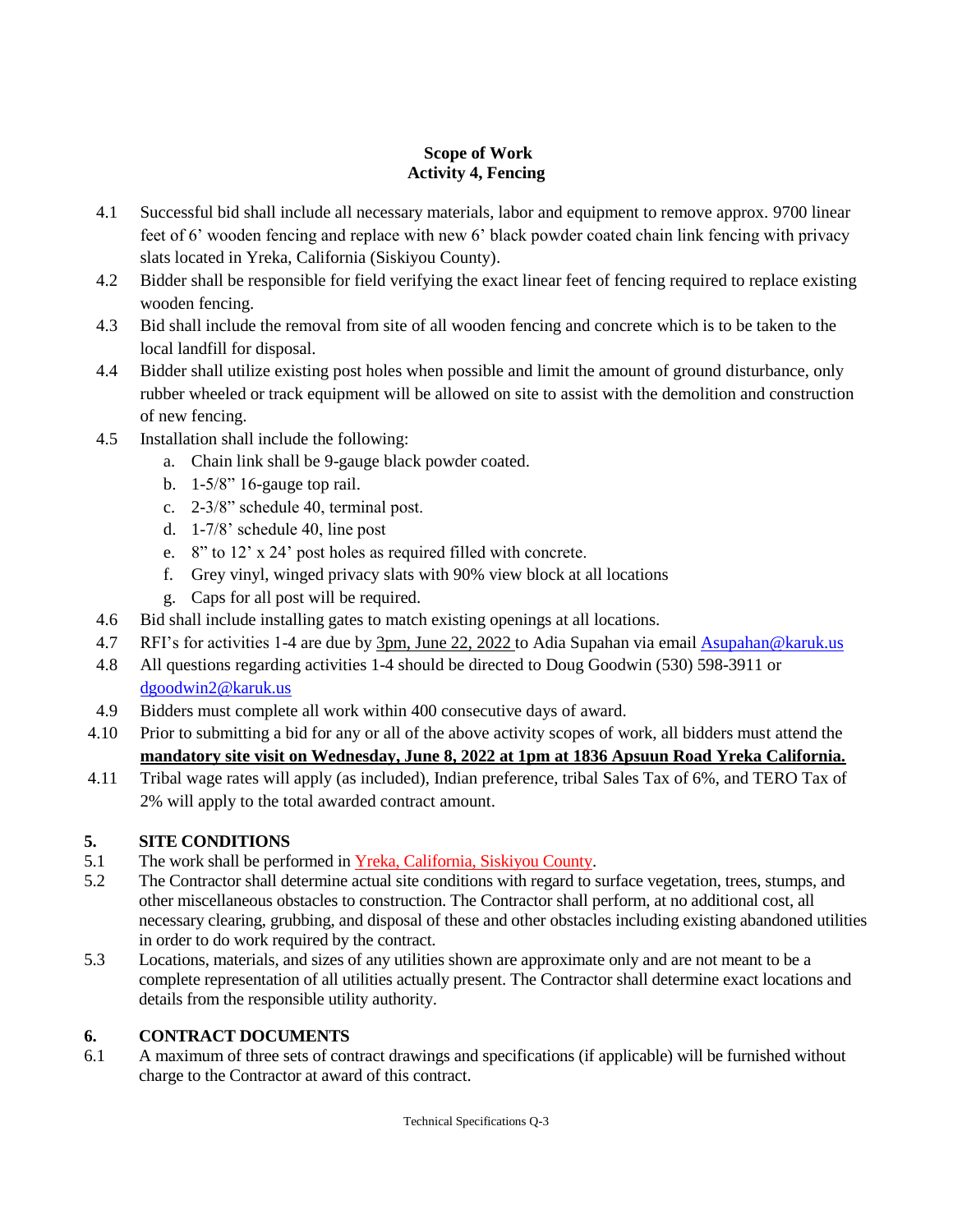# **7. PRE-CONSTRUCTION CONFERENCE AND PROJECT MEETINGS**

- 7.1 Prior to commencing work, the Contractor shall be required to participate in a pre-construction conference with the Owner, Engineer, and other representatives designated by the owner (if necessary). The purpose of this conference will be to discuss the authorities, duties, and responsibilities of parties involved and to plan operating procedures mutually satisfactory to those involved. It will also present an opportunity to resolve any questions regarding performance under the contract, which have not been previously resolved.
- 7.2 To enable orderly review of progress during construction and to provide for systematic discussion of problems, the Owner may conduct project meetings throughout the construction period. In general project meetings may be held as needed in accordance with a mutually acceptable schedule. The purpose of the meetings is to analyze problems that might arise between the community, the Tribe, and the Contractor, relative to execution of the work.
- 7.3 Persons designated by the Contractor to attend and participate in project meetings shall have all required authority to commit the Contractor to solutions as agreed upon in the project meetings. The agenda shall be made available to all parties at least 24 hours in advance of the meeting. To the maximum extent practicable, project meetings shall be held at the job site.

### **8. CONTRACT PROGRESS SCHEDULE**

- 8.1 The Contractor shall prepare three copies of a Contract Progress Schedule in accordance with these instructions and submit to the Owner as required.
- 8.2 The Schedule shall show:
	- a) the Contractor's name and address;
	- b) the Project Name and number as shown on the Contract;
	- c) the Starting Date, and Completion Date as shown on the contract;
	- d) the calendar weeks (i.e., 1/1/13) for those weeks that work is scheduled.
- 8.3 Every major item of work shall be listed in logical sequence and in sufficient detail to identify the element. Each item shall have an allotted duration of weeks shown by a solid line. Below this line there shall be space to chart the actual progress of the work.
- 8.4 The progress schedule shall be updated weekly and submitted to the Contract Manager.
- 8.5 In the event the contract is modified, changing the progress of the work, adding or deleting work, or changing the original completion date, a revised progress schedule will be prepared and submitted to the Contract Manager.
- 8.6 Care should be taken to plan the work in such a manner that it can be accomplished as stated in this schedule. If for any reason it becomes known that any part of the progress will be delayed, this fact should be reported to the Contract Manager.

### **9. MEASUREMENT AND PAYMENT**

- 9.1 Payment shall be based on the actual quantities completed and shall represent full compensation under the contract. The price for the completed item of work shall also include all applicable state and local sales or other taxes. TERO tax equaling 2% of the total contract price shall be deducted in its entirety from the initial pay request or incrementally from payment.
- 9.2 Items of work listed in the Bid Schedule may include but not be limited to the following items:
	- a) **Mobilization And Bonds:** Measurement and payment for mobilization and bonds shall be on a lump sum basis. Partial payment for mobilization and bonds shall be made upon the percent complete of the total project at the time of partial payment request.
		- b) **Site Clearing and Grubbing:** Measurement and payment for site clearing and grubbing shall be on a lump sum basis. The price paid shall include full compensation for furnishing all labor, materials, tools, equipment, and incidentals necessary to do all the work involved in site clearing and grubbing, removal of existing concrete and AC slabs, and removal of existing abandoned utilities, and as directed by the Engineer.
		- c) **Removal of Topsoil, Grading of Building Pads & Driveways:** Measurement and payment for stripping of topsoil, site grading of building pads and driveways shall be on a lump sum basis. The price paid shall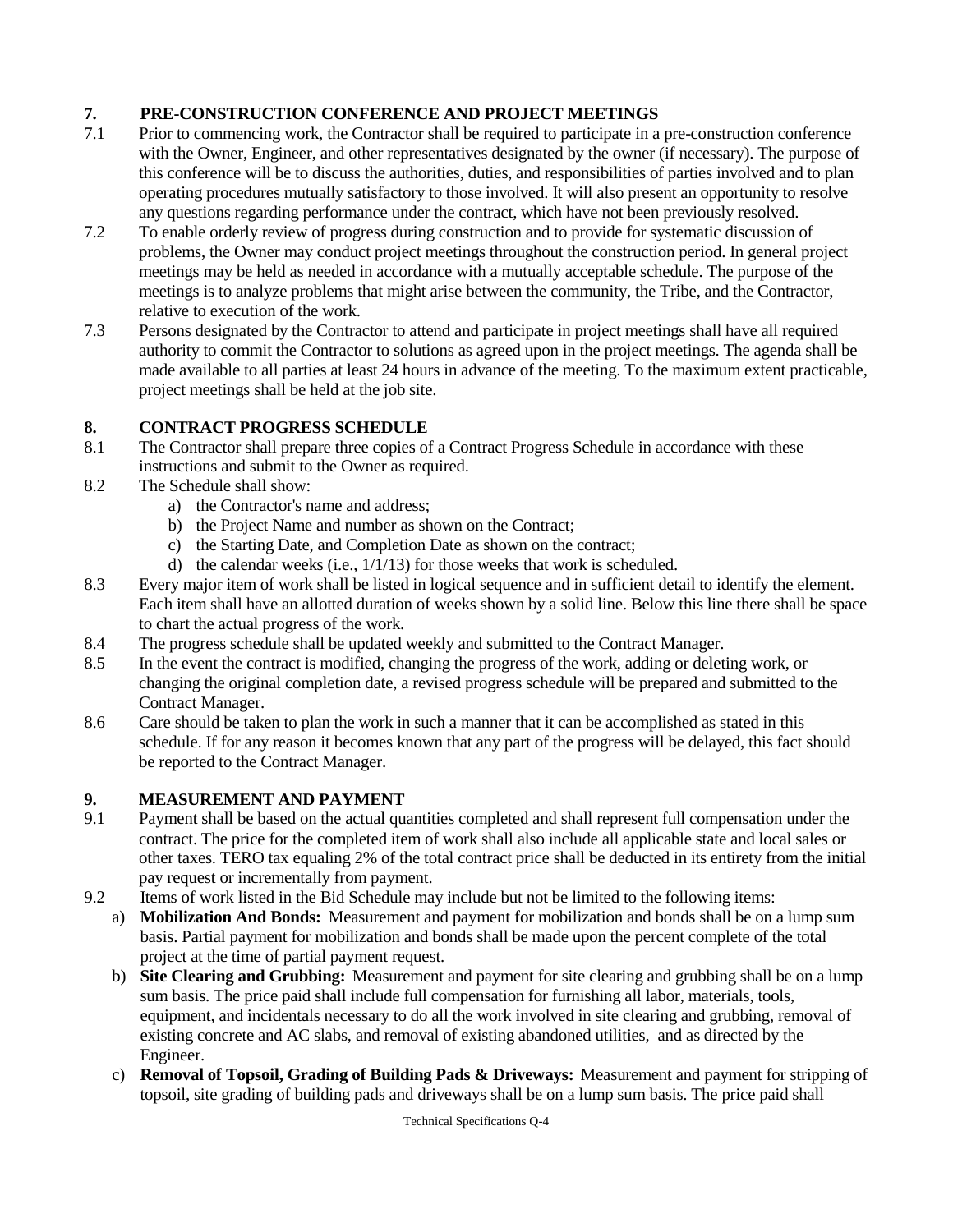include full compensation for furnishing all labor, materials, tools, equipment, and incidentals necessary to do all the work involved in site clearing and grubbing, stripping and stockpiling topsoil, excavation and disposal of unsuitable native material, removal of existing concrete and AC slabs, removal of existing abandoned utilities, import of suitable backfill material and compaction as specified in the contract documents, provide and install drainage appurtenances, and as directed by the Engineer.

- d) **Installation of Electrical Utilities:** Measurement and payment for installation of electrical utilities shall be on a lump sum basis. The price paid shall include full compensation for furnishing all labor, materials, tools, equipment, and incidentals necessary to do all the work involved in supplying and installing the utilities including excavation and shoring of trenches, disposal of excess or unsuitable native material, installation of transformers, street lights, and conduit, testing, connection of services to main supply, backfill and compaction as specified in the contract documents, and as directed by the Engineer.
- e) **Installation of Sewer & Water Utilities:** Measurement and payment for installation of water and sewer utilities shall be on a lump sum basis. The price paid shall include full compensation for furnishing all labor, materials, tools, equipment, and incidentals necessary to do all the work involved in supplying and installing the utilities including excavation and shoring of trenches, disposal of excess or unsuitable native material, installation of pipe work or conduit, testing and disinfection, connection of services to main supply, backfill and compaction as specified in the contract documents, and as directed by the Engineer.

#### **10. CONTRACT SUBMITTAL REQUIREMENTS**

10.1 The Contractor shall furnish material submittals, shop drawings operation and maintenance manuals, and asbuilt drawings in accordance with any requirements detailed in the Technical Specifications.

#### **11. LAWS AND PERMITS AFFECTING WORK**

11.1 The Contractor shall at all times observe and comply with Federal, State, City, and County Laws, Tribal ordinances and regulations (including requisition of the Tribal Historical Preservation Officer (THPO) clearance and Tribal Employment Rights Ordinance) which in any manner affect the conduct of the work, and all such orders and decrees as exist at the present and which may be enacted later by legislative bodies or tribunals having legal jurisdiction or authority over the work all other required permits, certificates and licenses shall be obtained by and at the expense of the Contractor. No pleas of misunderstanding or ignorance thereof will be considered. The Contractor shall be wholly responsible for any claim or liability arising from or based on the violation of any such law, ordinance, regulations, order or decree.

### **12. MAINTENANCE OF UTILITIES AND SITE FACILITIES**

- 12.1 The Contractor is responsible to determine the exact location of any and all utilities not specifically located on the plans and to protect them from damage during construction. Should any utility be damaged or disturbed, the Contractor shall immediately notify the Owner and the owner of the damaged utility. Any and all damage that results from work under the contract shall be promptly repaired at the expense of the Contractor.
- 12.2 During the progress of work, the Contractor shall protect all existing vegetation, structures, sidewalks, streets, mailboxes, ditches, culverts, signposts, fences, driveways, and similar items. If the Contractor must remove or disturb these facilities, provision shall be made to maintain a temporary facility serving the same purpose as that which it was intended to replace. Damage caused by the Contractor's negligence, over excavation or any of the Contractor's operations to vegetation, structures, sidewalks, streets, mailboxes, ditches, culverts, signposts, fences, driveways and similar items shall be promptly restored at the Contractor's expense. Upon completion of the work, the Contractor shall restore all such facilities to a condition at least equal to that existing prior to construction. The Contractor shall not obstruct access to the site.
- 12.3 The Contractor shall perform his work at all times in a manner to ensure minimal obstruction to traffic and minimal inconvenience to the general public.

#### **13. NOTIFICATION AND INSPECTION**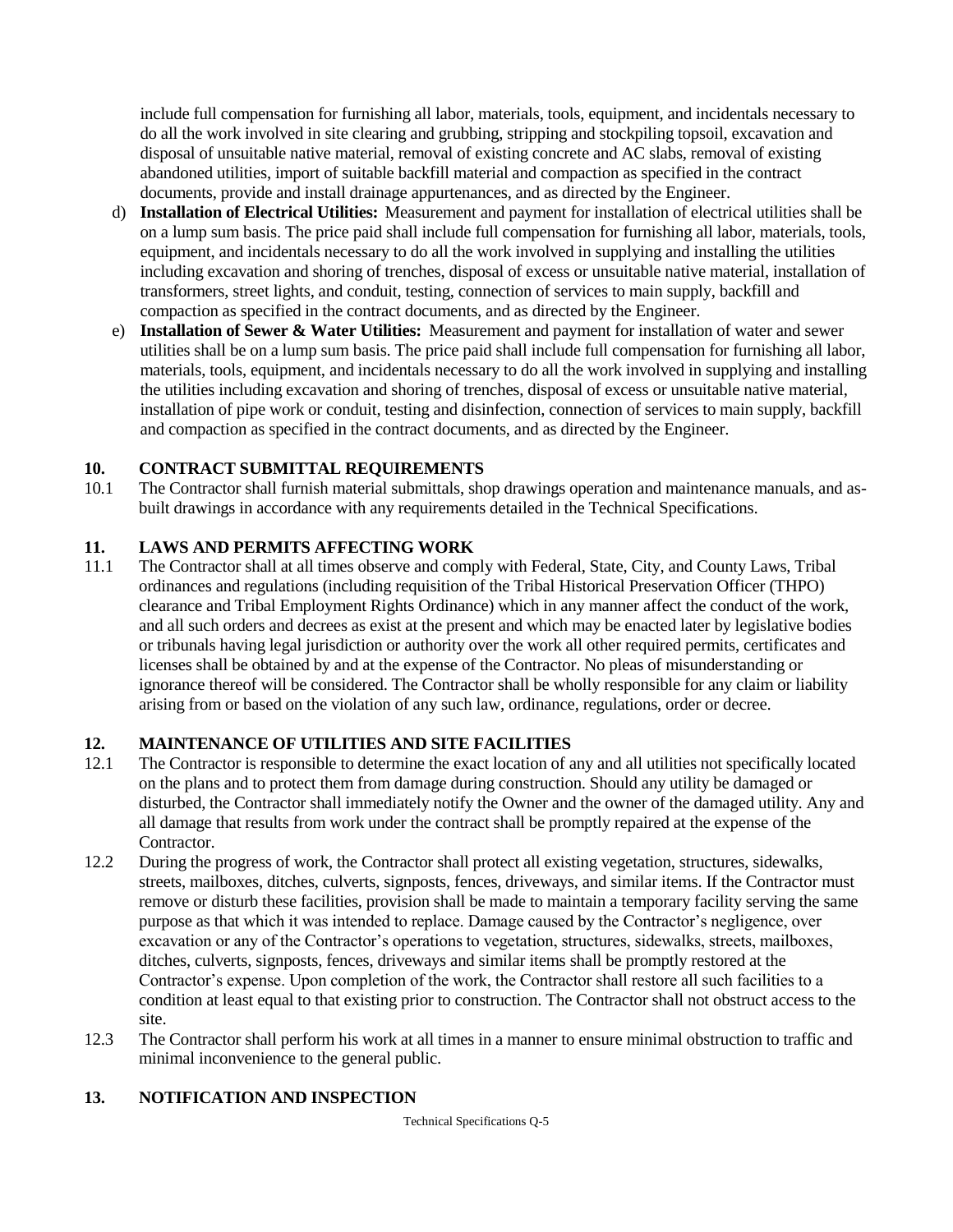- 13.1 Final inspection will be made by the Owner when requested and when the Contractor advises that all the materials have been furnished, all the work as been performed, and all the construction provided for by the contract has been completed in accordance with its terms.
- 13.2 Request for final inspection shall be submitted in writing by the Contractor to the Owner at least five working days prior to the requested date of final inspection to allow sufficient preparation and scheduling by Owner.
- 13.3 The Contractor may be charged with additional cost of re-inspection when the work is not ready at the time specified by the Contractor and re-inspection or re-test is necessary. Acceptance will be made by the Owner on the date when all materials, work or other requirements of the drawings, specifications and contract are furnished or completed. The Contractor will be advised in writing of the date the work is determined to be completed and accepted and until such acceptance the Contractor will be responsible for all work performed and materials delivered.

### **14. CLEANUP AND FINISH GRADING**

14.1 The Contractor shall restore all areas disturbed by the construction to a condition at least equal to that existing prior to construction. Excess construction materials, equipment, tools, waste excavation, and rubbish shall be removed. Excavated areas shall be finish graded to provide drainage as required by the drawings and specifications, or in the absence of specific requirements, to provide drainage away from the facilities constructed and to provide drainage away from excavated areas and installed facilities.

### **15. ORDER OF PRECEDENCE**

- 1.1 In the event of an inconsistency between provisions of this contract, the inconsistency shall be resolved by giving precedence in the following order:
	- a) Bid Schedule, and Terms and Conditions of Contract.
	- b) Written bidding instructions.
	- c) Special Provisions.
	- d) General Provisions.
	- e) Submittals.
	- f) Technical Specifications.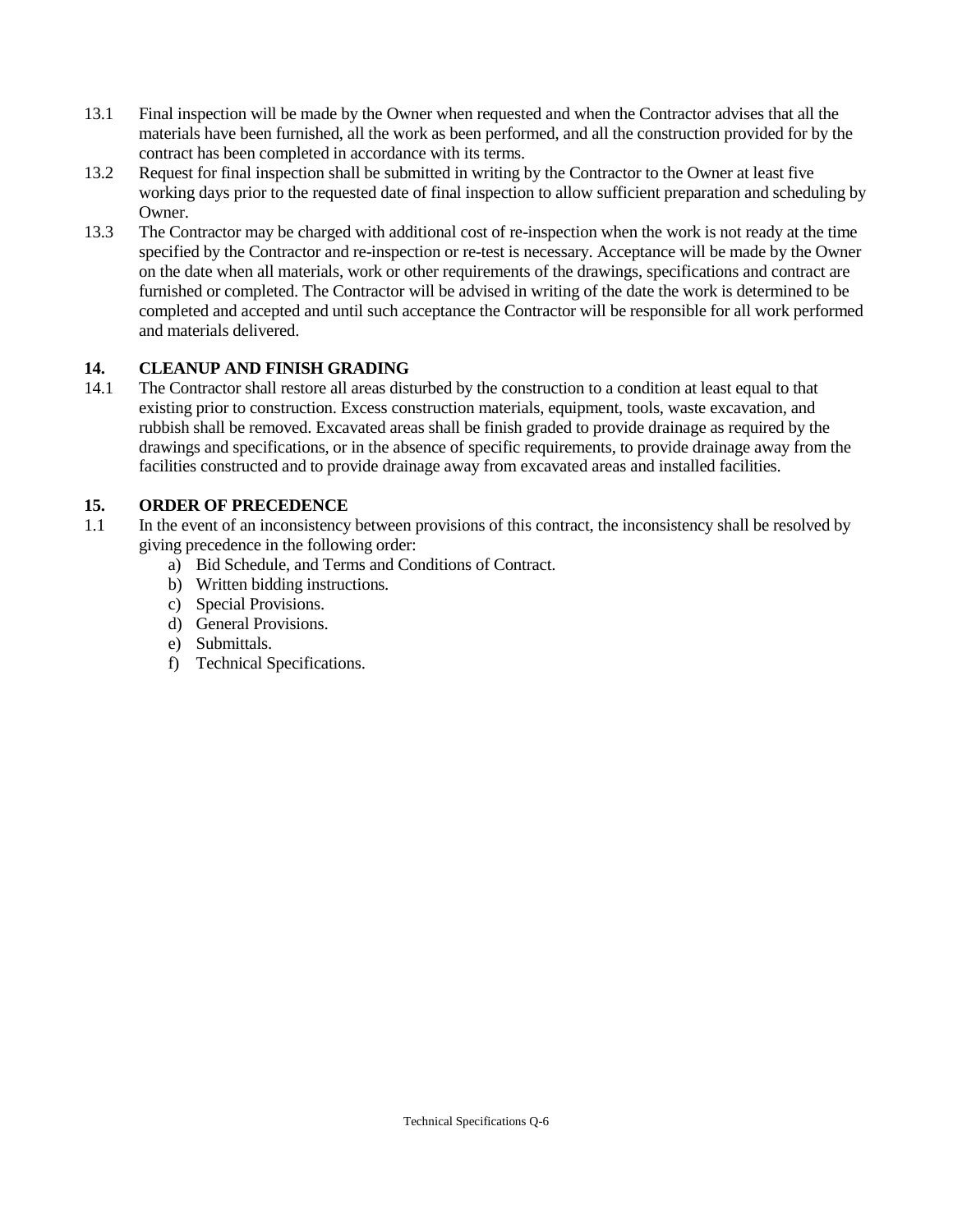## **TECHNICAL SPECIFICATIONS**

1. FEMA Homebuilders Guide to Construction in Wildfire Zones. [https://www.fema.gov/sites/default/files/2020-08/fema\\_p\\_737\\_0.pdf](https://www.fema.gov/sites/default/files/2020-08/fema_p_737_0.pdf) )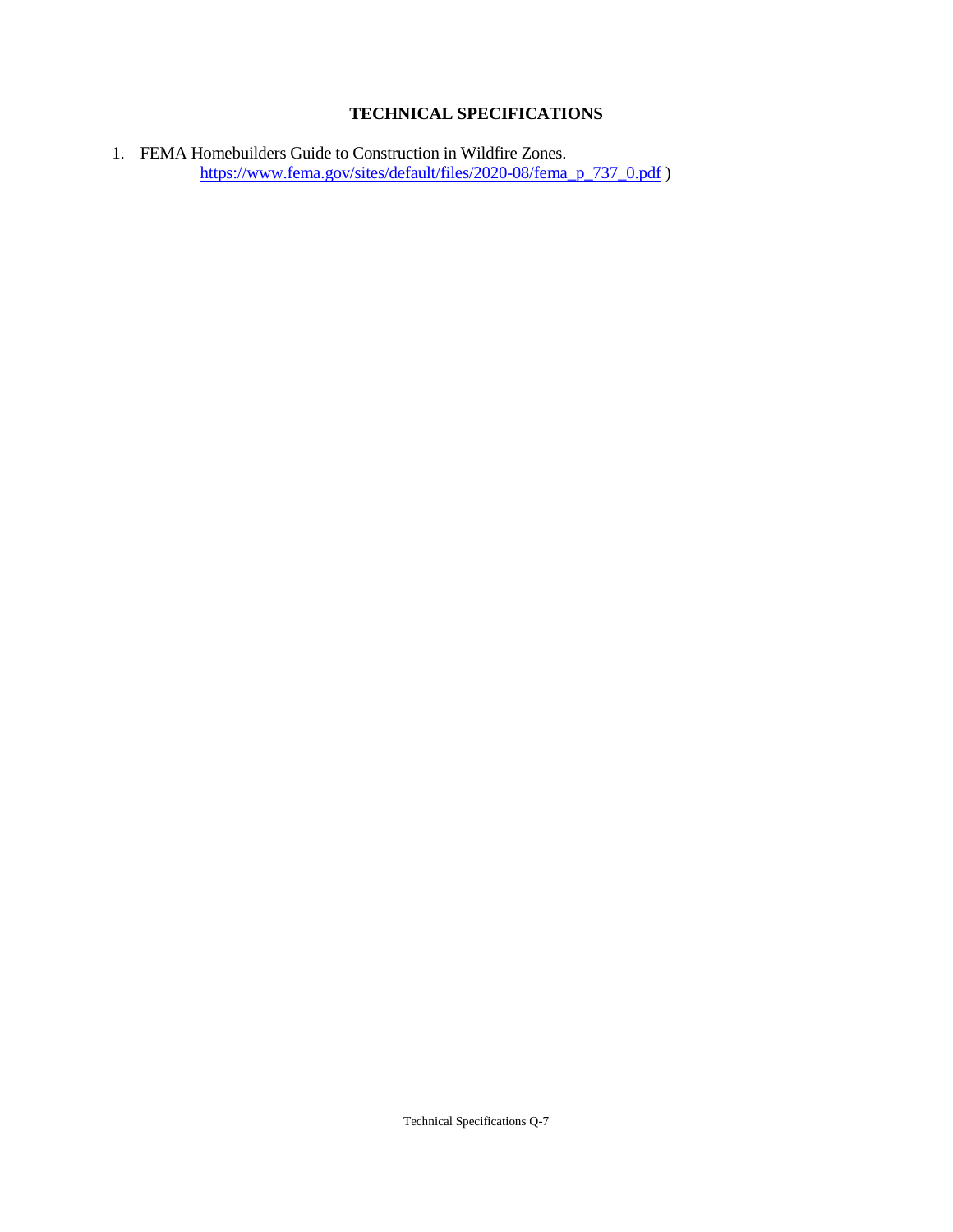# **DRAWINGS**

1. None